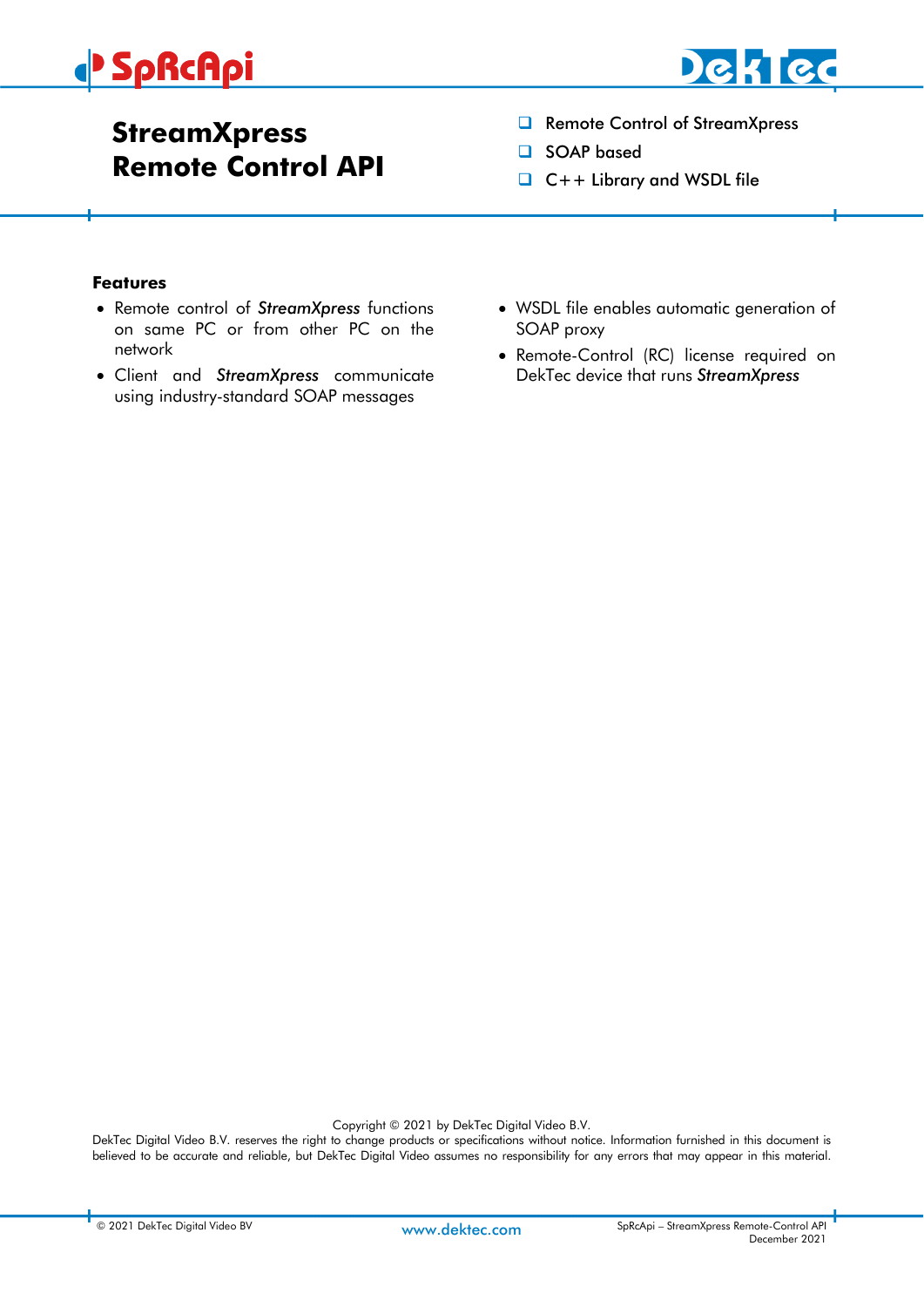

### **Table of Contents**

<span id="page-1-0"></span>

| 1.3. Client-Server Communication 4            |  |  |
|-----------------------------------------------|--|--|
|                                               |  |  |
|                                               |  |  |
|                                               |  |  |
|                                               |  |  |
|                                               |  |  |
| 3. Using the Static Link Library  6           |  |  |
| 3.1. Including and Linking SpRcApi  6         |  |  |
|                                               |  |  |
| 3.3. Connecting to StreamXpress 6             |  |  |
|                                               |  |  |
| SpRcClient - Session Interface  8             |  |  |
|                                               |  |  |
| SpRcClient::CreateSpRcClient  9               |  |  |
| SpRcClient::GetRemoteVersion 10               |  |  |
| SpRcClient::GetRemoteDtapiVersion 11          |  |  |
|                                               |  |  |
|                                               |  |  |
|                                               |  |  |
| SpRcClient - Application Common Interface  14 |  |  |
|                                               |  |  |
| SpRcClient::ShowWindow  15                    |  |  |
| SpRcClient - Port Selection Interface 16      |  |  |
|                                               |  |  |
|                                               |  |  |
|                                               |  |  |
| SpRcClient::SelectDtaPlus 21                  |  |  |
|                                               |  |  |
| SpRcClient - Playout Interface 22             |  |  |
|                                               |  |  |
|                                               |  |  |
|                                               |  |  |
|                                               |  |  |
|                                               |  |  |
|                                               |  |  |
|                                               |  |  |
|                                               |  |  |
|                                               |  |  |
|                                               |  |  |
|                                               |  |  |

| SpRcClient::GetChannelModellingPars 48       |  |
|----------------------------------------------|--|
| SpRcClient::GetCmmbPars  49                  |  |
| SpRcClient::GetDvbT2Group  50                |  |
| SpRcClient::GetDvbT2Pars 51                  |  |
| SpRcClient::GetHwNoisePars 52                |  |
| SpRcClient::GetIsdbtPars  53                 |  |
|                                              |  |
|                                              |  |
| SpRcClient::GetPlayoutInfo  56               |  |
| SpRcClient::GetPlayoutStatus  57             |  |
|                                              |  |
| SpRcClient::GetSignalSource  59              |  |
|                                              |  |
|                                              |  |
| SpRcClient::GetTsoipPars 62                  |  |
|                                              |  |
|                                              |  |
| SpRcClient::OpenChannelModellingFile 65      |  |
|                                              |  |
| SpRcClient::SaveChannelModellingSettings  67 |  |
|                                              |  |
|                                              |  |
| SpRcClient::SetChannelModellingPars 70       |  |
|                                              |  |
| SpRcClient::SetDvbT2Group  72                |  |
|                                              |  |
|                                              |  |
|                                              |  |
|                                              |  |
|                                              |  |
|                                              |  |
|                                              |  |
|                                              |  |
| SpRcClient::SetSignalSource  81              |  |
|                                              |  |
| SpRcClient::SetSubLoopPars  83               |  |
|                                              |  |
|                                              |  |
|                                              |  |
|                                              |  |
| SpRcClient::WaitForCondition 88              |  |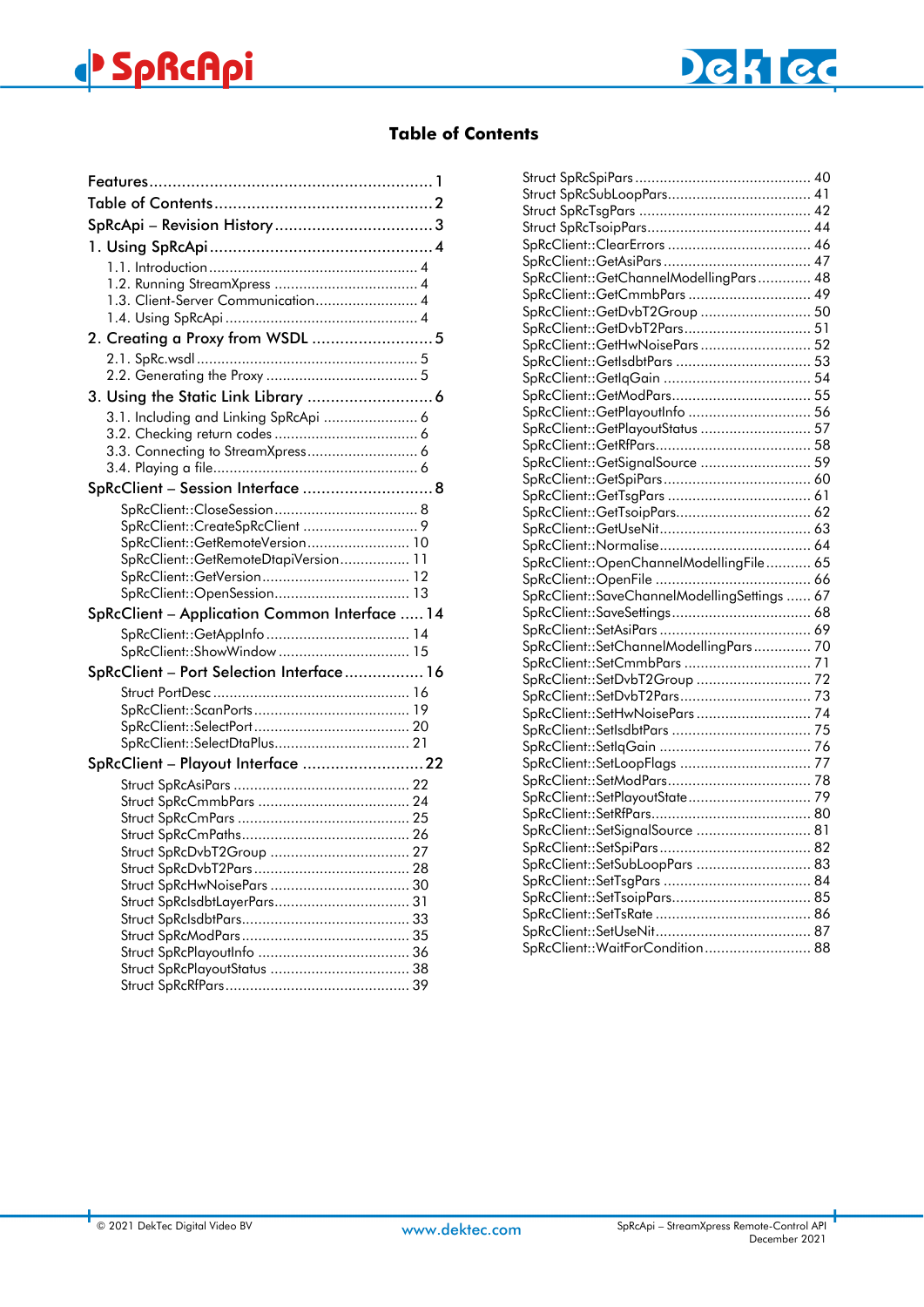

### **SpRcApi – Revision History**

<span id="page-2-0"></span>

| <b>Version</b> | Date       | <b>Change Description</b>                                                                                                                                                                                                                                                                                 |  |
|----------------|------------|-----------------------------------------------------------------------------------------------------------------------------------------------------------------------------------------------------------------------------------------------------------------------------------------------------------|--|
| v1.10.0.17     | 2021.12.17 | • Added support for VC17 (Visual Studio 2022) libraries<br>• Added support for 64-bit Visual Studio libraries<br>• Added SetSubLoopPars function to set relative start and stop for file playout                                                                                                          |  |
|                |            | Visual Studio 2010, 2012 and 2013 libraries are no longer distributed                                                                                                                                                                                                                                     |  |
| v1.9.0.16      | 2021.03.16 | • Added support for VC16 (Visual Studio 2019) libraries<br>• Added support for ATSC3.0 STLTP (Studio-to-Transmitter Link Transport Protocol)<br>• Added support for Digital Radio Mondial (DRM/DRM+)<br>• Added support for DVB-T2 version configuration                                                  |  |
| v1.7.0.14      | 2019.08.05 | • Added support for VC11, V12, VC14 and VC15 libraries<br>• Added support for ISDB-S3                                                                                                                                                                                                                     |  |
| v1.6.0.13      | 2015.01.08 | • Added GetTsgPars()/SetTsgPars() to control test-generator options                                                                                                                                                                                                                                       |  |
| v1.5.0.12      | 2014.06.25 | • Extend SpRcTsoipPars to support double buffering on DTA-2162<br>. Added GetlqGain()/SetlqGain() functions to allow changing IQ gain when playing out IQ<br>signals<br>• Added GetRemoteDtapiVersion() to check the DTAPI version used to build StreamXpress                                             |  |
| v1.4.3.10      | 2014.04.24 | • Added support for DVB-S2X and S2L3                                                                                                                                                                                                                                                                      |  |
| v1.4.2.9       | 2014.02.13 | • Bugfix release to fix linking problems                                                                                                                                                                                                                                                                  |  |
| v1.4.1.8       | 2013.03.01 | • Added support for DtaPlus device<br>• Added SetRemux() function to control remultiplexing on modulator ports                                                                                                                                                                                            |  |
| v1.3.0.6       | 2012.05.15 | • Added Normalise function<br>• Added Open and SaveChannelModellingSettings function<br>• Added Set and GetSignalSource functions<br>• Added Set and GetUseNit functions<br>• Added variables to RfPars struct: Speclnv, CW, RfEnabledOnStop<br>• Added SaveSettings function                             |  |
| v1.2.0.5       | 2011.09.27 | • Added Set and GetCmmbPars functions<br>• Added Set and GetDvbT2Group functions<br>• Added Set and GetHwNoisePars functions<br>• WSDL namespaces, removed "http://localhost:80/SpRc.wsdl"<br>• Add SpRcApiNET .NET WSDL proxy wrapper example code<br>• Synchronized documentation with SpRc source code |  |
| v1.1.0.4       | 2010.12.08 | • Add Set and GetChannelModellingPars functions<br>. Release of WS-I Basic Profile 1.0a compliant WSDL description; used for automatic proxy<br>generation (for example to be used by Tools like Visual Studio.NET and LabView)<br>• Add ShowWindow function for hiding/showing StreamXpress Window       |  |
| v1.0.0.1       | 2009.02.16 | • First release to the field                                                                                                                                                                                                                                                                              |  |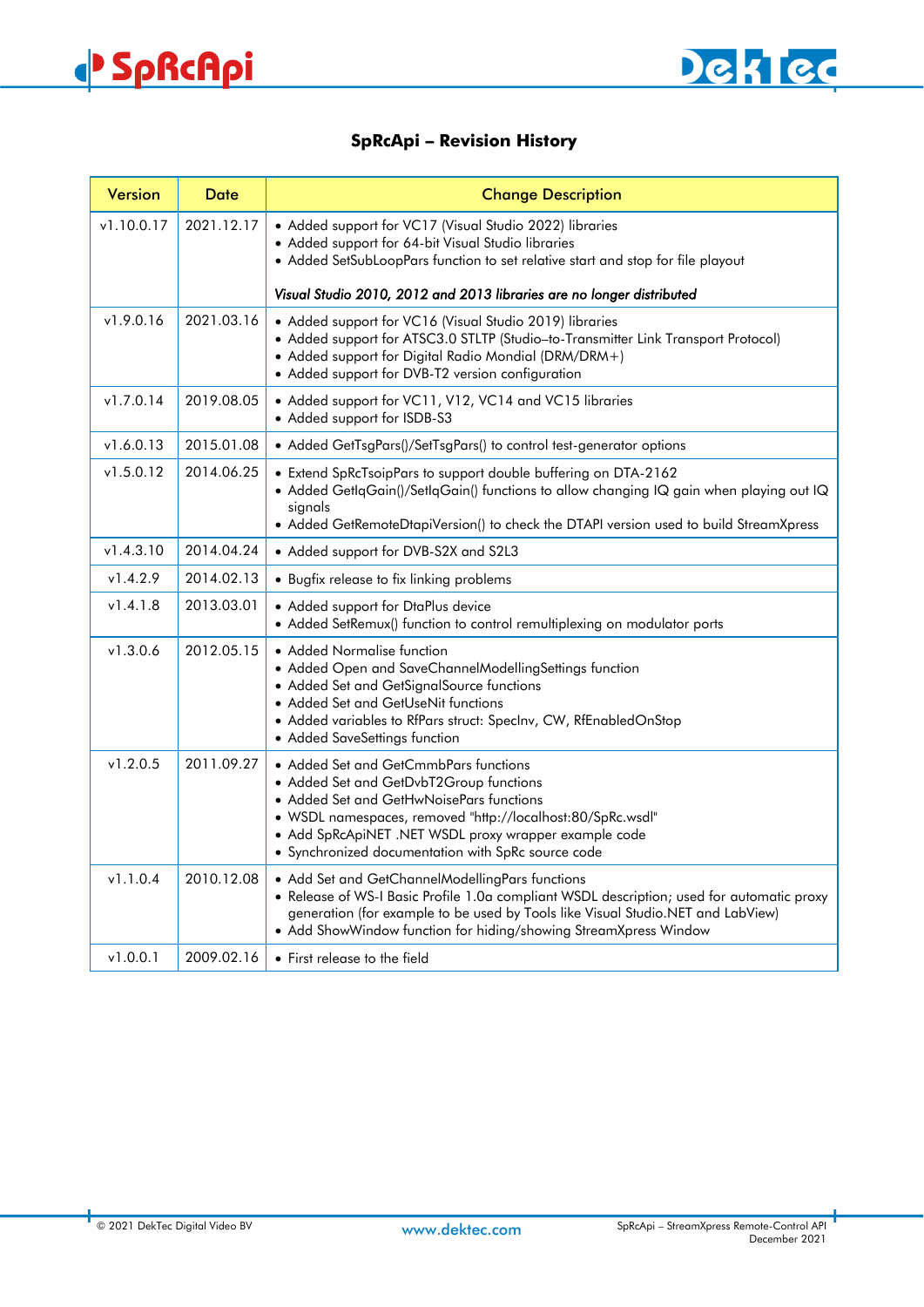# **SpRcApi**



# <span id="page-3-0"></span>**1. Using SpRcApi**

### <span id="page-3-1"></span>**1.1. Introduction**

The StreamXpress Remote-Control API (SpRcApi) enables a client application to remotely control the *StreamXpress*, in order to automate the play out of streams. The client can be running on the same PC as the *StreamXpress* or on another PC in the network. Most functions available in the *StreamXpress* GUI are also available through the SpRcApi.

In this document, the remotely controlled *StreamXpress* will be interchangeably referred to as "server", "playout server" or "*StreamXpress*".

The client is the application that wishes to remotely control the *StreamXpress*.

### <span id="page-3-2"></span>**1.2. Running StreamXpress**

To run the *StreamXpress* as playout server it is required that:

- 1. The DekTec device used for playout with *StreamXpress* contains a remote control (RC) license;
- 2. The *StreamXpress* is started with the –rc option, followed by the TCP port number that is used to connect, e.g. **–rc 9000**.

### <span id="page-3-3"></span>**1.3. Client-Server Communication**

Client and server communicate with each other using SOAP calls over an IP network, or using the local host. SOAP is a standardized protocol that uses messages formatted in XML to execute remote procedure calls.

Currently, SpRcApi supports version 1.1 of the SOAP protocol.

# <span id="page-3-4"></span>**1.4. Using SpRcApi**

Basically there are 4 ways to deploy SpRcApi:

- Use the WSDL file in applications that can import WSDL files, e.g. Labview.
- Use the WSDL file to automatically generate client code, commonly called a "proxy". The proxy allows you to call the API methods. Section 2 describes an

example to create a proxy with Visual Studio

- Use the SpRcApiNET example code that includes a .NET "wrapper" for the WSDL generated proxy code.
- For clients written in  $C++$ , a library is available that makes the remote-control methods available as C++ methods. This is explained further in Section 3.

The main part of this document describes the classes and API calls in SpRcApi, in C++ syntax. The C++ descriptions are easy to map the equivalent SOAP calls because the WSDL API is structured in a similar way. There is one exception: the SpRcClient constants cannot be used directly, the equivalent integer numbers shall be used.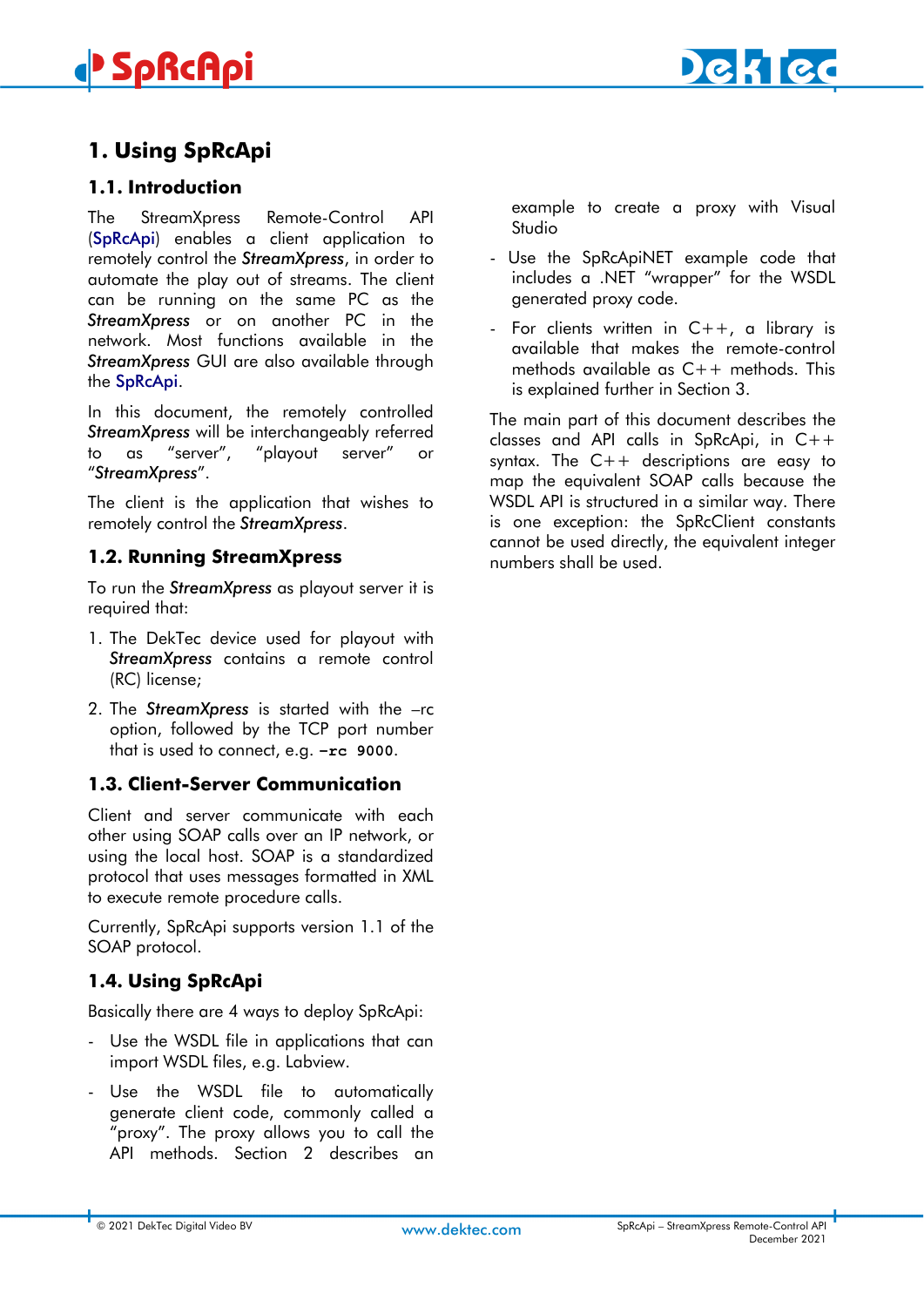



# <span id="page-4-0"></span>**2. Creating a Proxy from WSDL**

### <span id="page-4-1"></span>**2.1. SpRc.wsdl**

The WSDL is contained in the file SpRc.wsdl, which is available in SpRcApi.zip.

The SpRc.wsdl description is a WS-I Basic Profile 1.0a compliant web-service description. This file can be used in several tools to automatically generate client proxy code. For example, LabView and Visual Studio have the possibility to import the WSDL file.

### <span id="page-4-2"></span>**2.2. Generating the Proxy**

The steps below describe how to generate proxy code and how to use this code in a C# program in a Visual Studio environment:

- 1. After creating a C# project, right mouse click on the 'References' and choose option 'Add Service Reference…'.
- 2. In the 'Add Service Reference' dialog select the SpRc.wsdl location, change the Namespace and click on the 'OK' button. This will start the proxy code generation.

| <b>Add Service Reference</b> |                                                                                        |
|------------------------------|----------------------------------------------------------------------------------------|
| services, click Discover.    | To see a list of available services on a specific server, enter a service URL and cli- |
| Address:                     |                                                                                        |
| C:\SpRc.wsdl                 |                                                                                        |
| Services:                    | Operations:                                                                            |
| ⊟ ⊙ hall SpRc                | ≡© ClearErrors                                                                         |
| SpRcPortType                 | ≡© CloseSession                                                                        |
|                              | $\equiv$ GetAppInfo                                                                    |
|                              | ≡© GetAsiPars                                                                          |
|                              | = GetChannelModellingPars                                                              |
|                              | GetDybT2Parc                                                                           |

Some tools don't accept a file location, for these tools you can use the following address to locate SpRc.wsdl: [http://www.dektec.com/Products/Apps/DT](http://www.dektec.com/Products/Apps/DTC-300/SpRc.wsdl) [C-300/SpRc.wsdl](http://www.dektec.com/Products/Apps/DTC-300/SpRc.wsdl)

3. Adapt the generated 'app.config' file to the correct remote IP address and used port number.

| <client><br/><b><endpoint< b=""></endpoint<></b></client> |
|-----------------------------------------------------------|
|                                                           |
| $address = "http://localhost:9000"$                       |
| $binding = "basicHttpBinding"$                            |
| bindingConfiguration = "SpRc"                             |
| contract = "SpRc.SpRcPortType"                            |
| $name = "SpRc"$ />                                        |
|                                                           |

4. The following C# code shows how to instantiate the generated remote-control client proxy and how to do a few remotecontrol calls.

The Interface calls and structs are similar to the described SpRcClient API but some differences exist:

**a.** The result code can be returned via an out parameter and a parameter can be returned via the return value.

**b.** SpRcClient constants cannot be used; the equivalent integer numbers shall be used.

```
// Instantiate .NET generated RC client
SpRc.SpRcPortTypeClient cl =
      newSpRc.SpRcPortTypeClient();
// Open a session
uint res = cl.OpenSession();
// Scan Ports
SpRc.PortDesc[] ports = 
       cl.ScanPorts(out res);
// Select DVB-C Modulation 
// ( 9 : SPRC_MOD_J83A )
res = cl.SelectPort(ports[0].Serial,
           ports[0].Port, 9, out status);
```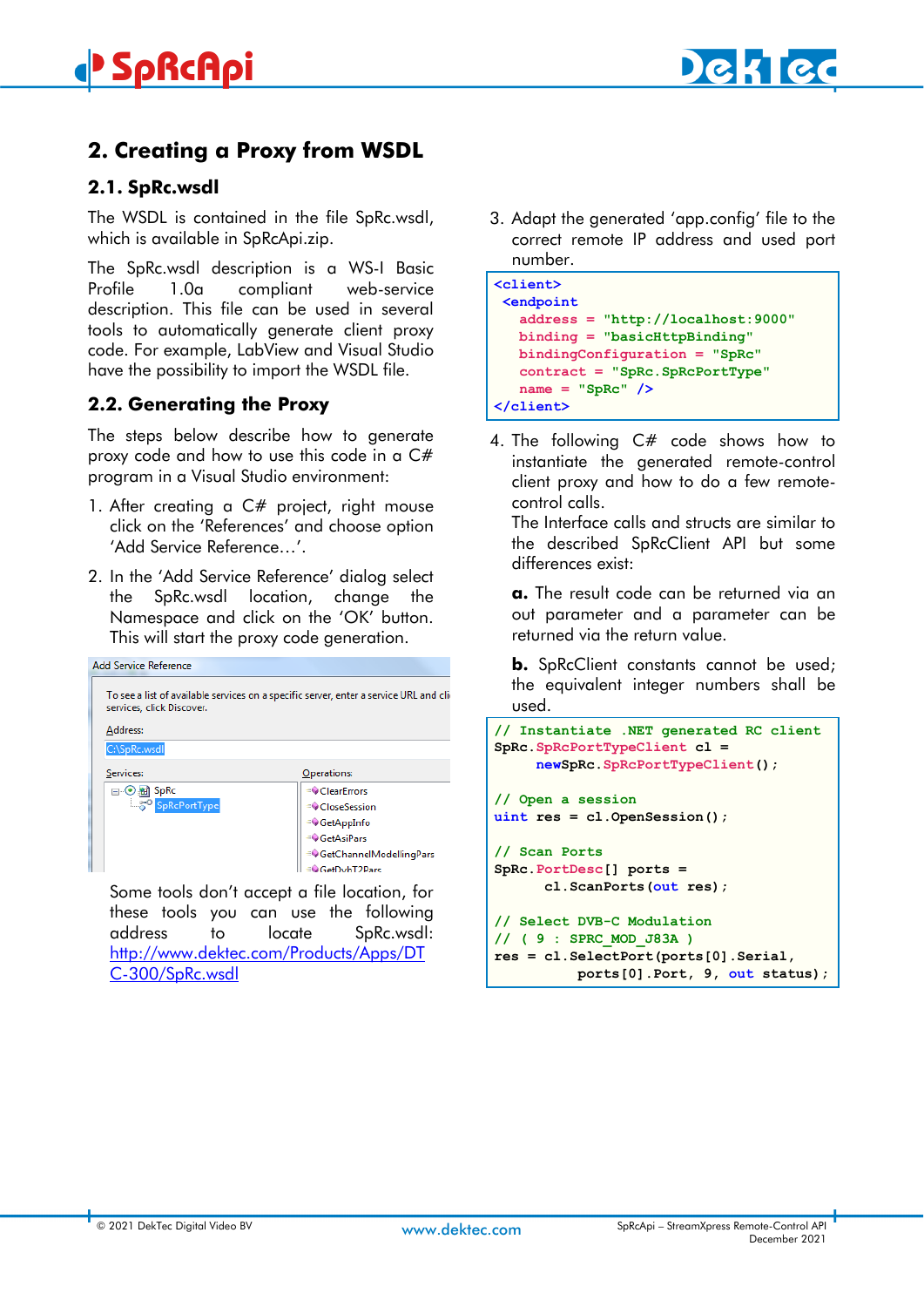# <span id="page-5-0"></span>**3. Using the Static Link Library**

# <span id="page-5-1"></span>**3.1. Including and Linking SpRcApi**

Four SpRcApi configurations are available for static linking: **SpRcApi.lib**, **SpRcApid.lib, SpRcApiMD.lib** and **SpRcApiMDd.lib**.

The files with a lowercase 'd' at the end are the debug versions of the DTAPI library.

**SpRcApi(d).lib** has been compiled with the C/C++ Code-Generation Options in VC++ set to: "Use run-time library: Multithreaded." On the compiler command line this corresponds to the **/MT** option.

**SpRcApiMD(d).lib** has been compiled with the C/C++ Code-Generation Options in VC++ set to: "Use run-time library: Multithreaded DLL." On the compiler command line this corresponds to the **/MD** option.

The correct version of the SpRcApi library file will automatically be linked, because of a **pragma** directive in **SpRcApi.h**.

Automatic linking can be disabled by defining **SPRCAPI DISABLE AUTO LINK** (using #define or in the Pre-processor Definitions).

So, to use static link library of the SpRcApi follow these steps:

- 1. Copy **SpRcApi.h, DTAPI.h** and either **SpRcApi(d).lib** or **SpRcApiMD(d).lib** to your project or to a standard location visible to  $VC++$ .
- 2. Add **#include "SpRcApi.h"** to each file using SpRcApi functions.
- 3. Compile your application using the Multithreaded DLL (compiler switch **/MD**) or static (compiler switch **/MT**) version of the C run-time library.

#### **Notes**

- The static library files are available for VC14, VC15, VC16 and VC17.
- Using the release version of the static link library with a debug build of your main application may crash your application. This is caused by STL which uses different

lengths of data structures for debug and release builds.

# <span id="page-5-2"></span>**3.2. Checking return codes**

While using SpRcApi, it's important to check the return value after each call of an SpRcApi function. The connection to the StreamXpress playout server may get interrupted at any time, so each method call may fail. The exception to the rule is **GetVersion** which cannot fail.

For code clarity, the examples below do not check the return values of method calls. In production-quality code, however, it's essential to add such checks.

## <span id="page-5-3"></span>**3.3. Connecting to StreamXpress**

The following code establishes a connection to the StreamXpress.

```
// Create remote-control client
SpRcClient* SpRc;
SpRc = SpRcClient::CreateSpRcClient();
// Open a session
unsigned char Ip[] = {127,0,0,1};
SpRc->OpenSession(Ip, 9000);
```
Figure 1. Connecting to the StreamXpress.

The first step is to create an **SpRcClient** object, which represents the connection to the playout server.

The next step is to open a session with the playout server, using **OpenSession**. In this case, using local loopback address 127.0.0.1, a connection is established with the *StreamXpress* running on the same PC as the client application. Other PCs on the network can be reached by specifying their IP address.

# <span id="page-5-4"></span>**3.4. Playing a file**

The other methods in **SpRcApi** can be used to set parameters and play out a file. To a large extend they speak for themselves.

The code below disables looping, opens a file, starts playout and waits until playout is completed.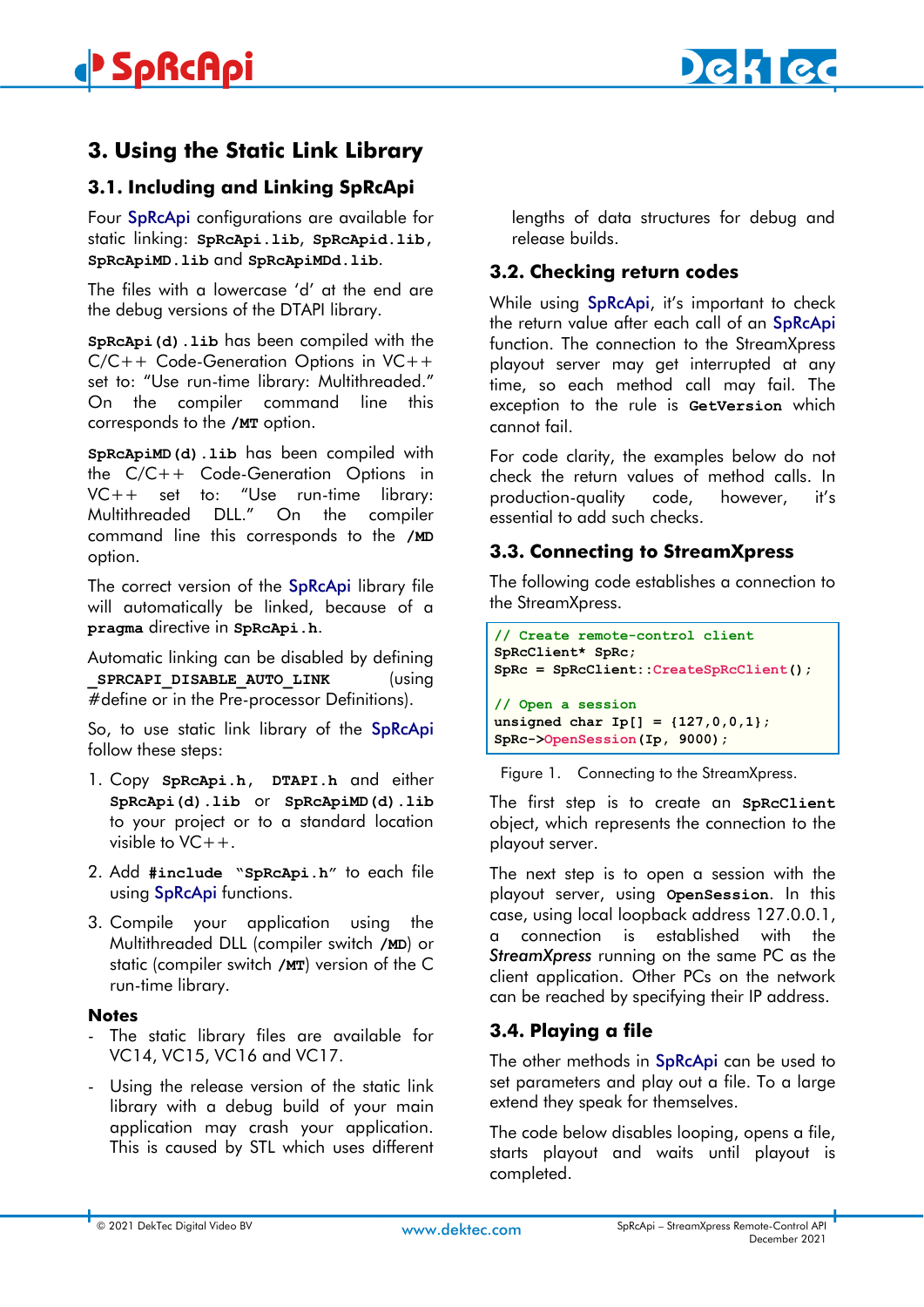# **SpRcApi**





The file is opened in the context of the playout server, which means that C: is the C-disk on the playout server, not on the client.

The following code block plays a file for 10 seconds.

**SpRc->SetPlayoutState(SPRC\_STATE\_PLAY); Sleep(10000); SpRc->SetPlayoutState(SPRC\_STATE\_STOP);**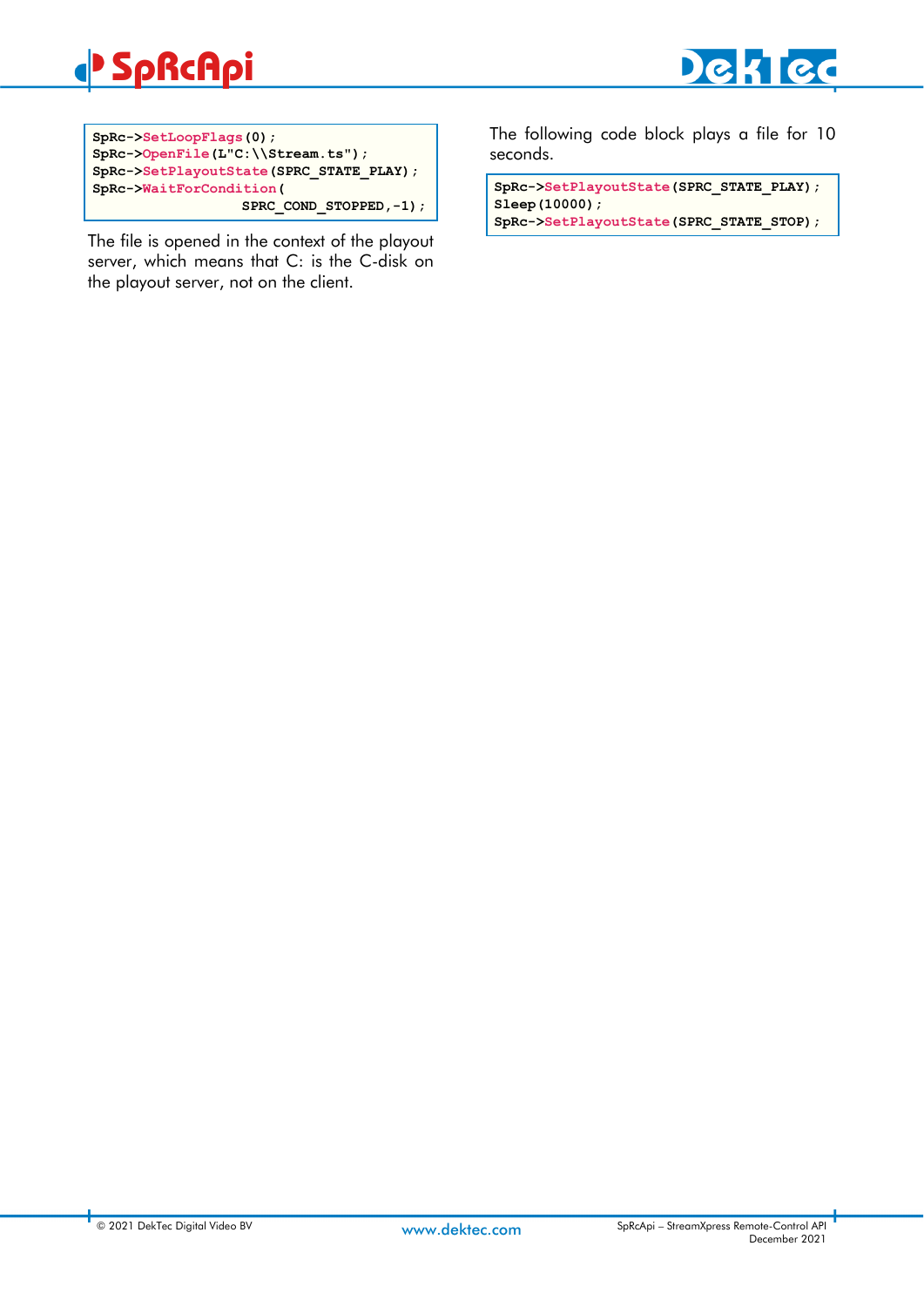

# *SpRcClient – Session Interface*

# <span id="page-7-1"></span><span id="page-7-0"></span>**SpRcClient::CloseSession**

Close the session with the playout server.

**SPRC\_RESULT CloseSession();**

#### **Parameters**

### **Result**

| <b>SPRC RESULT</b>   | <b>Meaning</b>                                                        |
|----------------------|-----------------------------------------------------------------------|
| SPRC E COMMUNICATION | An error has occurred in the communication with the playout<br>server |
| <b>SPRC OK</b>       | The session with the playout server has been closed successfully      |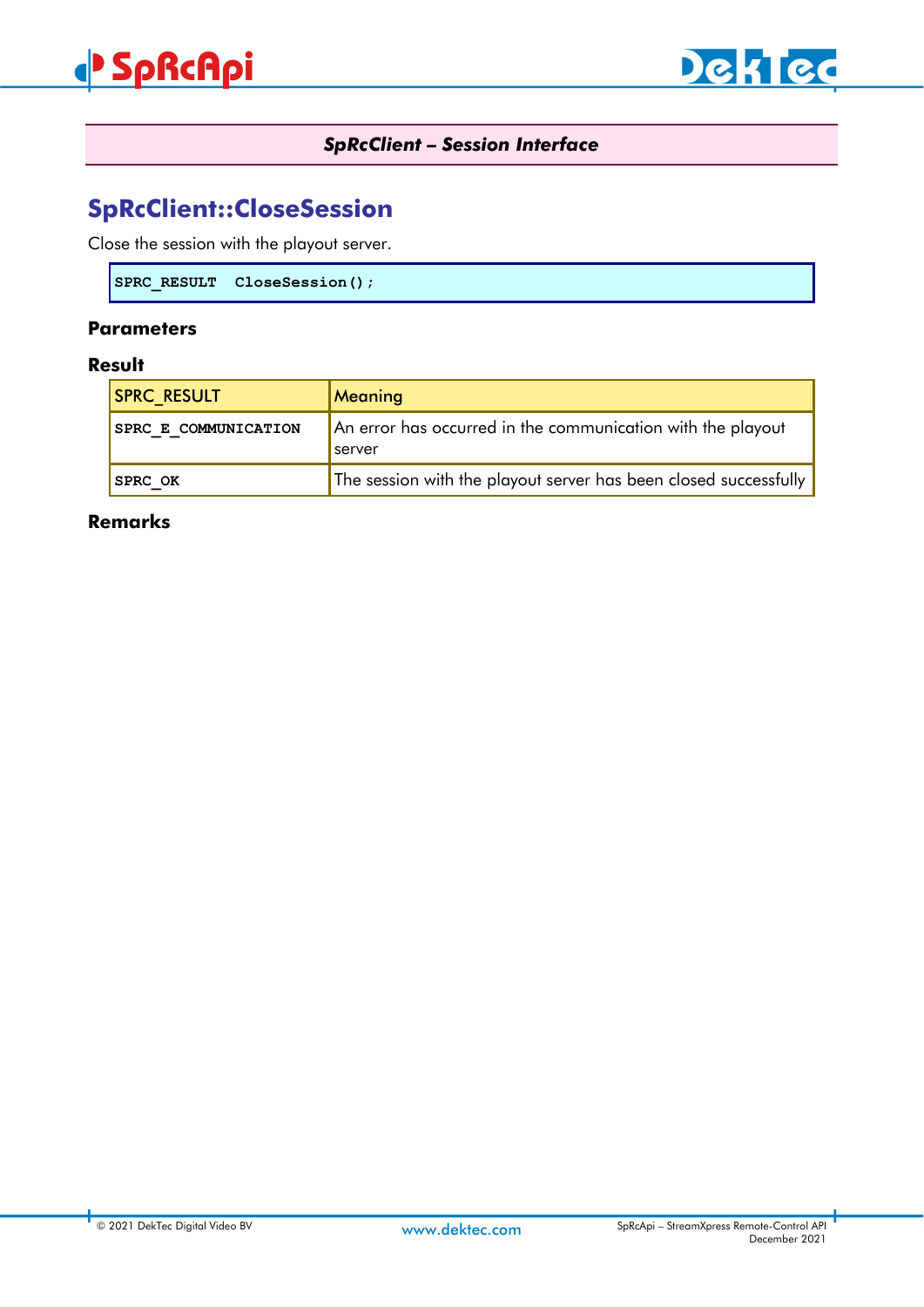# **SpRcApi**



# <span id="page-8-0"></span>**SpRcClient::CreateSpRcClient**

Create client object for issuing remote-control commands to a playout server.

```
static SpRcClient* CreateSpRcClient();
```
### **Parameters**

#### **Result**

| <b>SPRC RESULT</b> | Meaning                                       |
|--------------------|-----------------------------------------------|
| <b>NULL</b>        | Remote-control object cannot be created       |
| pointer            | Pointer to StreamXpress remote-control client |

#### **Remarks**

The SpRcApi is initialised with code similar to the following:

**SpRcClient\* SpRcApi = SpRcClient::CreateSpRcClient(); SPRC\_RESULT Result = SpRcApi->OpenSession(IpAddr, PortNr);**

After creating the client object and opening the session, all remote control commands are issued through the remote-control object **SpRcApi**.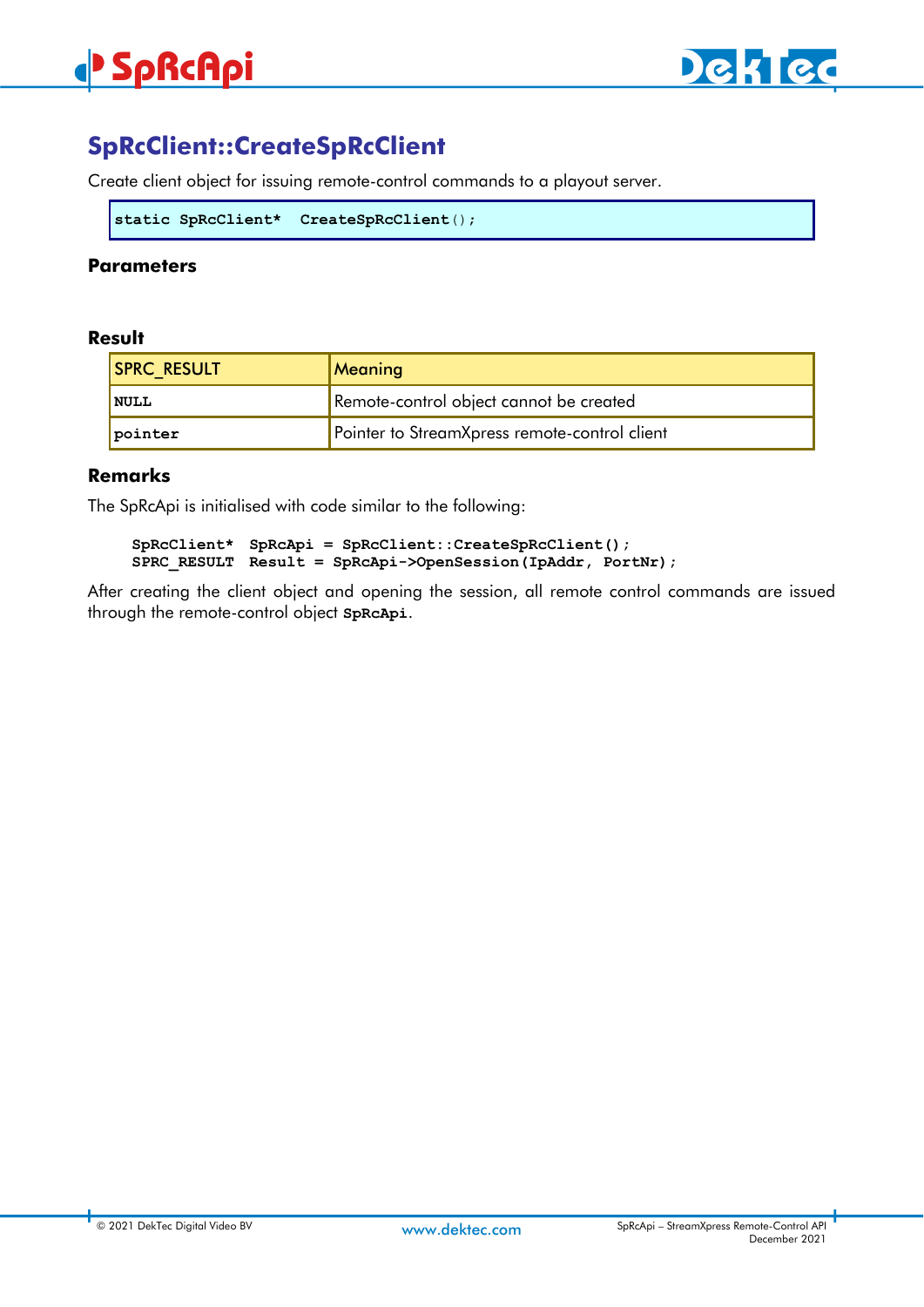

# <span id="page-9-0"></span>**SpRcClient::GetRemoteVersion**

Get SpRcApi version number as used in the playout server.

```
virtual void SpRcClient::GetRemoteVersion(
[out] int& Major // Major version number
                               [out] int& Minor // Minor version number
                               // Bug fix number
[out] int& BugFix // Bug fix numb<br>[out] int& Build // Build number
);
```
### **Parameters**

*Major, Minor, BugFix, Build*

Version number of the SpRcApi library which was used in the StreamXpress. For an explanation of SpRcApi version numbering, see **SpRcClient::GetVersion**.

#### **Result**

| <b>SPRC RESULT</b>   | Meaning                                                                      |
|----------------------|------------------------------------------------------------------------------|
| SPRC E COMMUNICATION | An error has occurred in the communication with the playout<br><b>Server</b> |
| <b>SPRC OK</b>       | The remote version number has been read successfully                         |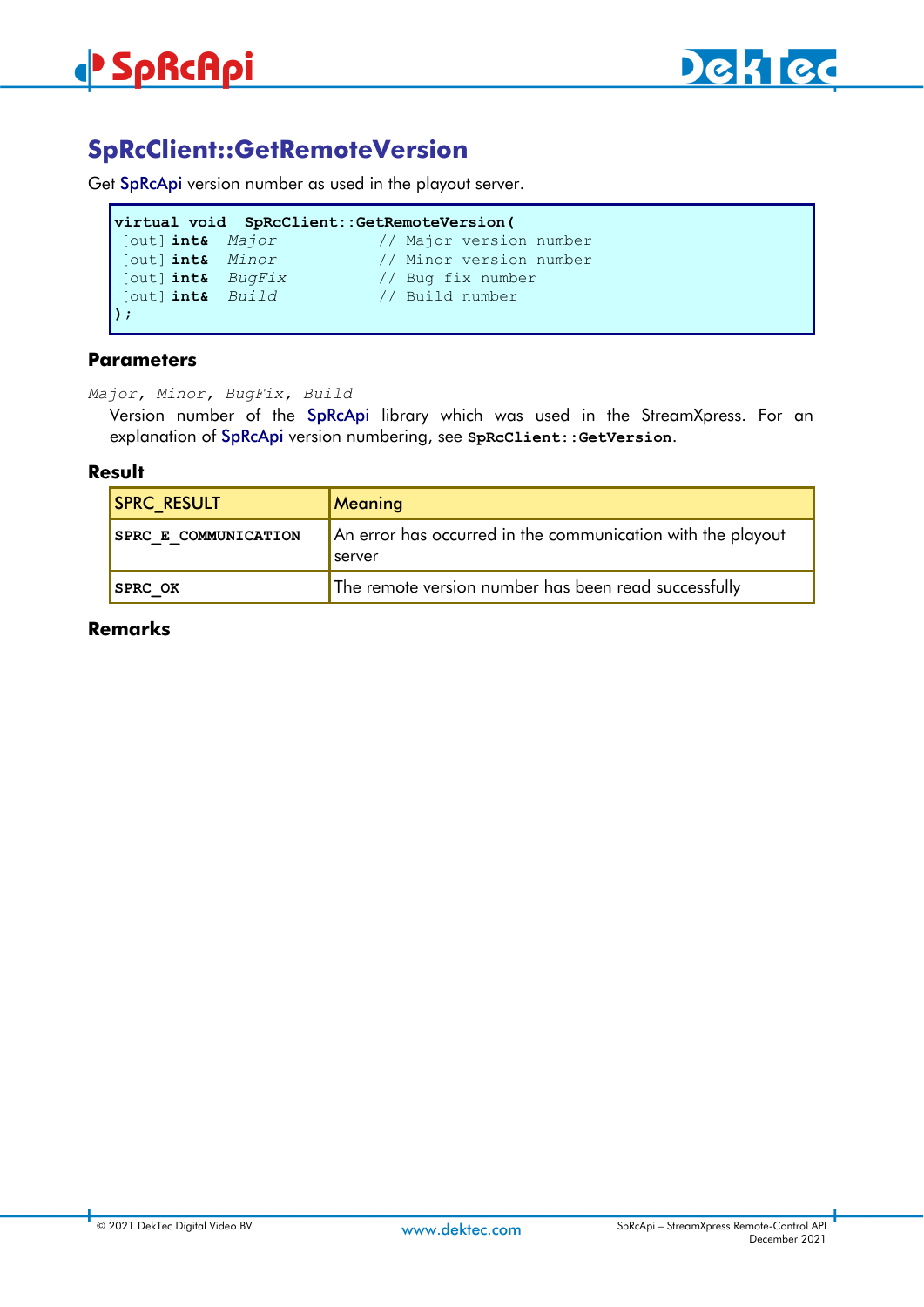

# <span id="page-10-0"></span>**SpRcClient::GetRemoteDtapiVersion**

Get DTAPI version number used to build StreamXpress.

|                   | virtual void SpRcClient::GetRemoteDtapiVersion( |
|-------------------|-------------------------------------------------|
| [out] int& Major  | // Major version number                         |
| [out] int& Minor  | // Minor version number                         |
| [out] int& BugFix | // Bug fix number                               |
| [out] int& Build  | // Build number                                 |
| D :               |                                                 |

### **Parameters**

*Major, Minor, BugFix, Build*

Version number of the DTAPI library which was used in the StreamXpress build.

#### **Result**

| <b>SPRC RESULT</b>   | Meaning                                                                      |
|----------------------|------------------------------------------------------------------------------|
| SPRC E COMMUNICATION | An error has occurred in the communication with the playout<br><b>Server</b> |
| <b>SPRC OK</b>       | The remote Dtapi version number has been read successfully                   |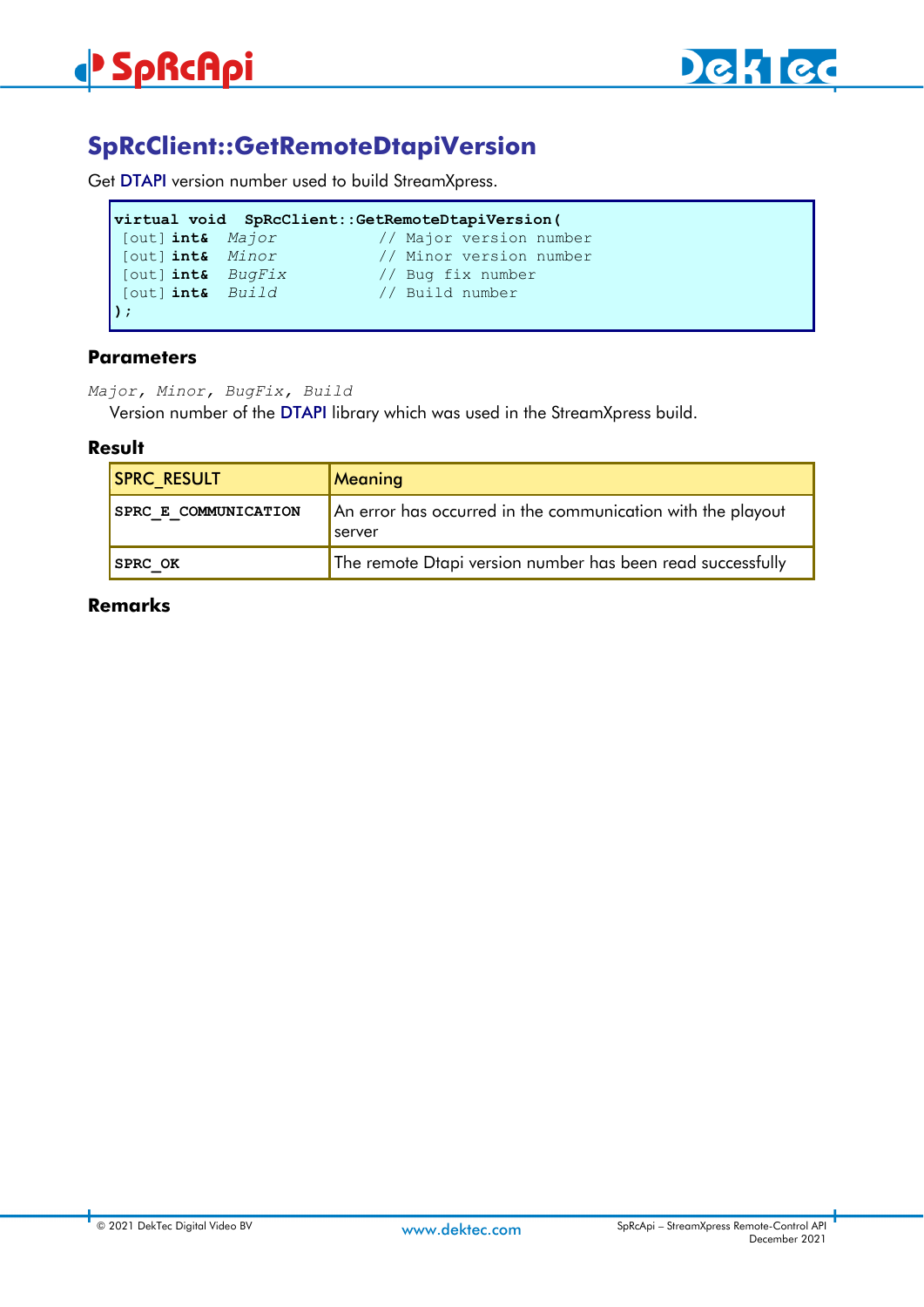

# <span id="page-11-0"></span>**SpRcClient::GetVersion**

Get version number of the SpRcApi client library.

```
virtual void SpRcClient::GetVersion(
[out] int& Major // Major version number
                          [out] int& Minor // Minor version number
[out] int& BugFix // Bug fix number
[out] int& Build // Build number
);
```
#### **Parameters**

*Major*

Major version number. This number is incremented when a non-backward compatible change is introduced in the StreamXpress remote-control API.

#### *Minor*

Minor version number. This number is incremented when a method is added to the StreamXpress remote-control API in a backward compatible way. For example, a client with version number 1.3.x.x will be able to interoperate with StreamXpress with API version 1.4.x.x.

#### *BugFix*

This number is incremented when a bug in the SpRcApi library has been fixed, without functional enhancements.

#### *Build*

The build number is a redundant version number that is incremented with every new version of the SpRcApi library.

#### **Result**

| <b>ISPRC RESULT</b><br>_ | <b>Meaning</b>  |
|--------------------------|-----------------|
|                          | No return value |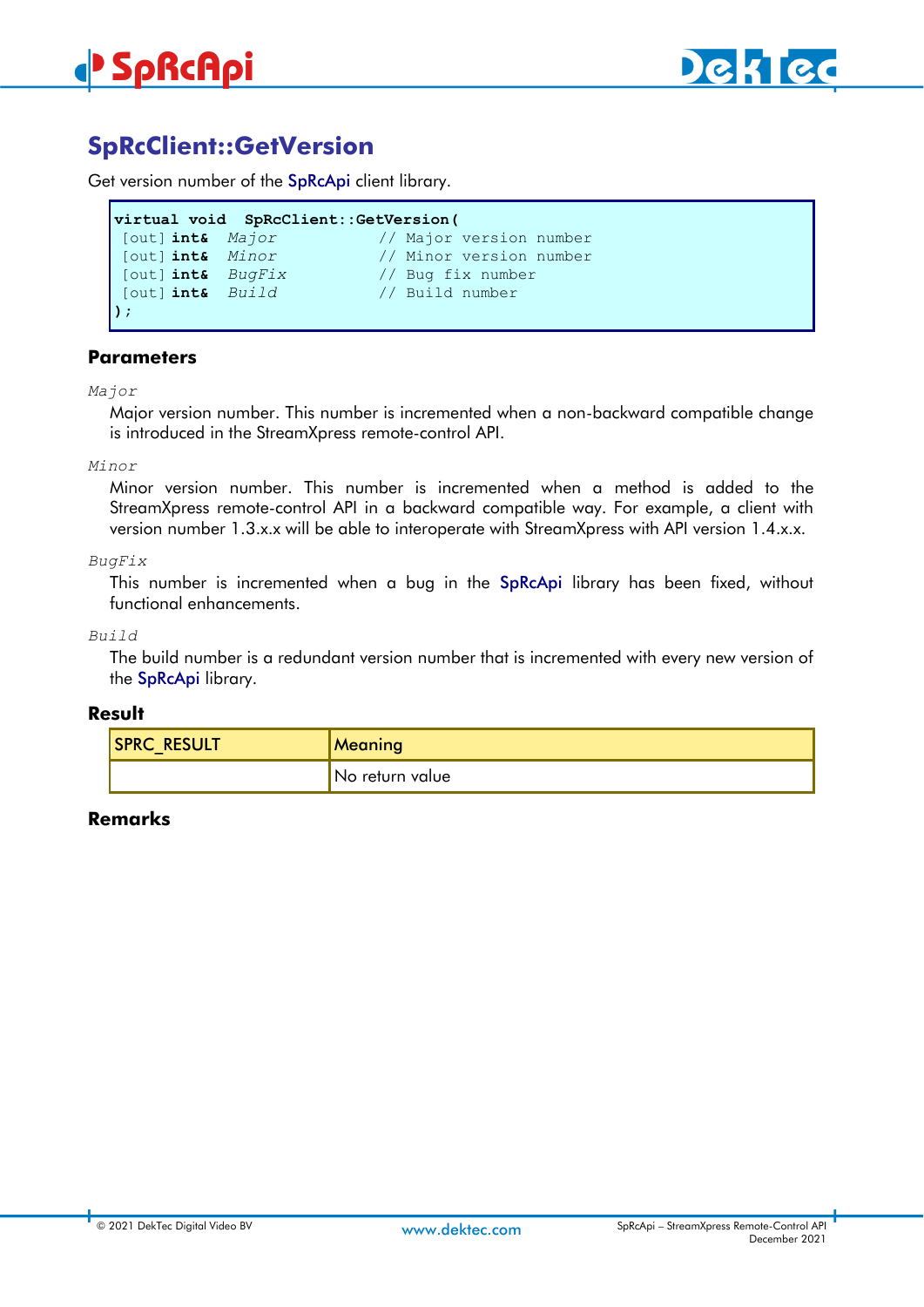

# <span id="page-12-0"></span>**SpRcClient::OpenSession**

Establish a session with the playout server.

```
SPRC_RESULT SpRcClient::OpenSession(
 [in] unsigned char IpAddr[4], // IP address
 [in] unsigned short PortNr // Port number
);
```
#### **Parameters**

*IpAddr*

IP address of the playout server. If the StreamXpress is running on the same machine, 127.0.0.1

*PortNr*

Port number to access the playout server. The port number should match the port specified in the *–rc port* option when starting the StreamXpress.

#### **Result**

| <b>SPRC RESULT</b>    | Meaning                                                                                                                                                                    |
|-----------------------|----------------------------------------------------------------------------------------------------------------------------------------------------------------------------|
| SPRC E NO LICK        | The port is not properly licensed for playout and remote control                                                                                                           |
| SPRC OK               | The session with the playout server has been opened<br>successfully                                                                                                        |
| SPRC VERSION CONFLICT | A session with the playout server has been opened, but a<br>version conflict has been detected between the version of the<br>client SpRcApi and that of the server SpRcApi |

#### **Remarks**

The **SpRcClient** object supports a single session. If multiple sessions are required, multiple **SpRcClient** objects must be created.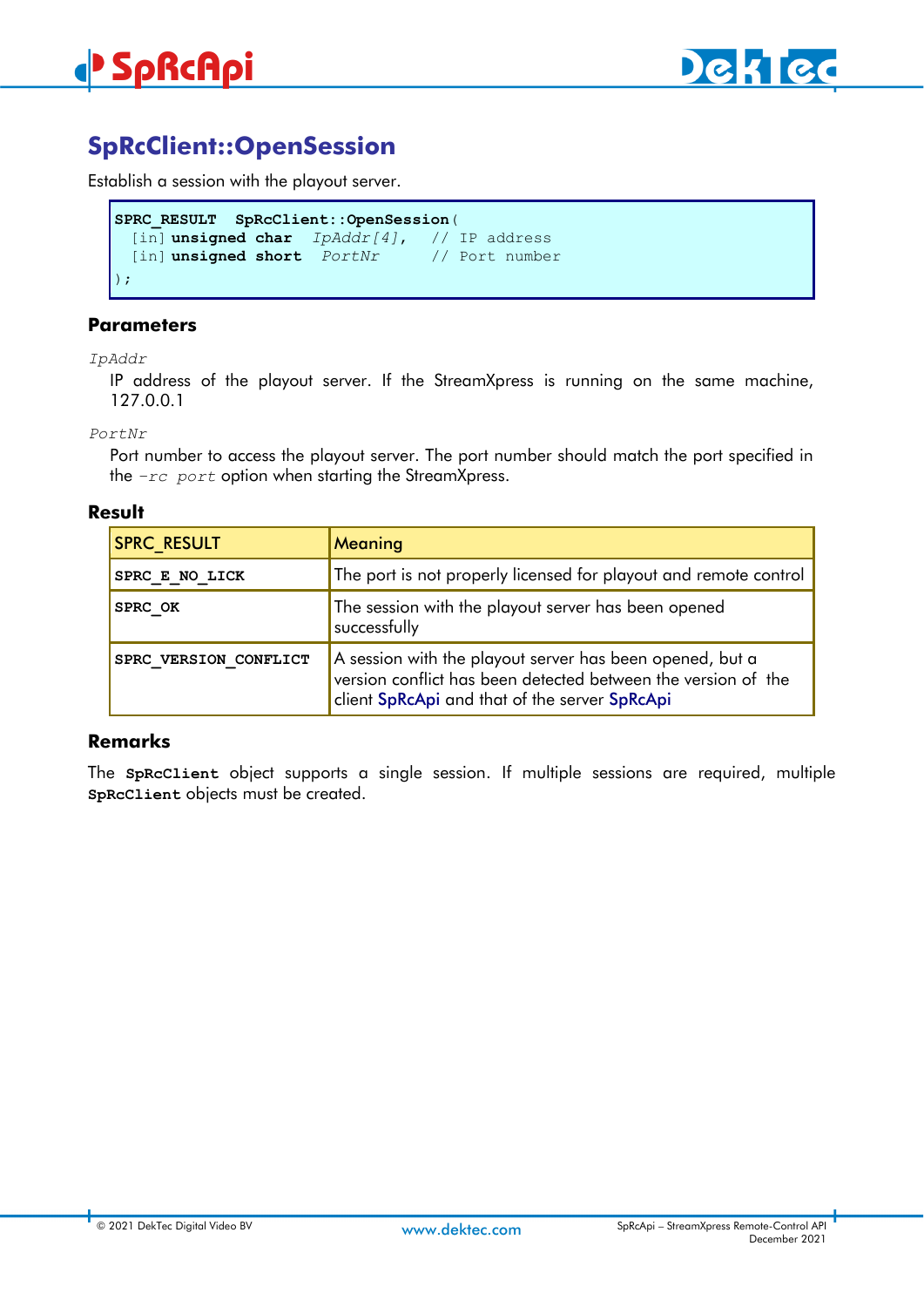

## *SpRcClient – Application Common Interface*

# <span id="page-13-1"></span><span id="page-13-0"></span>**SpRcClient::GetAppInfo**

Get information about the application.

| virtual SPRC RESULT SpRcClient::GetAppInfo( |  |                                                             |
|---------------------------------------------|--|-------------------------------------------------------------|
|                                             |  | [out] <b>std::wstring&amp;</b> AppName, // Application name |
| [out] Int& MajorVersion,                    |  | // Major version number                                     |
| [out] Int& MinorVersion,                    |  | // Minor version number                                     |
| [out] Int& BugFixVersion,                   |  | // Bug-fix version number                                   |
| [out] Int& BuildNumber);                    |  | // Build number                                             |
| $)$ ;                                       |  |                                                             |

#### **Parameters**

#### *AppName*

Application name as Unicode string. For the moment, the only application supporting SpRcApi is StreamXpress.

#### *MajorVersion*

Major version number. This number is incremented when the application implements major new functions.

#### *MinorVersion*

Minor version number. This number is incremented when the application implements small updates in functionality, possibly together with bug fixes.

*BugFixVersion*

Bug-fix version number. This number is incremented when the only changes relative to the last version of the application are bug fixes.

#### *BuildNumber*

Build number. This number is incremented with new builds of the application. It's never reset to zero so that each version of the application has a different build number.

#### **Result**

| <b>SPRC RESULT</b>   | Meaning                                                               |
|----------------------|-----------------------------------------------------------------------|
| SPRC E COMMUNICATION | An error has occurred in the communication with the playout<br>server |
| <b>SPRC OK</b>       | Application information is returned successfully                      |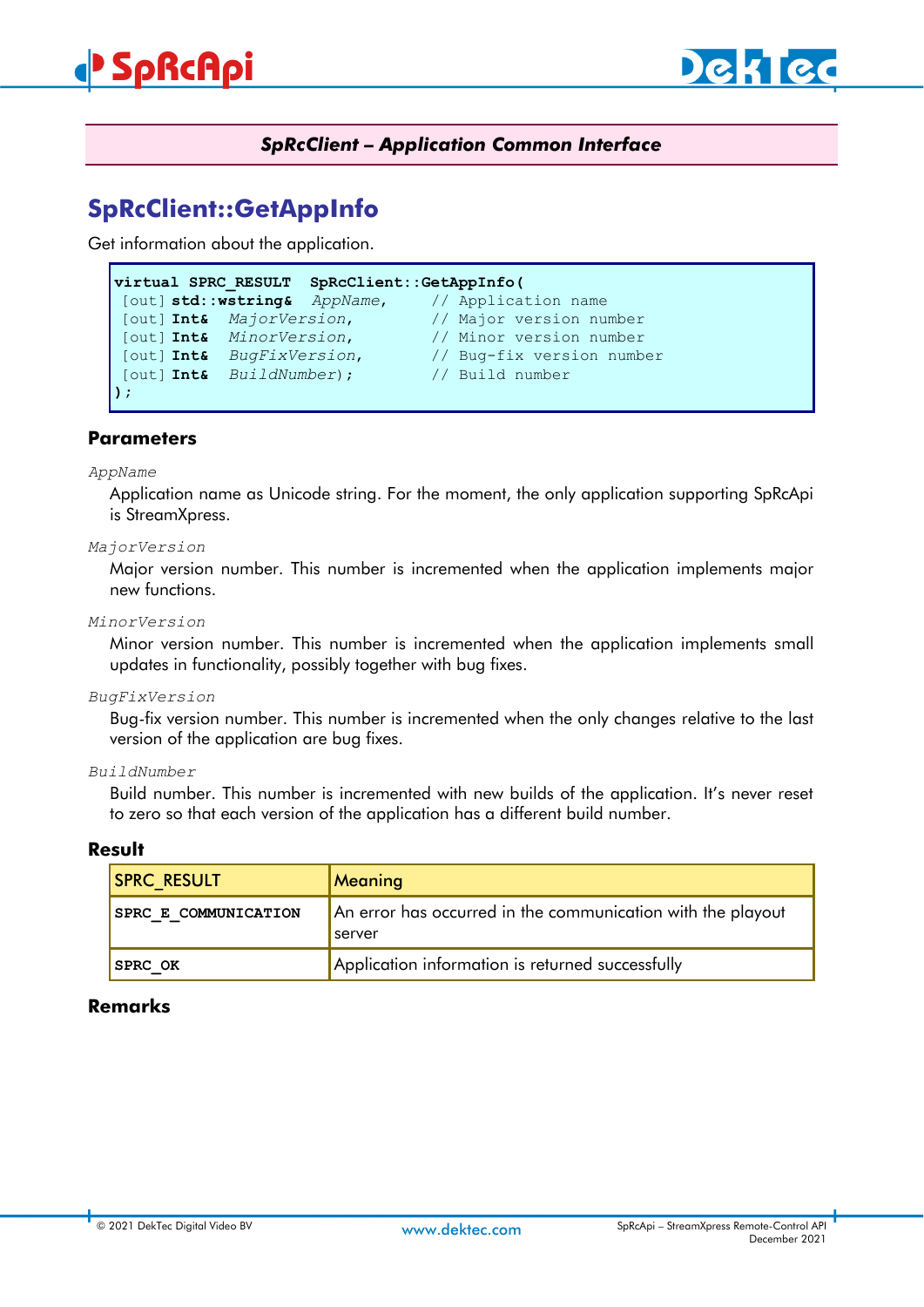

# <span id="page-14-0"></span>**SpRcClient::ShowWindow**

Show or hide the *StreamXpress* application window.

```
virtual SPRC_RESULT SpRcClient::ShowWindow(
 [in] bool Show
);
```
#### **Parameters**

*Show*

Show or hide the *StreamXpress* application window.

#### **Result**

| <b>SPRC RESULT</b>          | <b>Meaning</b>                                                               |
|-----------------------------|------------------------------------------------------------------------------|
| <b>SPRC E COMMUNICATION</b> | An error has occurred in the communication with the playout<br><b>Server</b> |
| <b>SPRC OK</b>              | The show or hide operation has been executed successfully                    |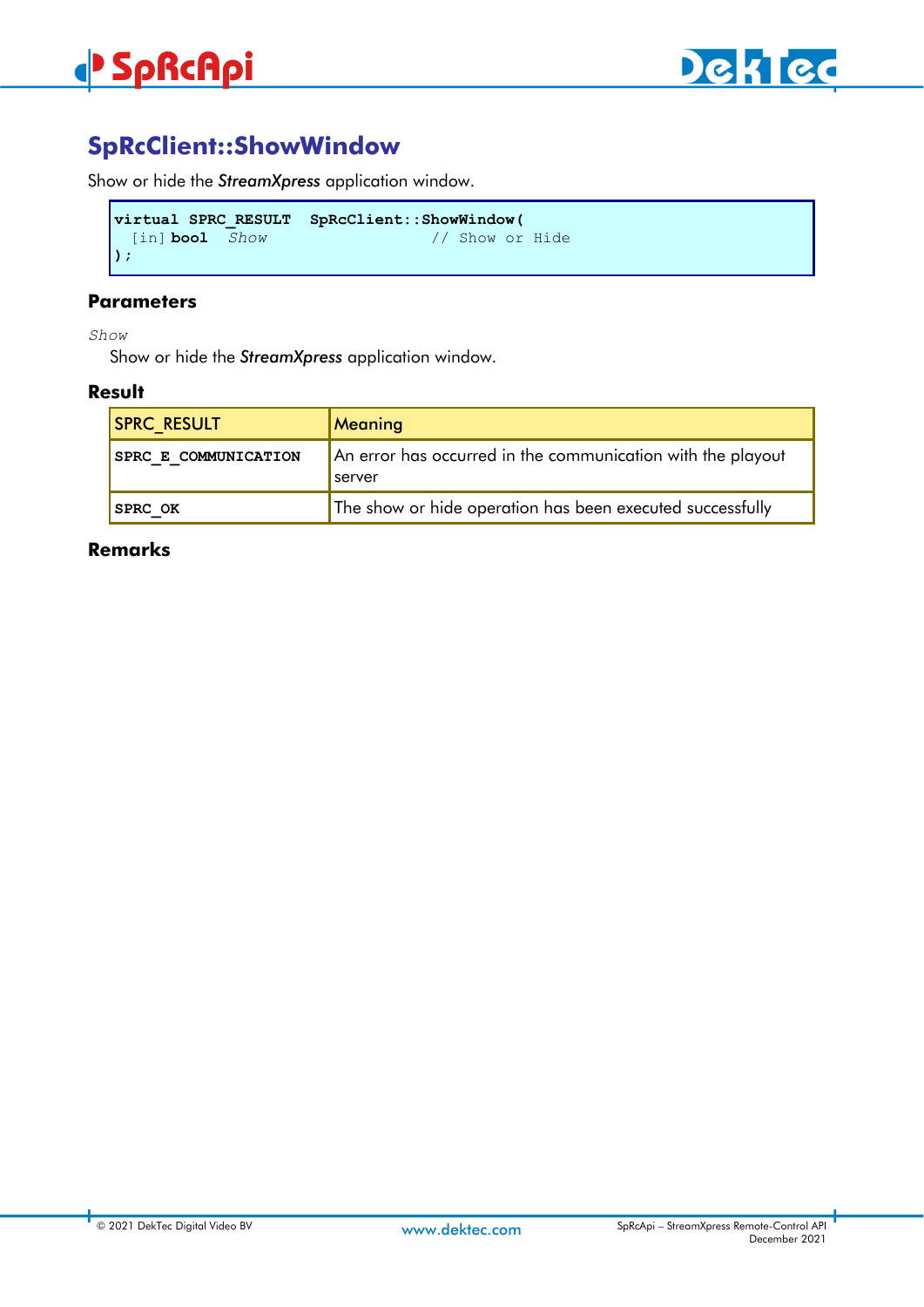

## *SpRcClient – Port Selection Interface*

# <span id="page-15-1"></span><span id="page-15-0"></span>**Struct PortDesc**

Structure describing a physical playout port.

```
struct PortDesc {
   __int64 m_Serial; // Unique serial number of the device
  int m_TypeNumber; // Device type number
  int m_Ip[4]; // IP address (for IP ports only)
  int m_Mac [6]; // MAC address (for IP ports only)
  int m_FirmwareVersion; // Firmware version 
  int m_FirmwareVariant; // Firmware variant 
  int m_Port; // Physical port number
  int m_OutputType; // Output type (OR-able flags)
  int m_Capabilities; // Capability flags (OR-able flags)<br>
int m InUse; // Output port already in use?
                            // Output port already in use?
};
typedef std::vector<SpRcPortDesc> SpRcPortDescs;
typedef SpRcPortDescs::iterator SpRcPortDescIt;
```
### **Members**

*m\_Serial*

The serial number that uniquely identifies the DekTec device that hosts the playout port.

*m\_TypeNumber*

This integer corresponds to the number in the device's type number, e.g. 245 for the DTU-245.

*m\_Ip*

If the playout port is an IP-network port, this member identifies the IP address. Otherwise, the value of this member is undefined.

*m\_Mac*

If the playout port is an IP-network port, this member identifies the MAC address. Otherwise, the value of this member is undefined.

*m\_FirmwareVersion*

Version number of the firmware loaded on the device that hosts the playout port.

*m\_FirmwareVariant*

Variant of the firmware loaded on the device that hosts the playout port. Some DekTec devices may support multiple variants of the firmware each with different functionality.

*m\_Port*

This integer identifies the physical port number associated with this function. Please refer to DekTec's DTAPI documentation for an overview of physical port numbers per device.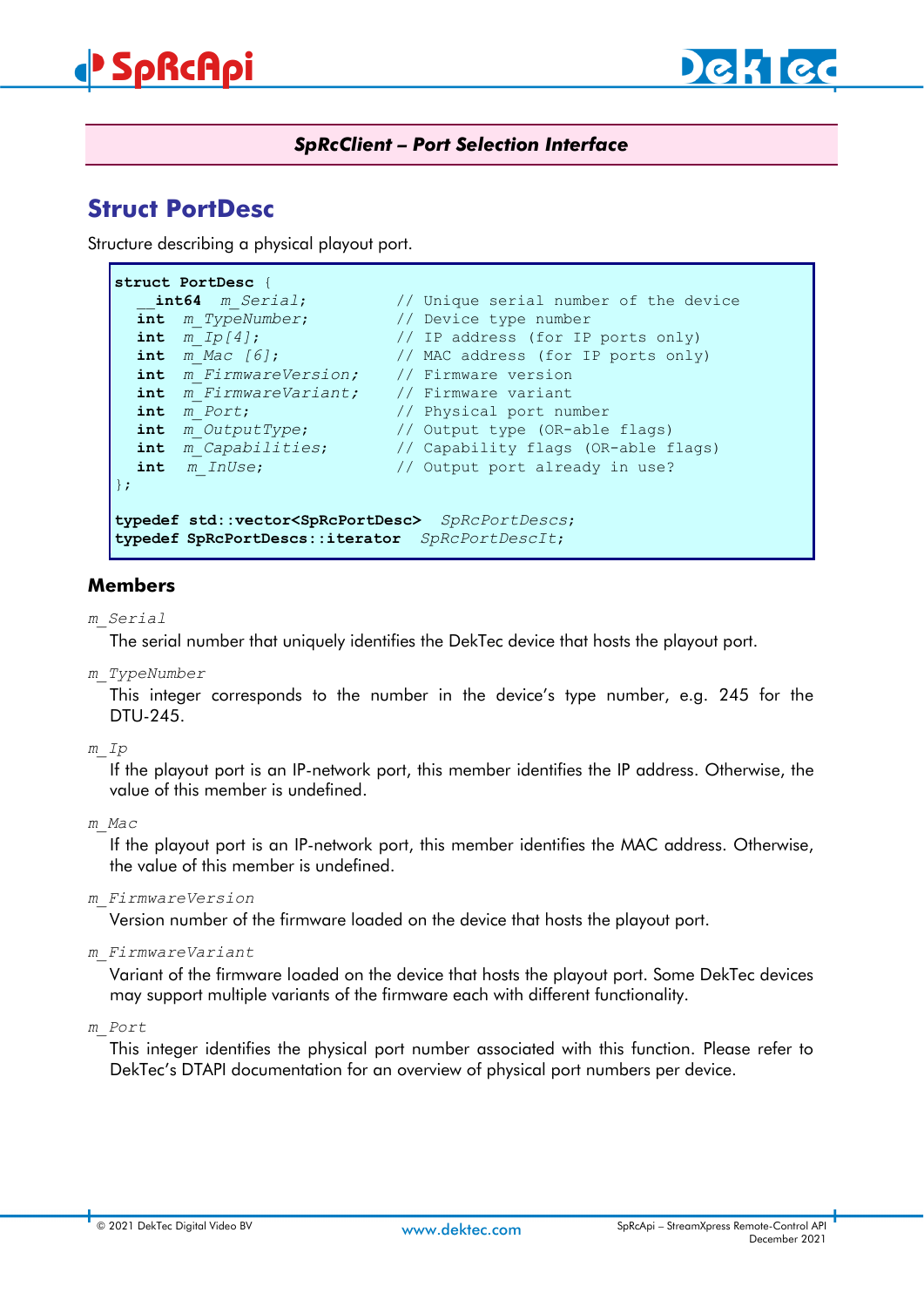#### *m\_OutputType*

**SpRcApi**

This field describes the type of stream that can be generated on this playout port. Output types are encoded in flags that may be OR-ed together to indicate that the port supports multiple types.

| Value                  | Meaning                                    |
|------------------------|--------------------------------------------|
| SPRC_OTYPE_ASI         | DVB-ASI                                    |
| SPRC_OTYPE_ATSC        | ATSC (VSB) modulation                      |
| SPRC_OTYPE_CMMB        | <b>CMMB</b> modulation                     |
| SPRC OTYPE DTMB        | <b>DTMB</b> modulation                     |
| SPRC OTYPE_DVBS        | <b>DVB-S</b> modulation                    |
| SPRC_OTYPE_DVBS2       | DVB-S.2 modulation                         |
| SPRC_OTYPE_DVBT        | DVB-T modulation, includes DVB-H           |
| SPRC OTYPE DVBT2       | DVB-T2 modulation                          |
| SPRC_OTYPE_DVBT2MI     | DVB-T2MI                                   |
| SPRC_OTYPE_IQ          | IQ samples                                 |
| SPRC OTYPE ISDBS       | <b>ISDB-S</b> modulation                   |
| SPRC_OTYPE_ISDBT       | <b>ISDB-T</b> modulation                   |
| SPRC_OTYPE_QAM_A       | QAM modulation, ITU-T J.83 Annex A (DVB-C) |
| SPRC OTYPE QAM B       | QAM modulation, ITU-T J.83 Annex B (US)    |
| SPRC OTYPE QAM C       | QAM modulation, ITU-T J.83 Annex C (Japan) |
| SPRC_OTYPE_SDSDI       | Standard-definition SDI                    |
| SPRC_OTYPE_SPI         | DVB-SPI                                    |
| SPRC OTYPE TSOIP       | TS-over-IP                                 |
| SPRC_OTYPE_ISDBS3      | ISDB-S3 modulation                         |
| SPRC_OTYPE_DRM         | DRM modulation                             |
| SPRC OTYPE ATSC3 STLTP | ATSC 3.0 STLTP modulation                  |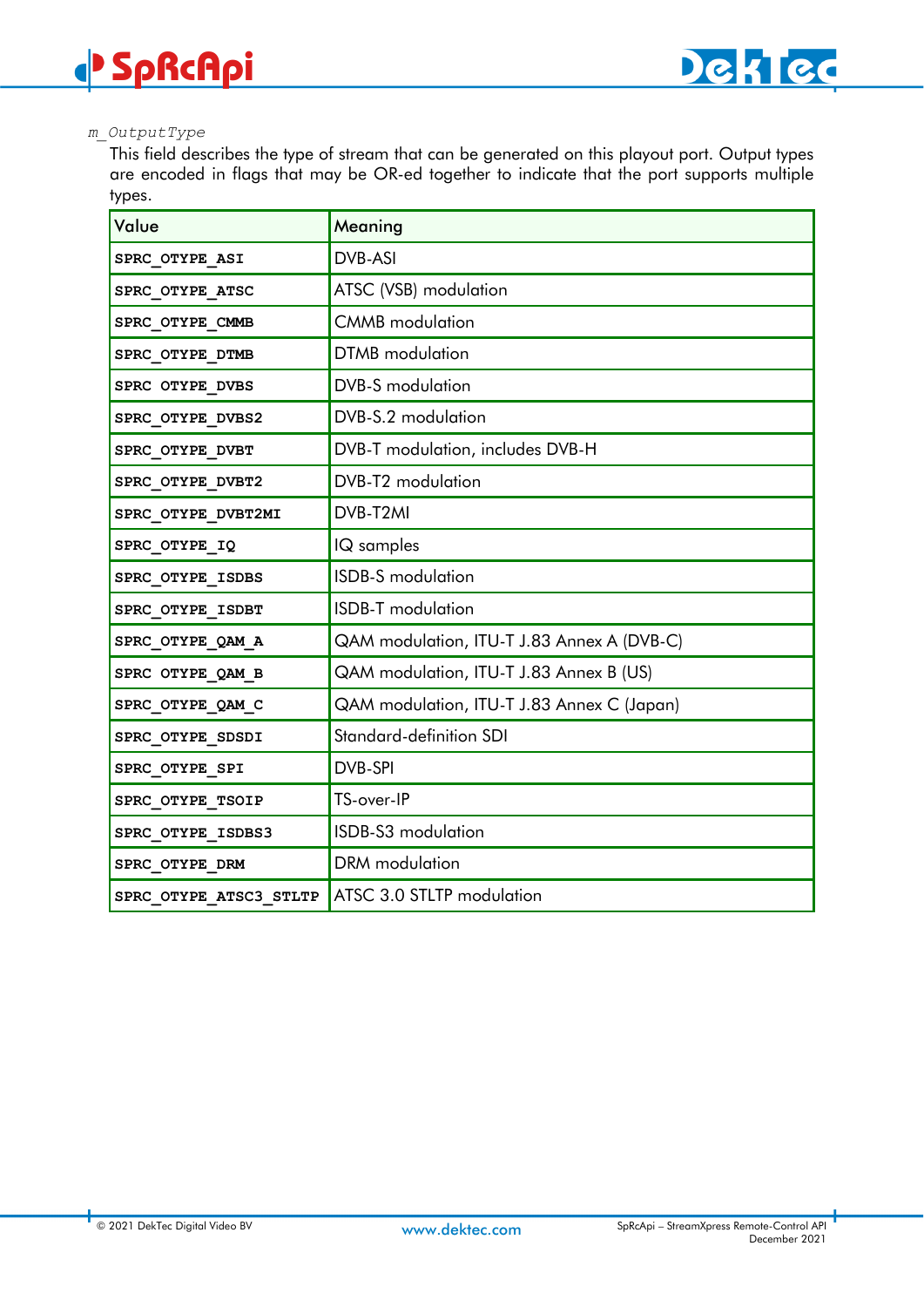#### *m\_Capabilities*

This field describes further capabilities of the playout port. Capabilities are encoded in flags that may be OR-ed together to indicate that the port supports multiple capabilities.

| Value             | Meaning                                              |
|-------------------|------------------------------------------------------|
| SPRC ADJLVL       | Modulator port has an adjustable output level        |
| SPRC CM           | Modulator port supports channel modelling            |
| SPRC DIGIQ        | Modulator port has a digital IQ output               |
| SPRC IF           | Modulator port has an IF output                      |
| <b>SPRC LBAND</b> | Modulator port can upconvert to L-Band 950  2150MHz  |
| SPRC UHF          | Modulator port can upconvert to UHF Band 400  862MHz |
| SPRC VHF          | Modulator port can upconvert to VHF Band 47  470MHz  |

#### *m\_InUse*

This status flag indicates whether the playout port is currently being used.

The "in-use" status is a snapshot of the current situation. Attaching to a playout port that is unused may fail because of race conditions with other applications.

| Value                 | Meaning                                                                       |
|-----------------------|-------------------------------------------------------------------------------|
| <b>SPRC PORT CURR</b> | Port is the currently selected playout port in this remote-control<br>session |
| SPRC PORT UNUSED      | <b>P</b> ort is not used                                                      |
| <b>SPRC PORT USED</b> | Port is used by another application                                           |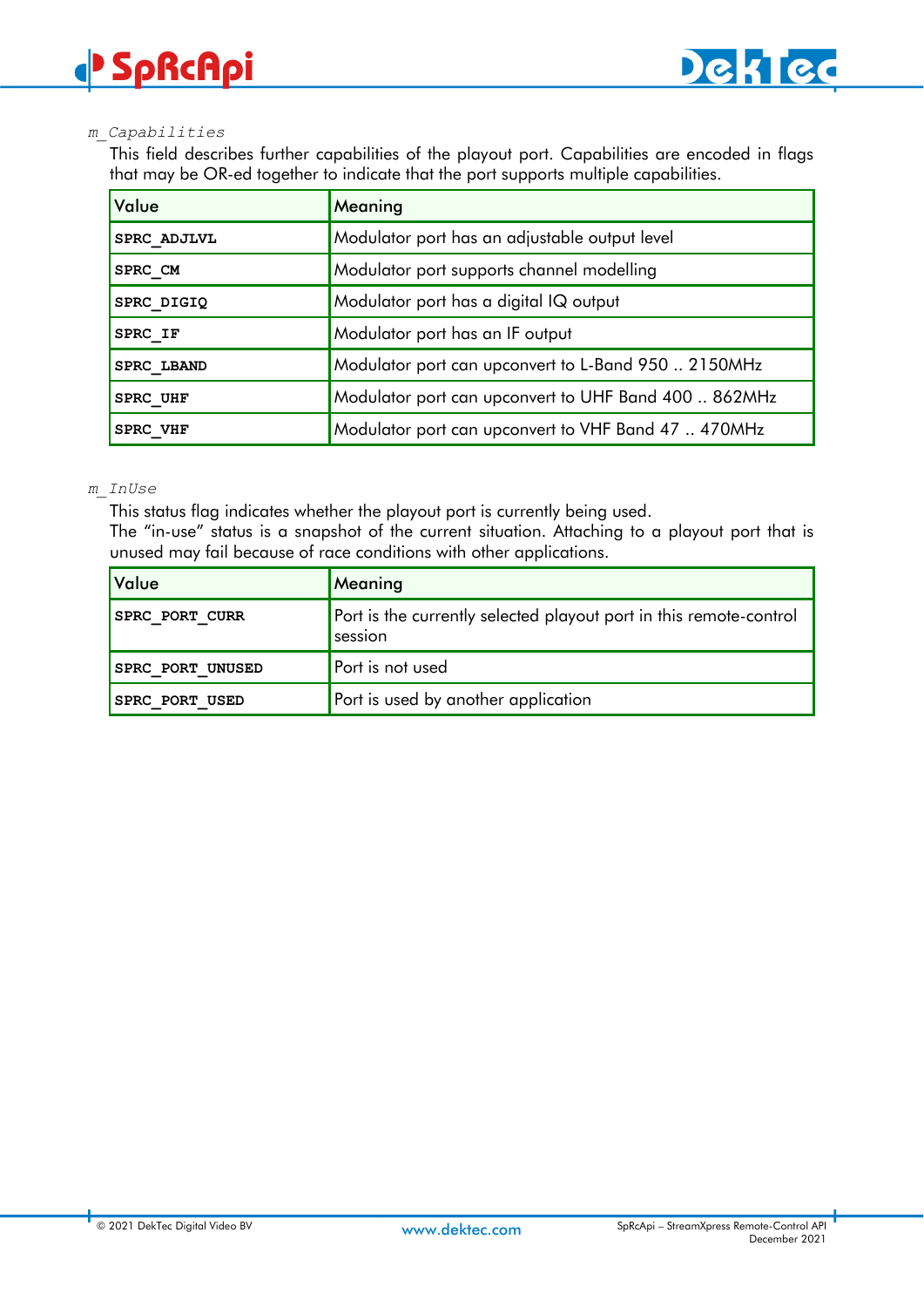# <span id="page-18-0"></span>**SpRcClient::ScanPorts**

Get information about the ports available for play out.

```
virtual SPRC_RESULT SpRcClient::ScanPorts(
[out] SpRcPortDesc& PortDescs // List of playout ports
);
```
### **Parameters**

*PortDescs*

List of playout ports. Refer to **Struct PortDesc** for a description of attributes per port.

#### **Result**

| <b>SPRC RESULT</b>   | <b>Meaning</b>                                                               |
|----------------------|------------------------------------------------------------------------------|
| SPRC E COMMUNICATION | An error has occurred in the communication with the playout<br><b>Server</b> |
| <b>SPRC OK</b>       | Application information is returned successfully                             |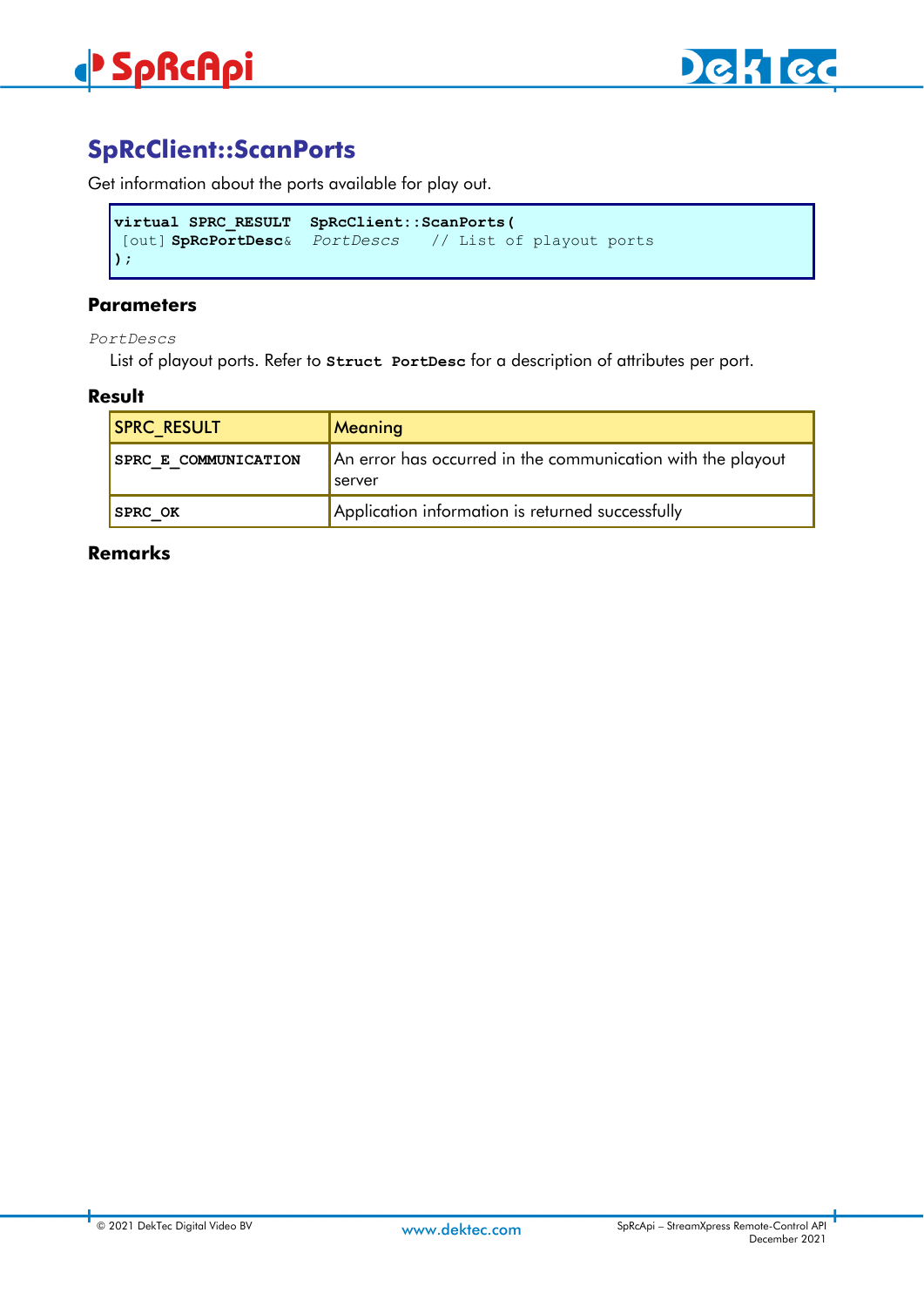

# <span id="page-19-0"></span>**SpRcClient::SelectPort**

Select a physical port for play out.

```
virtual SPRC_RESULT SpRcClient::SelectPort(
                         [in] __int64 Serial, // Serial number of device to be selected
 [in] int Port; // Physical port number to be selected
 [in] int Modulation; // Initial modulation standard 
);
```
#### **Parameters**

*Serial*

The serial number that identifies the DekTec device to be selected.

*Port*

Physical port number of port to be selected.

*Modulation*

For modulators only: Initial modulation standard. Use one of the **SPRC\_MOD\_XXX** constants. Set to 0 otherwise.

#### **Result**

| <b>SPRC RESULT</b>   | Meaning                                                                                                              |
|----------------------|----------------------------------------------------------------------------------------------------------------------|
| SPRC E COMMUNICATION | An error has occurred in the communication with the playout<br>server                                                |
| SPRC E MOD STANDARD  | Initial modulation standard Modulation is not supported on<br>the modulator port                                     |
| SPRC E NO LICK       | The port is not properly licensed for playout and remote control                                                     |
| SPRC E NOT FOUND     | Cannot find the playout port identified by Serial and Port                                                           |
| SPRC E PORT USED     | The port could not be selected because it's in use by another<br>instance of the StreamXpress or another application |
| SPRC OK              | The playout port has been selected successfully                                                                      |

### **Remarks**

The playout server will start without file selected and with parameters set to the defaults for the port.

A list of physical ports available for playout can be obtained with **SpRcClient::ScanPorts**.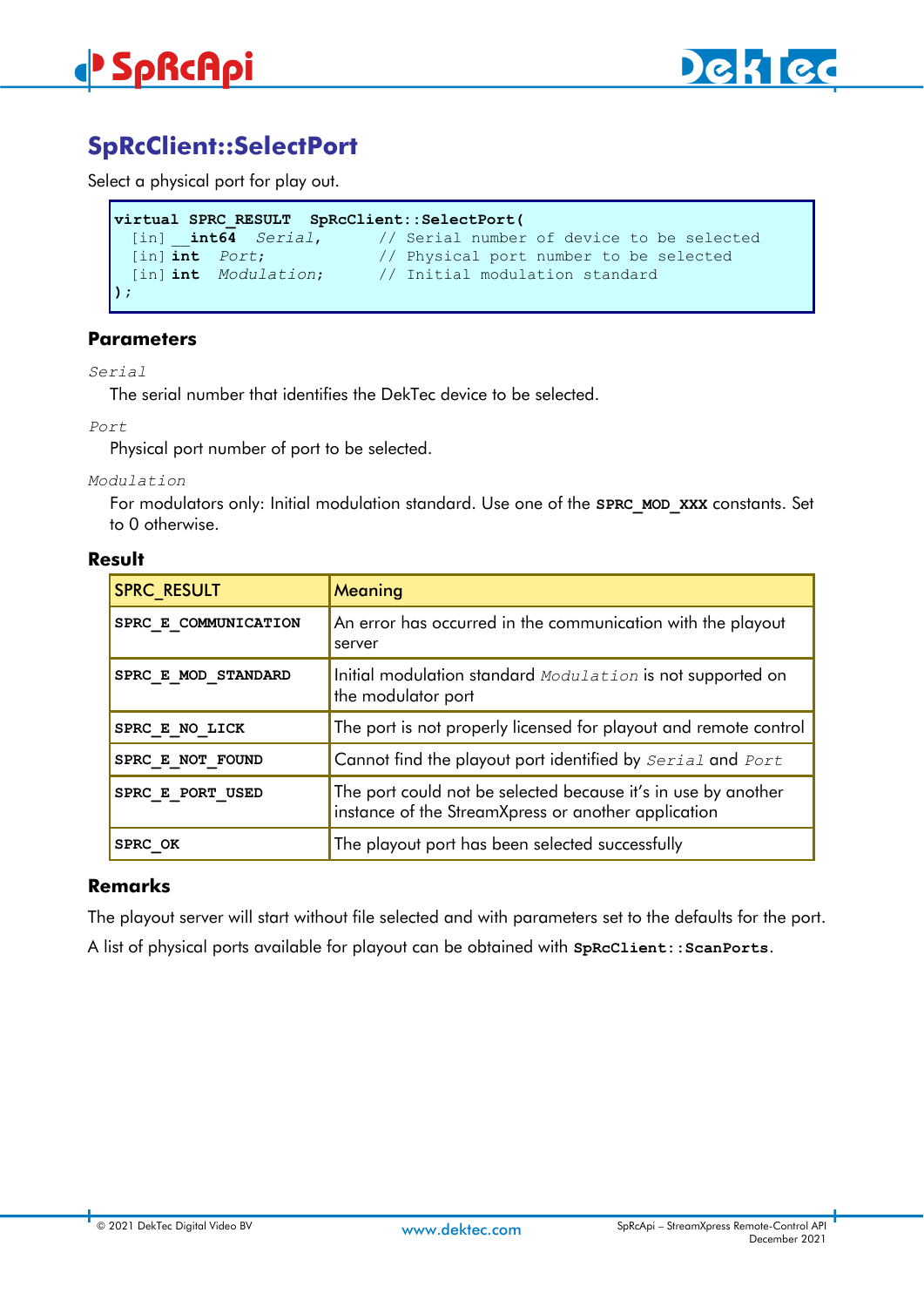

# <span id="page-20-0"></span>**SpRcClient::SelectDtaPlus**

Select a DtaPlus device to use as attenuator.

```
virtual SPRC_RESULT SpRcClient::SelectDtaPlus(
 [in] bool UseDtaPlus, // Whether a dta-plus should be used or not
 [in] __int64 Serial, // Serial number of DtaPlus to be selected
);
```
### **Parameters**

*UseDtaPlus*

Set to true to actually start using a Dta-plus.

*Serial*

The serial number that identifies the DekTec device to be selected.

#### **Result**

| <b>SPRC RESULT</b>   | Meaning                                                                                                                  |
|----------------------|--------------------------------------------------------------------------------------------------------------------------|
| SPRC E COMMUNICATION | An error has occurred in the communication with the playout<br>server                                                    |
| SPRC E NOT FOUND     | Cannot find the Dta-plus port identified by Serial                                                                       |
| SPRC E PORT USED     | The Dta-plus could not be selected because it's in use by<br>another instance of the StreamXpress or another application |
| <b>SPRC OK</b>       | The Dta-plus port has been selected successfully                                                                         |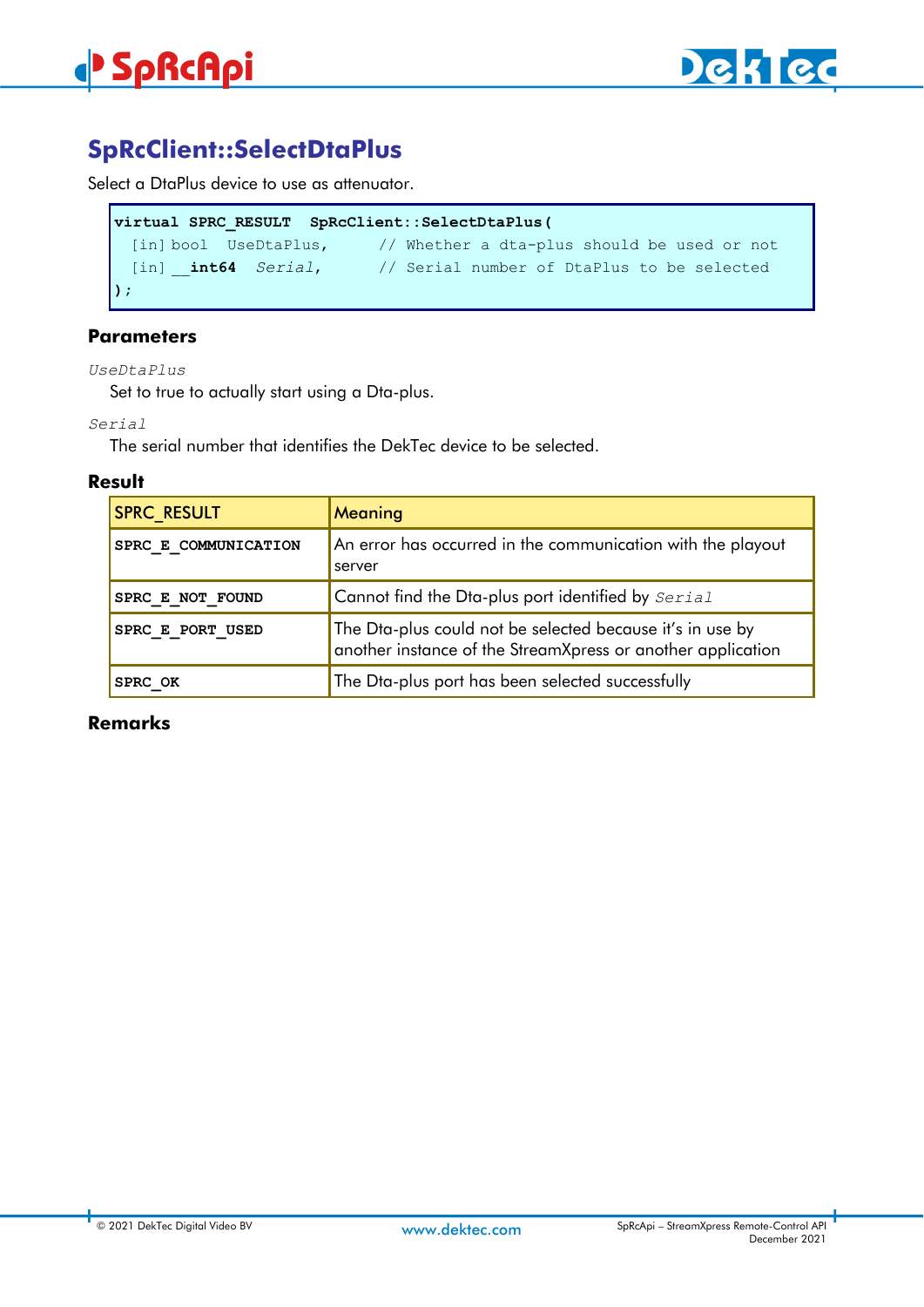

## *SpRcClient – Playout Interface*

# <span id="page-21-1"></span><span id="page-21-0"></span>**Struct SpRcAsiPars**

Playout parameters for a DVB-ASI output port.

```
struct SpRcAsiPars {
  bool m Remux; // Remultiplex yes/no
  int m_PlayoutRate; // Only used if Remux is on<br>
bool m BurstMode; // DVB-ASI burst mode
  bool m_BurstMode; // DVB-ASI burst mode<br>
int m TxMode; // Transmit mode
};
```
- 
- **int** *m\_TxMode*; // Transmit mode
- **int** *m\_Polarity*; // Physical polarity of the ASI signal

# **Members**

#### *m\_Remux*

Turn remultiplexing on (true) or off (false). If remultiplexing is on, the StreamXpress adds null packets and adjusts timing information so that the stream is played out at m\_PlayoutRate. If remultiplexing is off, the stream is played out at the Transport-Stream rate, and *m\_Playout* is not used.

*m\_PlayoutRate*

DVB-ASI playout rate.

*m\_BurstMode*

Turn DVB-ASI burst mode on (true) or off (false).

*m\_TxMode*

Transmit mode.

| Value              | Meaning                                                                                                                                    |
|--------------------|--------------------------------------------------------------------------------------------------------------------------------------------|
| DTAPI TXMODE 188   | Transport Packets are assumed to be 188 bytes, and are played<br>out as 188-bytes packets.                                                 |
| DTAPI TXMODE 204   | Transport Packets are assumed to be 204 bytes, and are played<br>out as 204-bytes packets.                                                 |
| DTAPI TXMODE ADD16 | Transport Packets are assumed to be 188 bytes, and are played<br>out as 204-bytes packets.                                                 |
| DTAPI TXMODE MIN16 | Transport Packets are assumed to be 204 bytes, and are played<br>out as 188-bytes packets.                                                 |
| DTAPI TXMODE RAW   | No assumptions are made on packet structure. Bytes in the<br>stream are transmitted unmodified. Null-packet stuffing cannot<br>be applied. |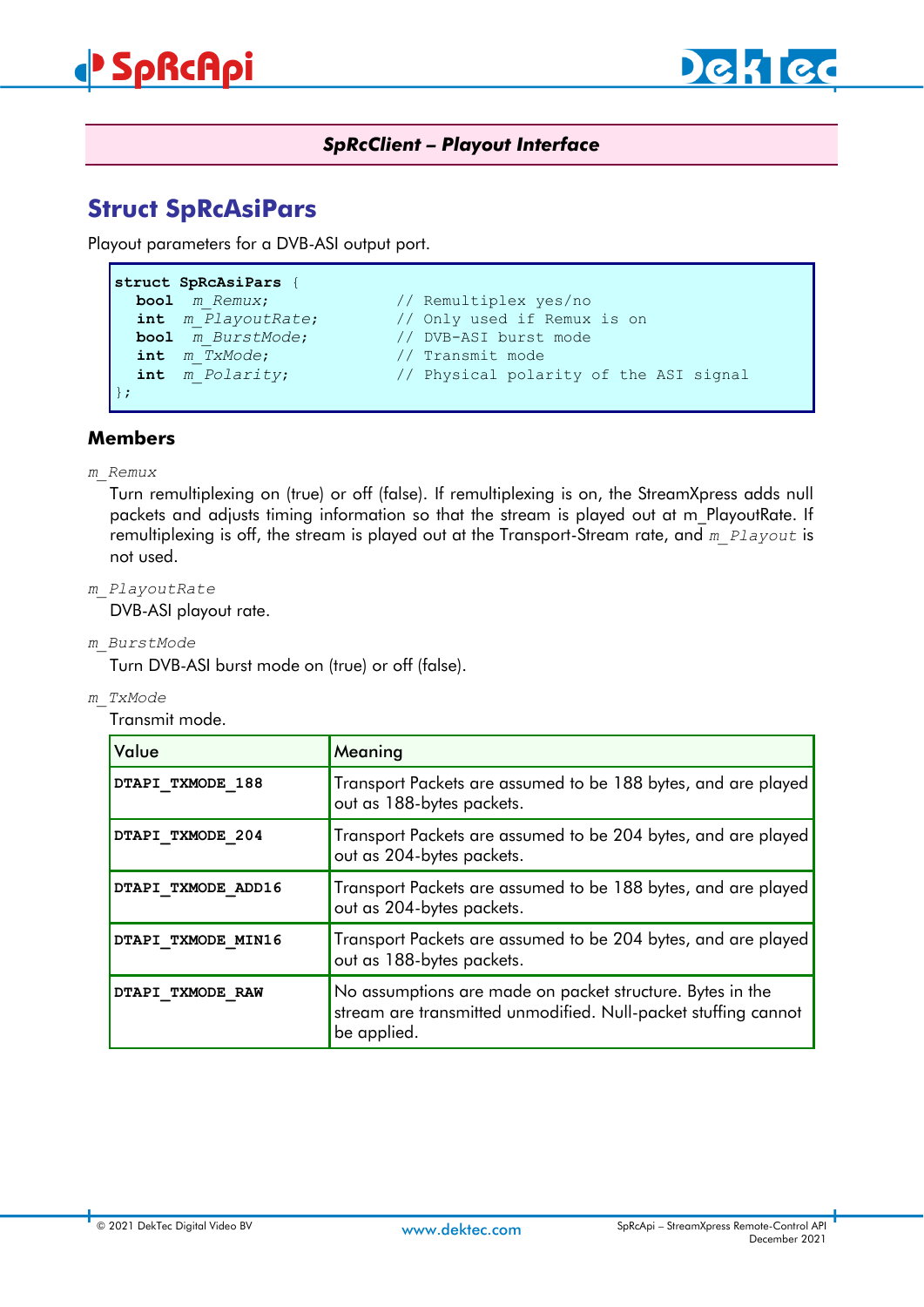# **SpRcApi**



### *m\_Polarity*

Polarity of the DVB-ASI signal.

| Value                | Meaning                         |
|----------------------|---------------------------------|
| DTAPI TXPOL NORMAL   | Generate a 'normal' ASI signal  |
| DTAPI TXPOL INVERTED | Generate an inverted ASI signal |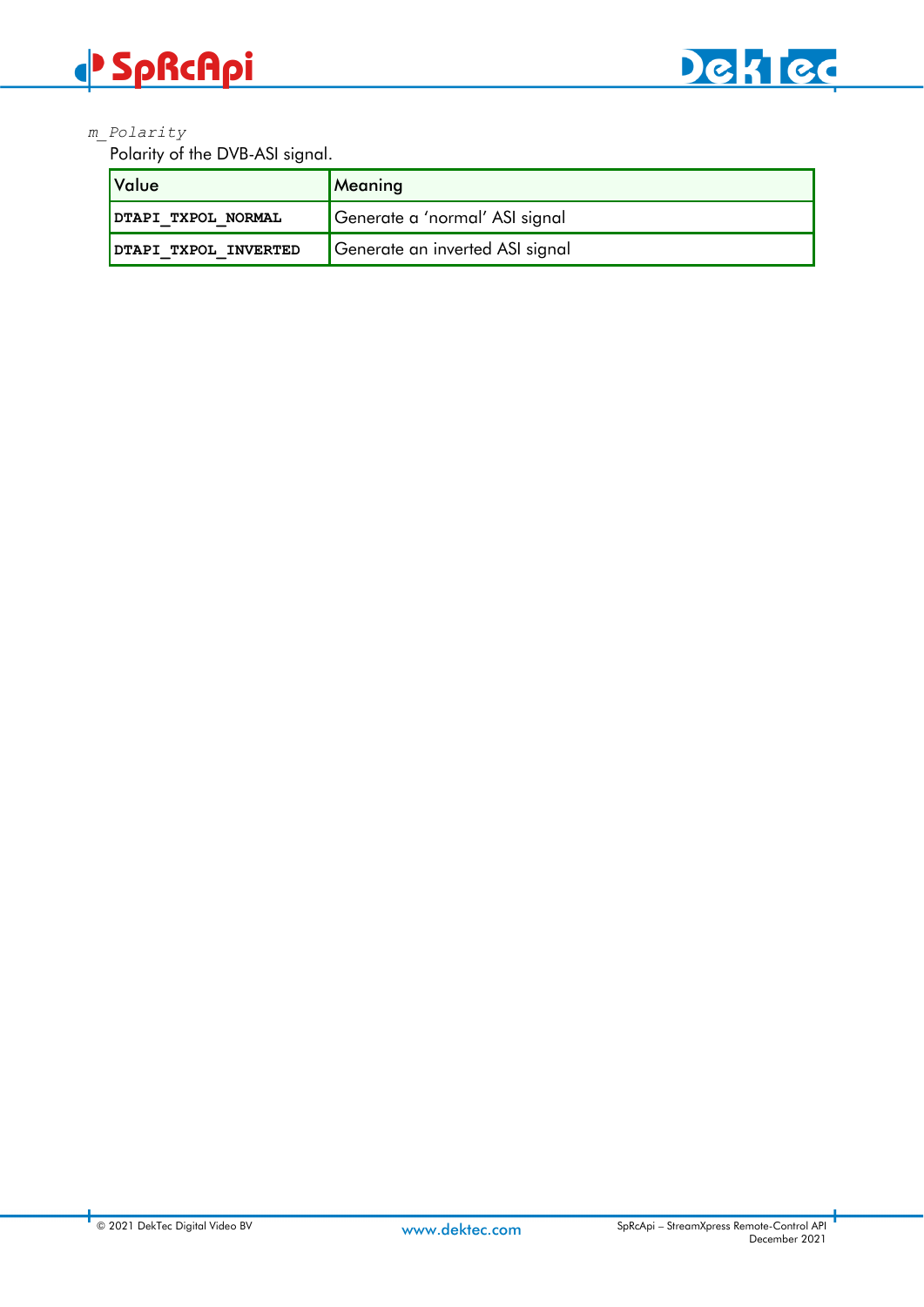



# <span id="page-23-0"></span>**Struct SpRcCmmbPars**

CMMB parameters.

```
struct SpRcCmmbPars {
   int m_Bandwidth; // CMMB Bandwidth<br>int m AreaId; // Area ID (0..12)
   int m_AreaId; // Area ID (0..127)<br>int m_TxId; // Transmitter ID (
                                          int m_TxId; // Transmitter ID (128..255)
};
```
### **Members**

*m\_Bandwidth*

CMMB Bandwidth.

| <u> </u> Value     | Meaning             |
|--------------------|---------------------|
| DTAPI CMMB BW 2MHZ | CMMB 2MHz Bandwidth |
| DTAPI CMMB BW 8MHz | CMMB 8MHz Bandwidth |

*m\_AreaId*

Area ID (0..127).

*m\_TxId*

Transmitter ID (128..255).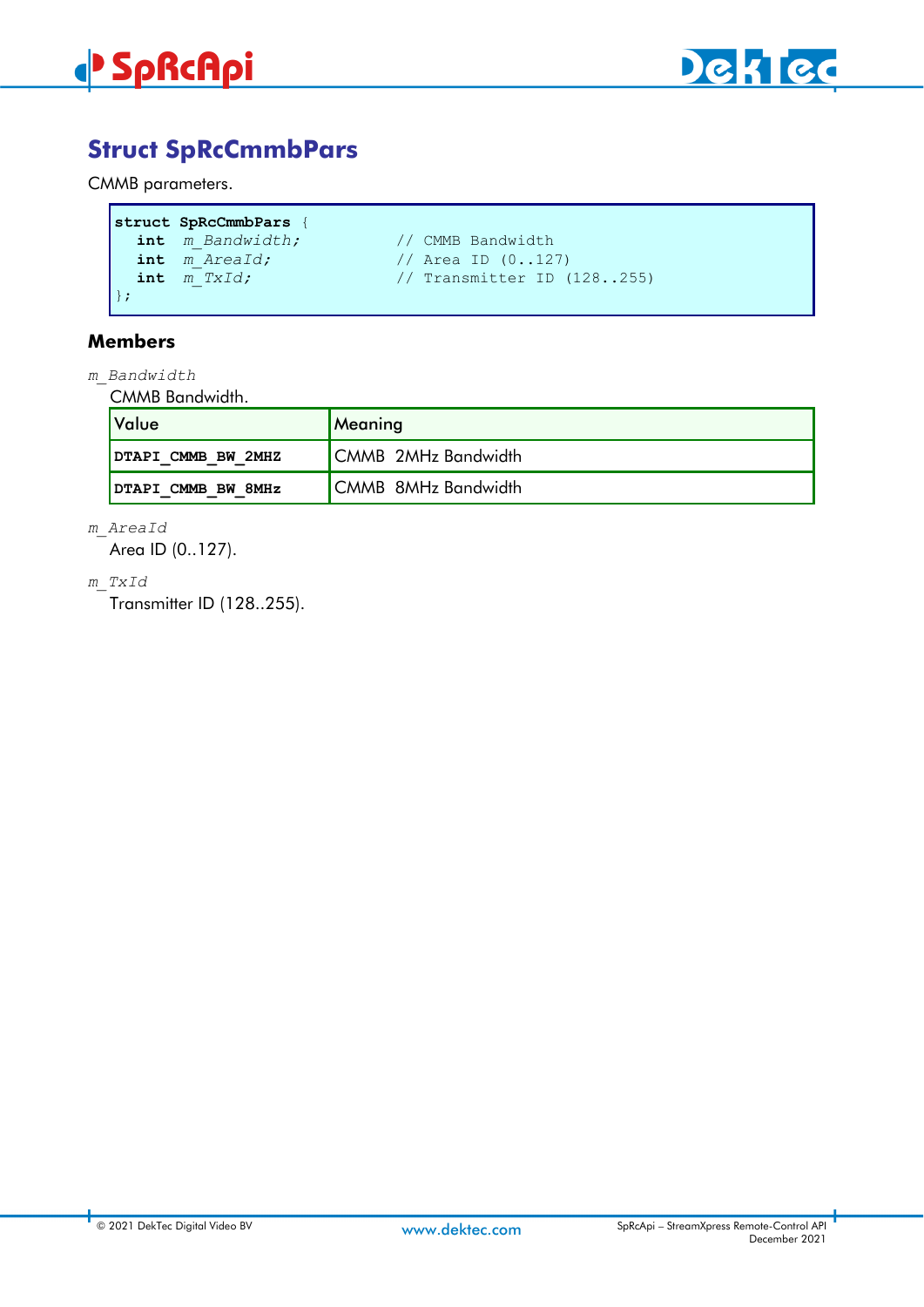

# <span id="page-24-0"></span>**Struct SpRcCmPars**

Channel-modelling parameters.

```
struct SpRcCmPars {
  bool m_CmEnable; // Enable channel modelling<br>
bool m AwgnEnable; // Enable noise injection
                                  bool m_AwgnEnable; // Enable noise injection 
  bool m_PathsEnable; // Enable transmission path simulation
  double m_Snr; // Signal-to-noise ratio in dB
  std::vector<SpRcCmPath> m_Paths;
                                  // List of transmission paths
};
```
### **Members**

*m\_CmEnable* 

If true, perform channel modelling according to the other values in this struct. If false, channel modelling is disabled and the other struct values are ignored.

*m\_AwgnEnable*

Enable white noise injection; *m\_Snr* specifies the signal to noise ratio.

*m\_PathsEnable*

Enable multipath echo simulation.

*m\_Snr*

The noise power is defined relative to an imaginative 0dB output signal of the modulator. This means that *m\_Snr* is the real signal-to-noise ratio only if the accumulated power of the paths in *m\_Paths* is 0dB.

#### *m\_Paths*

List of transmission-path descriptions (maximum 32). See struct **SpRcCmPath**.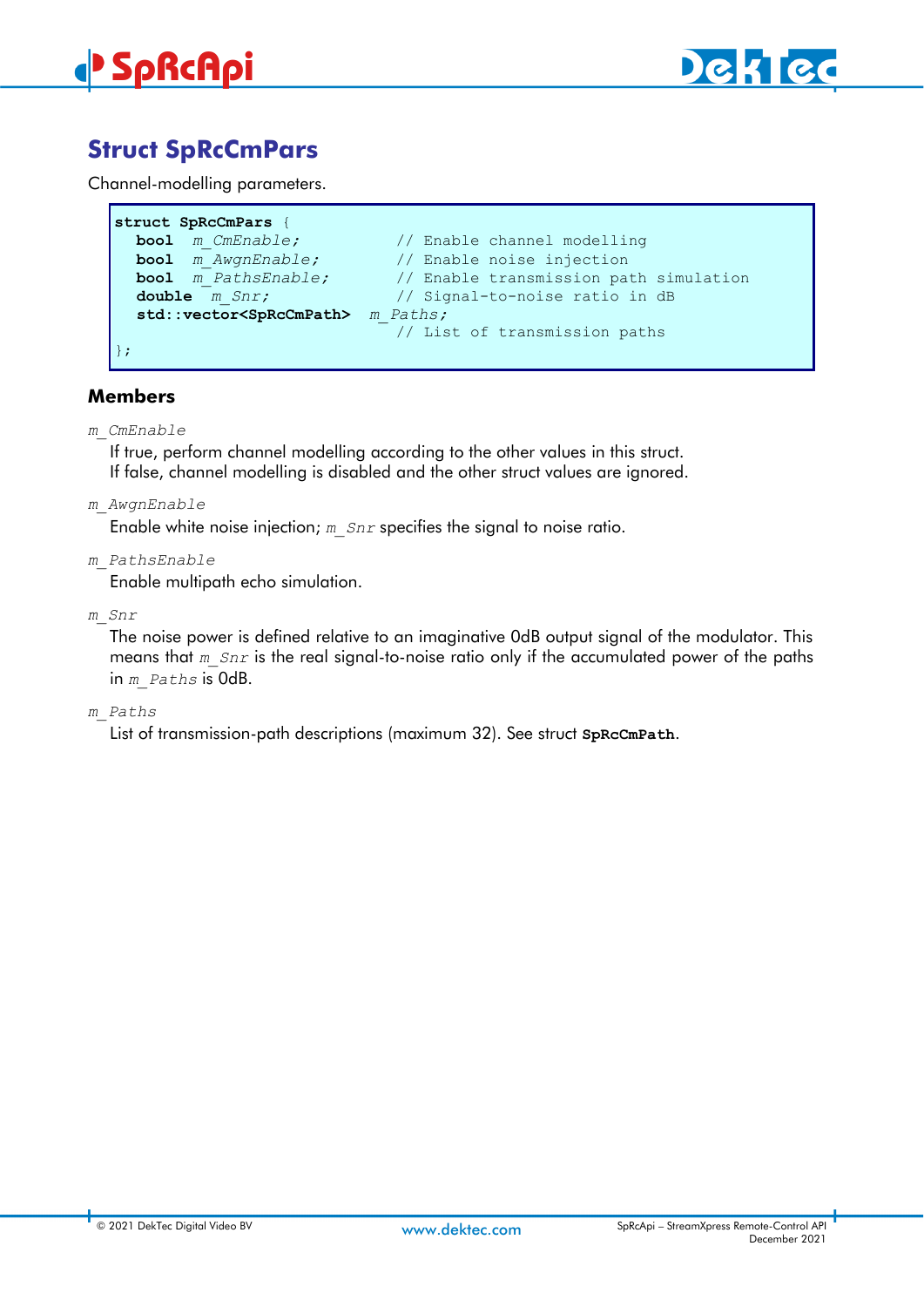



# <span id="page-25-0"></span>**Struct SpRcCmPaths**

Channel-modelling parameters for a single .

```
struct SpRcCmPath {
  int m Type; \frac{1}{2} // Type of path fading
  double m_Attenuation; // Attenuation in dB
  double m_Delay; // Delay in us
  double m_Phase; // Phase shift in degrees
                            double m_Doppler; // Doppler Frequency in Hz
};
```
#### **Members**

#### *m\_Type*

Type of transmission path values:

| Value                  | Meaning                                                                        |
|------------------------|--------------------------------------------------------------------------------|
| SPRC CONSTANT DELAY    | Constant delay and phase                                                       |
| SPRC CONSTANT DOPPLER  | Constant frequency shift                                                       |
| SPRC RAYLEIGH JAKES    | Raleigh fading with Jakes power spectral density (mobile path<br>model)        |
| SPRC RAYLEIGH GAUSSIAN | Raleigh fading with Gaussian power spectral density (ionspheric<br>path model) |

*m\_Attenuation*

Attenuation in dB. The total attenuation of all paths may not exceed 0dB to avoid overflow of the channel simulator.

*m\_Delay*

Delay in us. The maximum delay for an 8MHz channel is 896us.

#### *m\_Phase*

Phase shift in degrees (value ignored for type **RAYLEIGH\_JAKES** and **RAYLEIGH\_GAUSSIAN**).

*m\_Doppler*

Doppler frequency in Hz (value ignored for type **CONSTANT\_DELAY**). The corresponding Speed in m/s is: Speed =  $f_{\text{doppler}} * 3.10^8 / f_{\text{RF}}$ .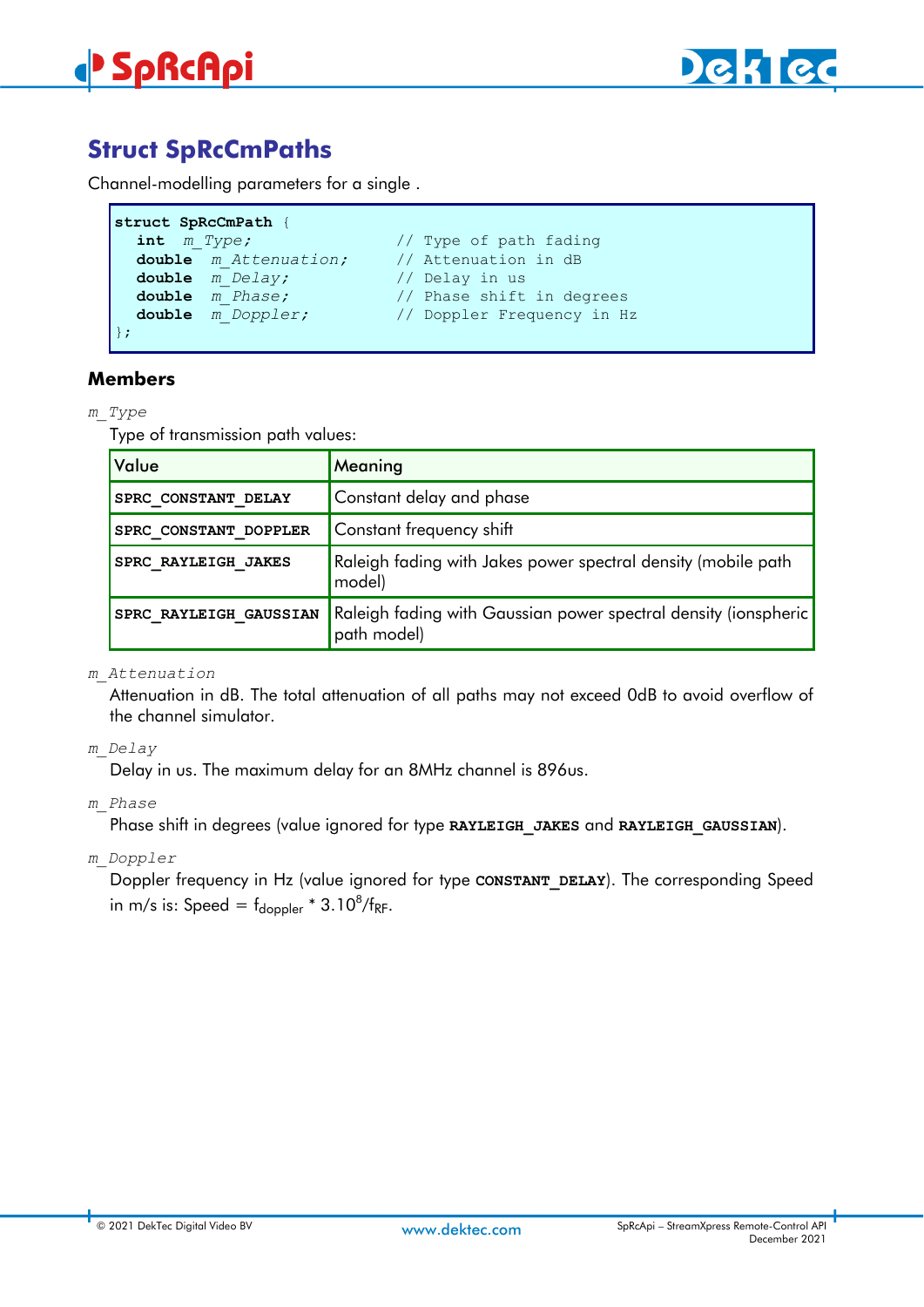

# <span id="page-26-0"></span>**Struct SpRcDvbT2Group**

Parameters to specify standard DVB-T2 parameter set groups

```
struct SpRcDvbT2Group {
  std::wstring m_GroupName; // Name of the DVB-T2 group
  std::wstring m_GroupRefName; // Specific set in group
};
```
## **Members**

- *m\_GroupName* Name of the DVB-T2 group, e.g. "VV1xx".
- *m\_GroupRefName* Specific set in group, e.g. "VV100".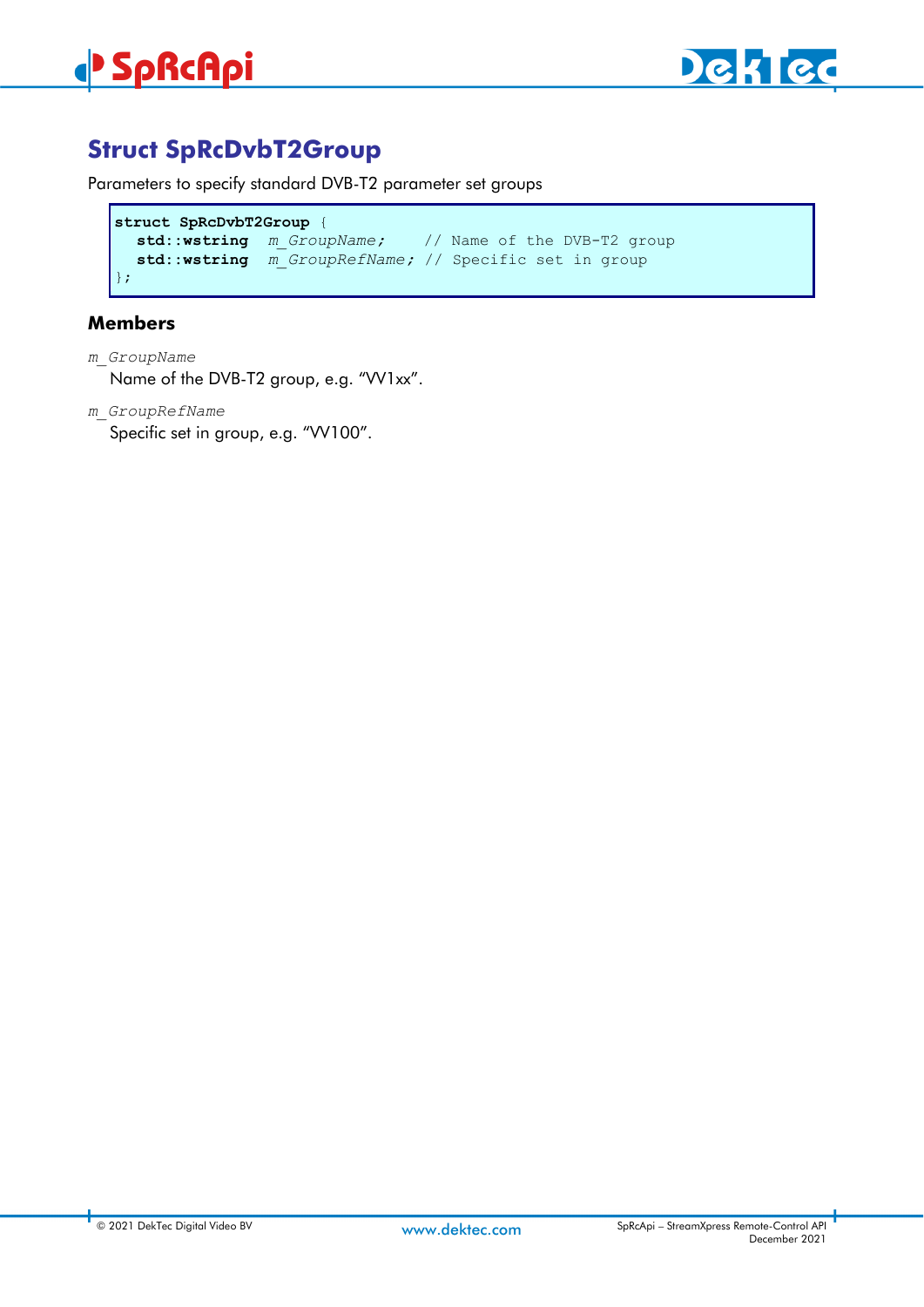

Г

# <span id="page-27-0"></span>**Struct SpRcDvbT2Pars**

Structure describing DVB-T2 modulation parameters.

|                     | struct SpRcDvbT2Pars {             |                                                                             |
|---------------------|------------------------------------|-----------------------------------------------------------------------------|
|                     | int m T2Version;                   | // DVB-T2 version DTAPI DVBT2 VERSION x                                     |
|                     | int m Bandwidth;                   | // Channel bandwidth DTAPI DVBT2 8MHZ/                                      |
|                     | int m FftMode;                     | // FFT mode (or size) DTAPI DVBT2 FFT x                                     |
|                     | $int$ $m$ $Miso$ ;                 | // MISO mode DTAPI DVBT2 MISO x                                             |
|                     | int m GuardInterval;               | // Guard interval DTAPI DVBT2 GI x                                          |
| int                 | m Papr;                            | // PAPR reduction mode DTAPI DVBT2 PAPR x                                   |
| int                 | m BwtExt;                          | // Bandwidth extention 0 or 1                                               |
| int                 | m PilotPattern;                    | // Pilot pattern 1 to 8                                                     |
|                     | int m NumT2Frames;                 | // Number of T2 frames in a super frame                                     |
|                     | int m NumDataSyms;                 | // Number of data OFDM symbols per T2 frame                                 |
|                     | int m L1Modulation;                | // L1 modulation type DTAPI DVBT2 BPSK/                                     |
|                     | bool m FefEnable;                  | // Insert FEF (yes/no)                                                      |
|                     | int m FefType;                     | // FEF type $0 \ldots 15$                                                   |
|                     | int m FefLength;                   | // FEF length                                                               |
| int                 | m FefS1;                           | // FEF S1 field value $2 \le$ FefS1 $\le$ 7                                 |
|                     | $int$ m $F \in f S2$ ;             | // FEF S2 field value $0 \le$ FefS2 $\le$ 15                                |
|                     | int m FefInterval; // FEF interval |                                                                             |
|                     | int m FefSignal;                   | // Type of signal during FEF period                                         |
|                     | int m CellId;                      | // Cell ID                                                                  |
|                     | int m NetworkId;                   | // Network ID                                                               |
|                     | int m T2SystemId;                  | // T2 system ID                                                             |
|                     | int m Frequency;                   | // L1-post frequency field value                                            |
|                     | // PLP#0 parameters                |                                                                             |
|                     | bool $m$ Hem;                      | // High Efficiency Mode (yes/no)                                            |
|                     | bool m Npd;                        | // Null Packet Deletetion (yes/no)                                          |
|                     | bool m IssyEnabled;                | // ISSY enabled (yes/no)                                                    |
|                     | $int$ $m$ $Id$ ;                   | $//$ PLP ID                                                                 |
|                     | int m GroupId;                     | // PLP group ID                                                             |
|                     | $int$ $m$ $Type$ ;                 | // PLP type DTAPI DVBT2 PLP TYPE x                                          |
|                     | int m CodeRate;                    | // Code rate                                                                |
|                     | int m Modulation;                  | // Modulation type DTAPI DVBT2 BPSK/                                        |
|                     | bool m Rotation;                   | // Constellation rotation (yes/no)                                          |
|                     | int m FecType;                     | // FEC type 0=LDPC 16K, 1=LDPC 64K                                          |
|                     |                                    | int m TimeIlLength; // Time interleaving length 0255                        |
|                     | int m TimeIlType;                  | // Timer interleaving type 0 or 1                                           |
|                     |                                    | <b>bool</b> <i>m_InBandFlag;</i> // In band signalling information (yes/no) |
|                     | bool m NumBlocks;                  | // Number of FEC blocks per IL frame                                        |
|                     | int m FollowMode;                  | // Mode to compute NumDataSyms/NumBlocks                                    |
| $\vert \ \rangle$ ; |                                    |                                                                             |

### **Members**

*m\_T2Version,* m*\_Bandwidth, m\_FftMode, m\_Miso, m\_GuardInterval, m\_Papr, m\_BwtExt, m\_PilotPattern, m\_NumT2Frames, m\_NumDataSyms, m\_L1Modulation, m\_FefEnable, m\_FefType, m\_FefLength, m\_FefS1, m\_FefS2, m\_FefInterval, m\_FefSignal, m\_CellId, m\_NetworkId, m\_T2SystemId, m\_Frequency*

Overall DVB-T2 modulation parameters that are not specific per PLP. For a description of these parameters, please refer to the section describing **DtDvbT2Pars** in the DTAPI specification.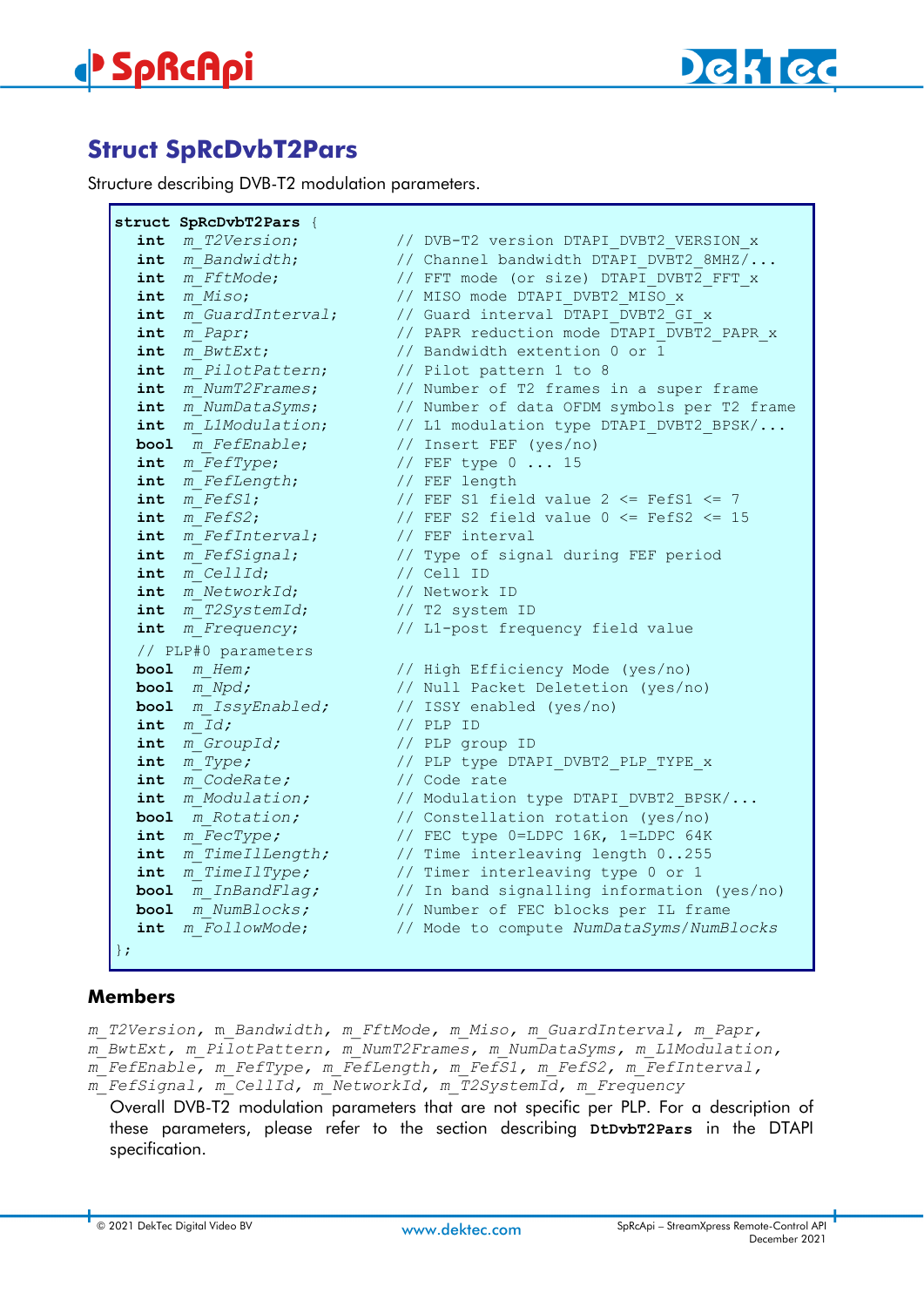# **SpRcApi**



*m\_Hem, m\_Npd, m\_IssyEnabled, m\_Id, m\_GroupId, m\_Type, m\_CodeRate, m\_Modulation, m\_Rotation, m\_FecType, m\_TimeIlLength, m\_TimeIlType,* 

*m\_InBandFlag, m\_NumBlocks* 

Parameters for PLP 0 (the one and only PLP). For a description of these parameters, please refer to the section describing **struct DtDvbT2PlpPars** in the DTAPI specification.

*m\_FollowMode* 

This parameter specifies how StreamXpress computes or copies **NUM\_DATA\_SYMBOLS** (the number of data OFDM symbols per T2 frame) and **PLP\_NUM\_BLOCKS** (the number of FEC blocks per interleaving frame.)

| Value               | Meaning                                                                                                                                                                                                                                                |
|---------------------|--------------------------------------------------------------------------------------------------------------------------------------------------------------------------------------------------------------------------------------------------------|
| SPRC T2 FOLLOW OFF  | No automatic computations.<br>NUM DATA SYMBOLS is copied from $m$ NumDataSyms, while<br>PLP NUM BLOCKS is copied from m NumBlocks                                                                                                                      |
| SPRC T2 FOLLOW OPT1 | Compute NUM DATA SYMBOLS and PLP NUM BLOCKS.<br>Given the DVB-T2 modulation parameters in SpRcDvbT2Pars,<br>the StreamXpress optimises both NUM DATA SYMBOLS and<br>PLP NUM BLOCKS. The values in $m$ NumDataSyms and<br>m NumBlocks are not used.     |
| SPRC T2 FOLLOW OPT2 | Compute PLP NUM BLOCKS.<br>Given the DVB-T2 modulation parameters in SpRcDvbT2Pars<br>including $m$ NumDataSyms, the StreamXpress optimises<br>PLP NUM BLOCKS. The value in m NumBlocks is not used.<br>NUM DATA SYMBOLS is copied from m NumDataSyms. |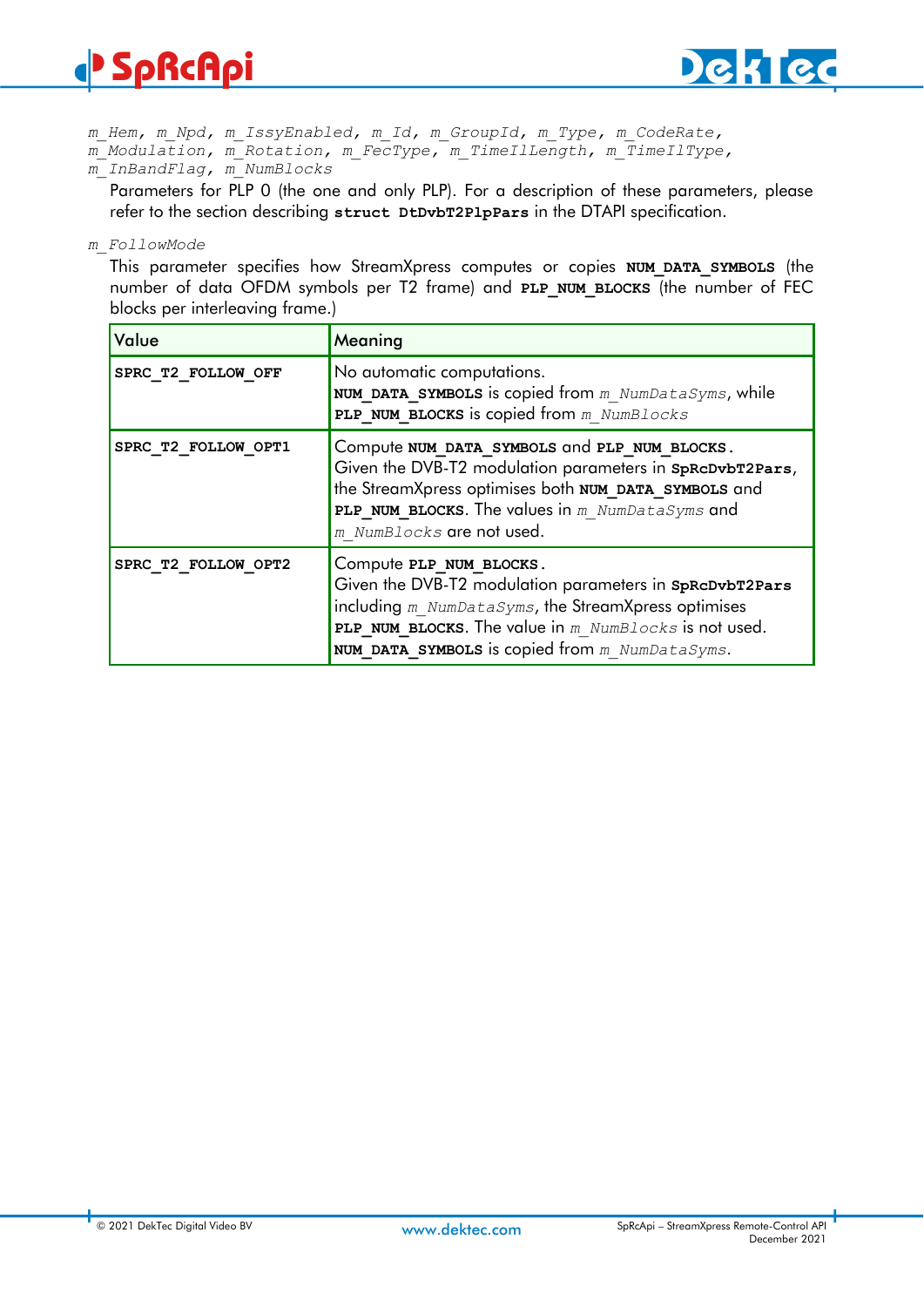



# <span id="page-29-0"></span>**Struct SpRcHwNoisePars**

Noise parameters for modulators DTA-107 and DTA-2107.

```
struct SpRcHwNoisePars {
  bool m_SnrOn; // Enable Noise generator<br>double m Snr; // Signal Noise ratio
};
```
**double** *m\_Snr;* // Signal Noise ratio

### **Members**

*m\_SnrOn*

Enable Noise generator.

*m\_Snr*

Signal-to-noise ratio in dB.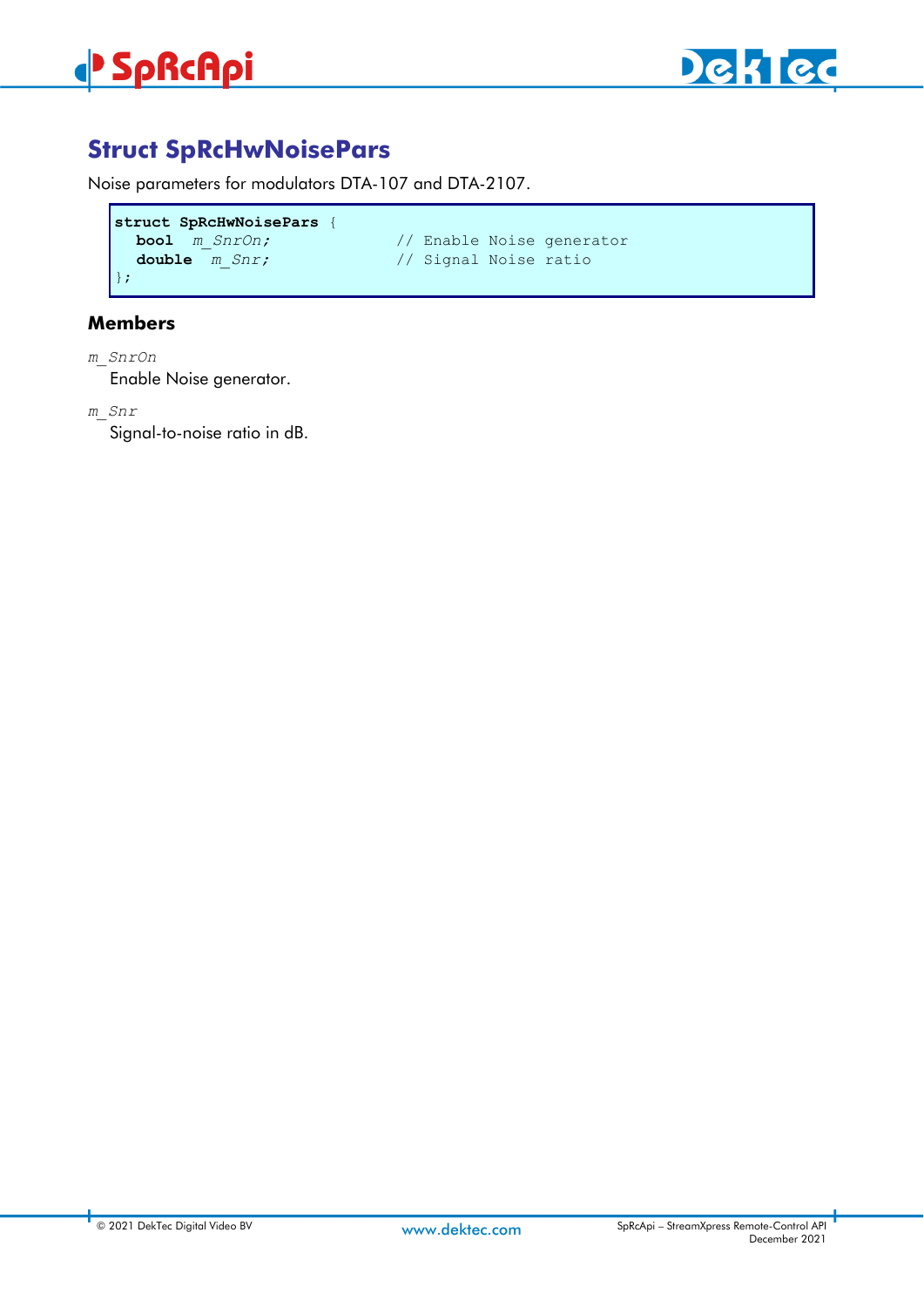# <span id="page-30-0"></span>**Struct SpRcIsdbtLayerPars**

Structure describing ISDB-T modulation parameters for one hierarchical layer. This structure is used in **SpRcIsdbtPars**, in an array of three structs for layer A, B and C.

```
struct SpRcIsdbtLayerPars {
 int m_NumSegments; // Number of segments
  int m_Modulation; // Modulation type
  int m_CodeRate; // Code rate
 int m_TimeInterleave; // Time interleaving
};
```
### **Members**

*m\_NumSegments*

Number of segments used in this layer. The sum of *m\_NumSegment* must be 13.

*m\_Modulation*

Modulation type applied to the segments in this layer.

| Value                 | Meaning     |
|-----------------------|-------------|
| DTAPI ISDBT MOD DQPSK | DQPSK       |
| DTAPI ISDBT MOD QPSK  | <b>QPSK</b> |
| DTAPI ISDBT MOD QAM16 | $16 - QAM$  |
| DTAPI ISDBT MOD QAM64 | $64 - QAM$  |

*m\_CodeRate*

Convolutional coding rate applied to the segments in this layer.

| Value                | Meaning |
|----------------------|---------|
| DTAPI ISDBT RATE 1 2 | 1/2     |
| DTAPI ISDBT RATE 2 3 | 2/3     |
| DTAPI ISDBT RATE 3 4 | 3/4     |
| DTAPI ISDBT RATE 5 6 | 5/6     |
| DTAPI ISDBT RATE 7 8 | 7/8     |

#### *m\_TimeInterleave*

Encoded length of time interleaving.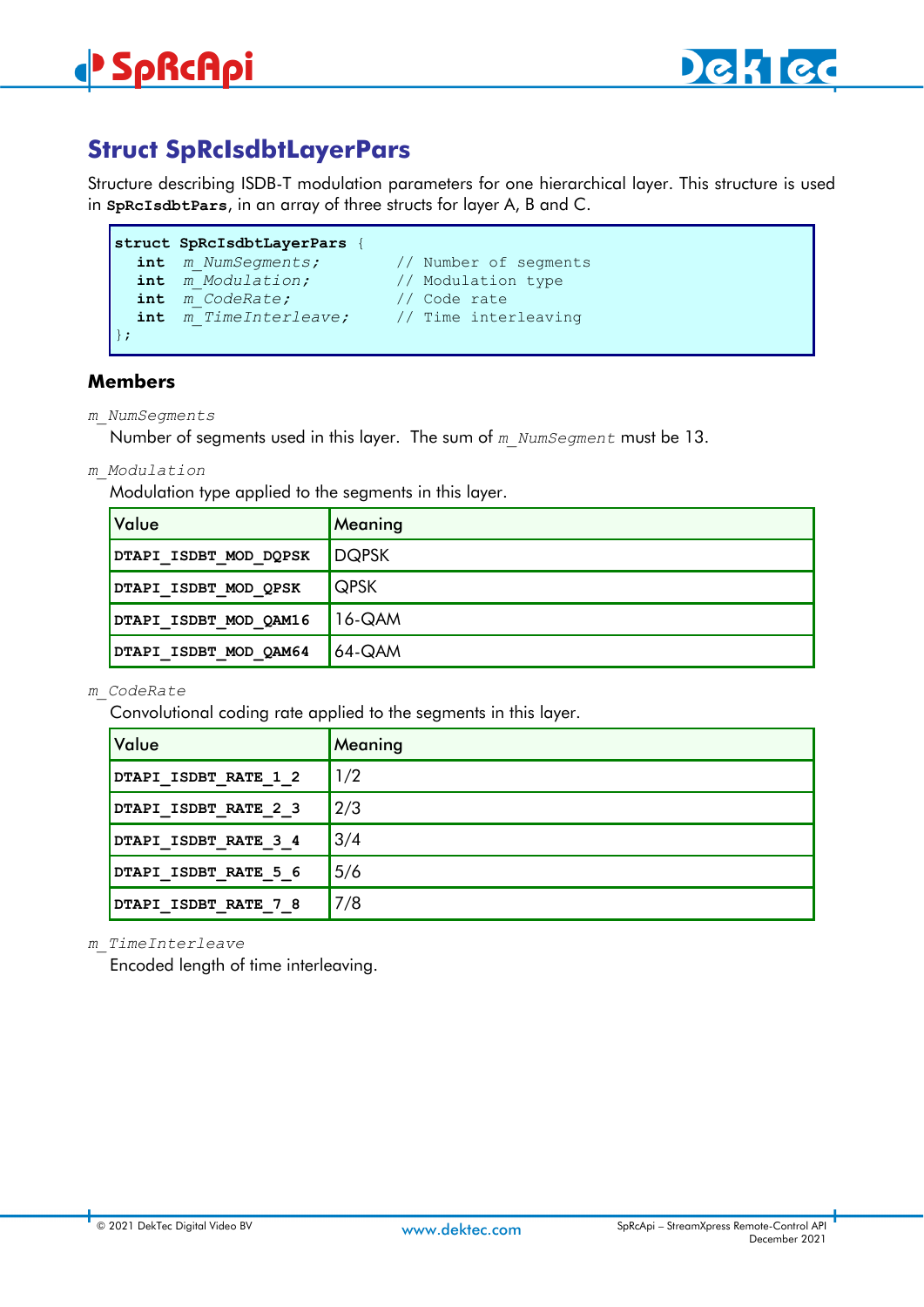

The table below defines the mapping of *m\_TimeInterleave* to parameter I in the timeinterleaving process.

| Value | Mode 1 | Mode 2 | Mode 3 |
|-------|--------|--------|--------|
|       |        |        |        |
|       |        |        |        |
| 2     |        |        |        |
|       | 16     |        |        |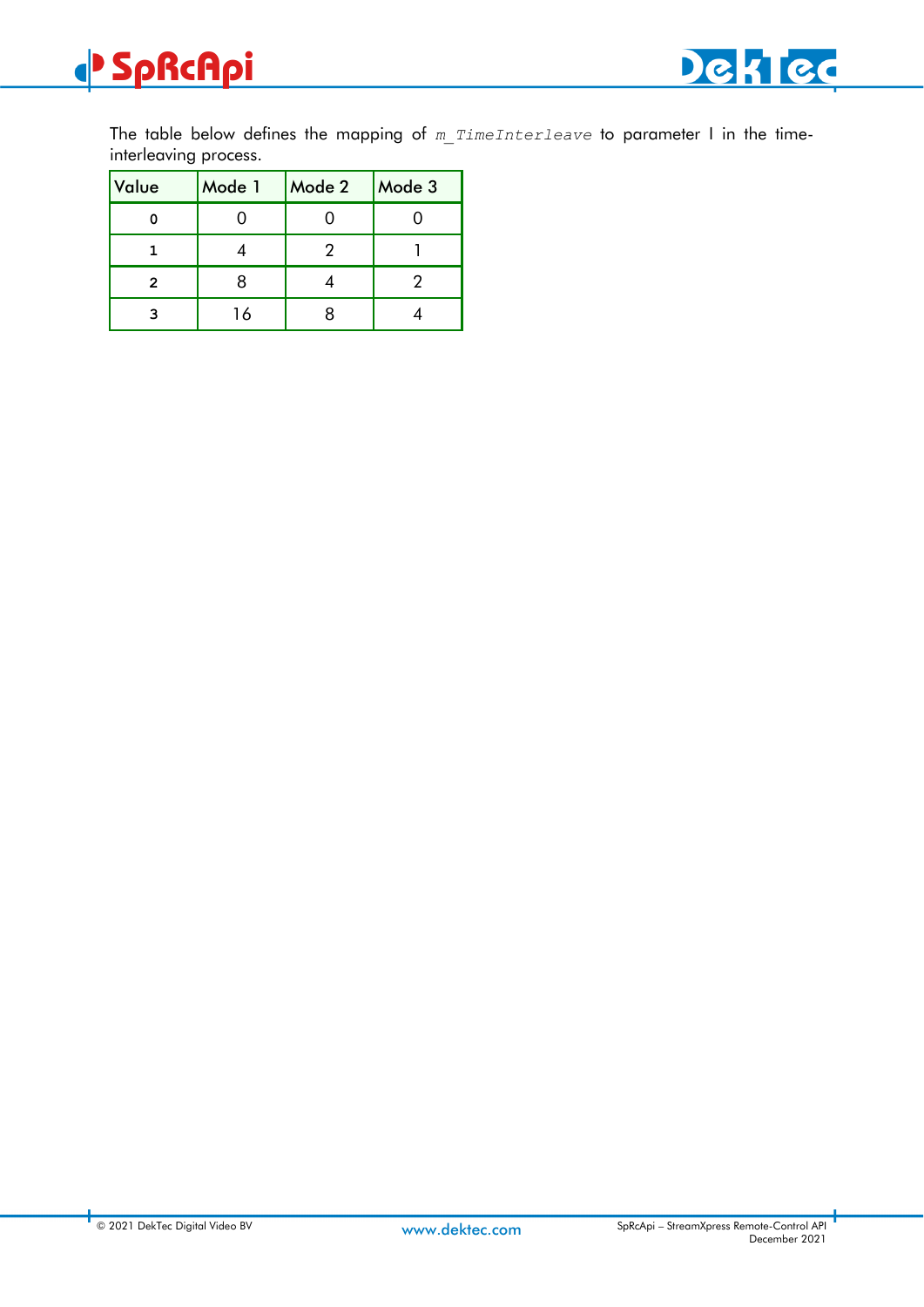



# <span id="page-32-0"></span>**Struct SpRcIsdbtPars**

Modulation parameters for ISDB-T.

```
struct SpRcIsdbtPars {
                              bool m_DoMux; // Hierarchical multiplexing yes/no
  int m_BType; // Broadcast type
                              i// Transmission mode<br>// Guard interval
  int \frac{m_{\text{Guard}}}{m_{\text{FartialRx}}}int m_PartialRx; // Partial reception<br>int m Emergency; // Switch-on control
                        int m_Emergency; // Switch-on control for emergency broadcast
  int m_IipPid; // PID used for multiplexing IIP packet
  SpRcIsdbtLayerPars m_LayerPars[3];
                                // Layer-A/B/C parameters
  std::map<int, int> m_Pid2Layer;
                               // PID-to-layer map
  int m_LayerOther; // Other PIDs are mapped to this layer
  int m_ParXtra0; // Extra parameters
  int m_Virtual13Segm; // Virtual 13-segment mode
};
struct SpRcIsdbtLayerPars {
  int m_MNumSegment; // Number of segments<br>int m_MModulation; // Modulation type
  int m_Modulation; // Modulation type
  int m_CodeRate; // Code rate
  int m_TimeInterleave; // Time interleaving
};
```
#### **Members**

#### *m\_DoMux*

If true, perform hierarchical multiplexing in accordance with the ISDB-T parameters as defined explicitly in this structure.

If false, the ISDB-T modulation parameters are specified indirectly by the TMCC information in the 16 extra bytes of the 204-byte packets.

#### *m\_BType*

Broadcast type.

| Value                | Meaning                                                                     |  |
|----------------------|-----------------------------------------------------------------------------|--|
| DTAPI ISDBT BTYPE TV | TV broadcast; Can be used with any number of segments                       |  |
|                      | DTAPI ISDBT BTYPE RAD1 1-segment radio broadcast; Total #segments must be 1 |  |
|                      | DTAPI ISDBT BTYPE RAD3 3-segment radio broadcast; Total #segments must be 3 |  |

#### *m\_Mode*

Transmission mode.

| Value | Meaning    |
|-------|------------|
| 1     | Mode 1: 2k |
| l 2   | Mode 2: 4k |
| 3     | Mode 3: 8k |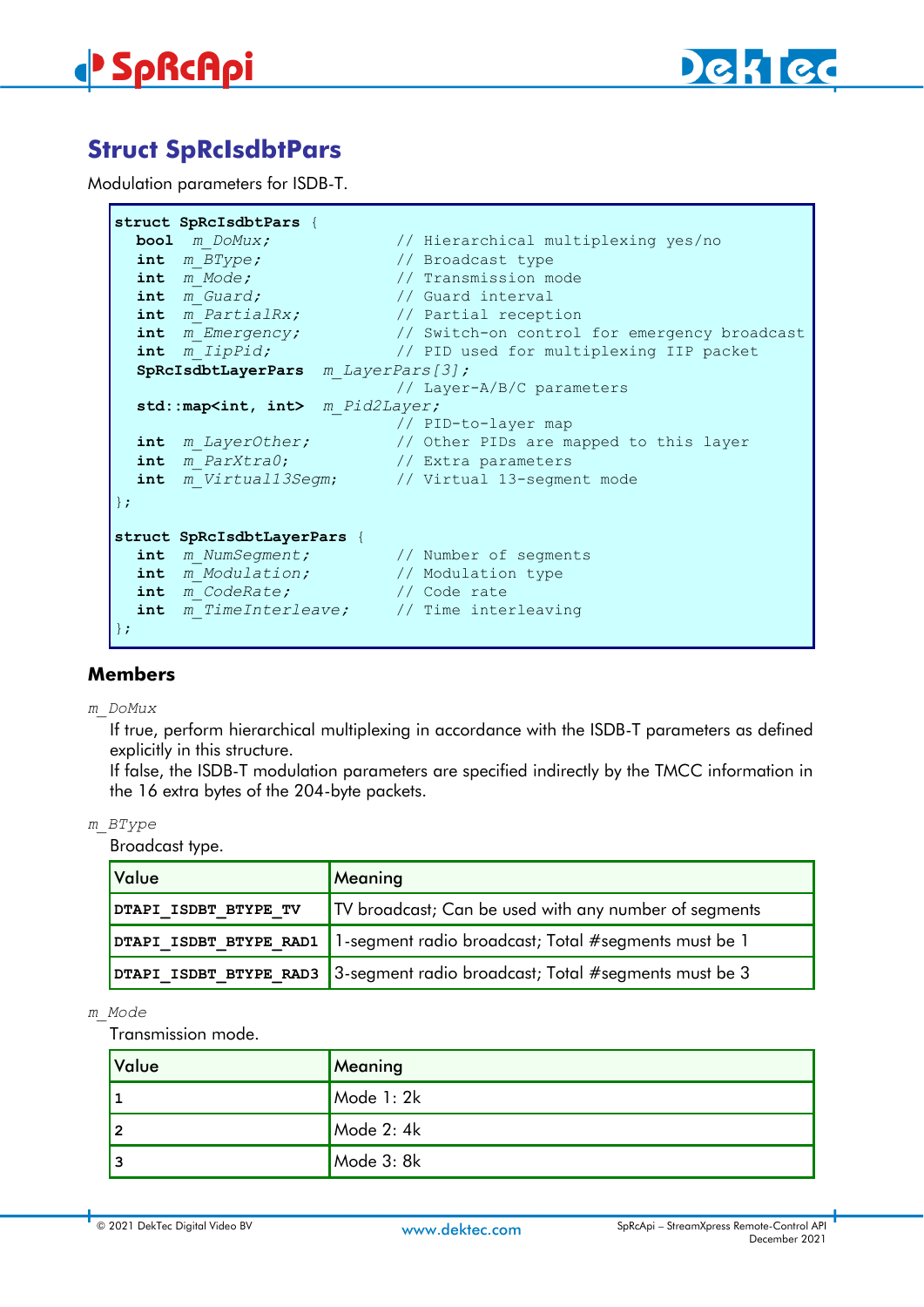

#### *m\_Guard*

Guard-interval length.

| <b>Value</b>                    | Meaning |
|---------------------------------|---------|
| DTAPI ISDBT GUARD 1 32 $ 1/32 $ |         |
| DTAPI ISDBT GUARD 1 16 $1/16$   |         |
| DTAPI ISDBT GUARD 1 8           | 1/8     |
| DTAPI ISDBT GUARD 1 4           | 1/4     |

#### *m\_PartialRx*

Flag that indicates whether layer A is used for partial reception:  $0 =$  no partial reception,  $1 =$ partial reception on.

#### *m\_Emergency*

Flag that indicates whether the switch-on control flag for emergency broadcast should be turned on:  $0 = \text{off}$ ,  $1 = \text{on}$ .

#### *m\_IipPid*

PID value used for multiplexing the IIP packet.

#### *m\_LayerPars*

Modulation parameters for hierarchical layers A (element 0), B (1) and C (2).

*m\_Pid2Layer*

Map that specifies the hierarchical layer, or layers, to which an elementary stream is to be mapped. The key in the map is the PID of the elementary stream. The value stored in the map is an OR of one or more flags listed in the table below. A value of 0 indicates that the elementary stream is to be dropped.

| Value               | Meaning                          |
|---------------------|----------------------------------|
| DTAPI ISDBT LAYER A | Map elementary stream to layer A |
| DTAPI ISDBT LAYER B | Map elementary stream to layer B |
| DTAPI ISDBT LAYER C | Map elementary stream to layer C |

#### *m\_LayerOther*

Map streams with PIDs not in *m\_Pid2Layer* to this layer.

#### *m\_ParXtra0*

Extra parameter encoding bandwidth, sample rate and number of segments. This parameter is encoded like ParXtra0 in SetModControl with *ModType* **DTAPI\_MOD\_ISDBT**.

#### *m\_Virtual13Segm*

Use virtual 13 segment mode. The number of segments in layer B is "faked" to be 12.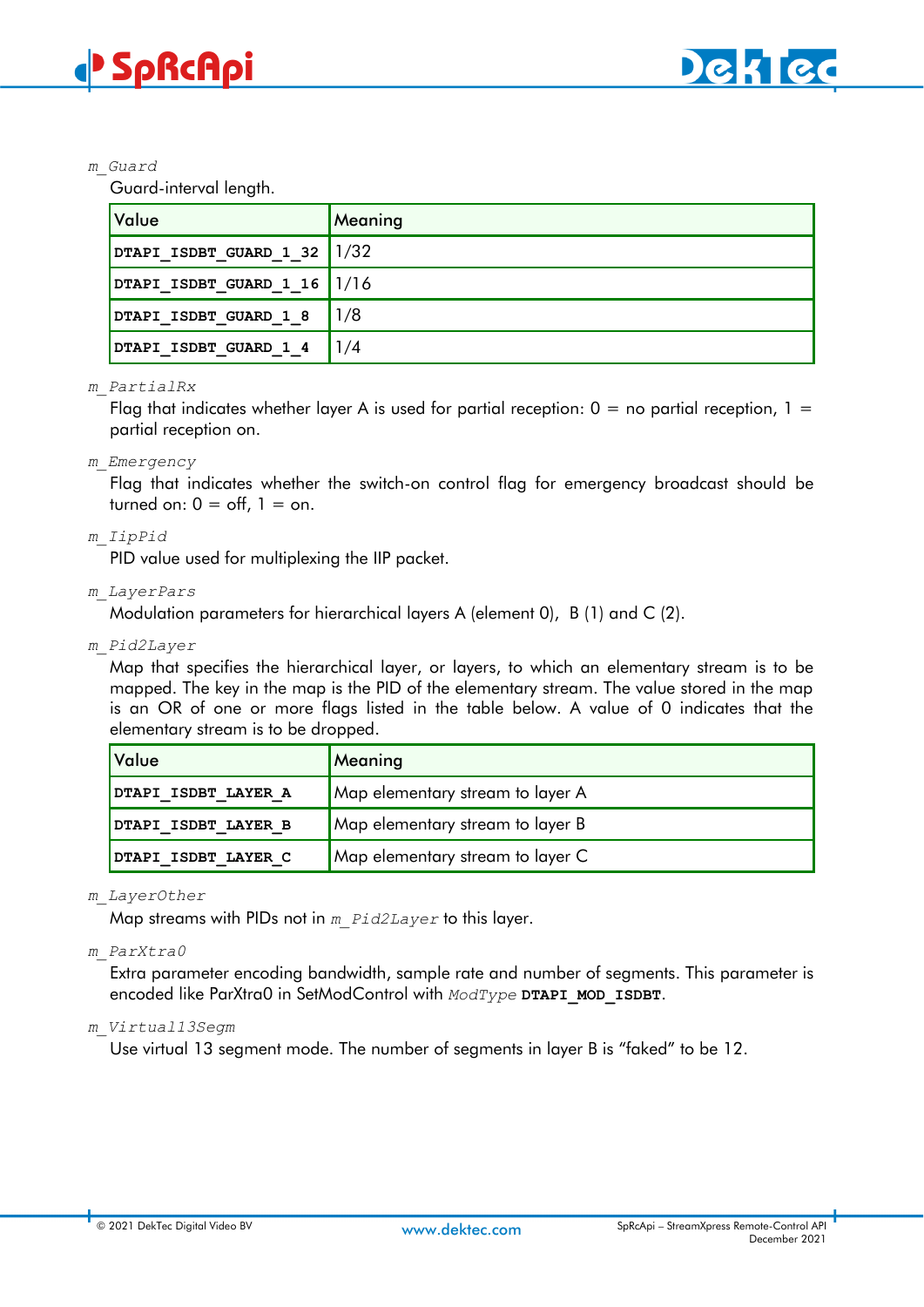

# <span id="page-34-0"></span>**Struct SpRcModPars**

Modulation parameters for all modulation standards except DVB-T2 and ISDB-T.

```
struct SpRcModPars {
   int m_ModType; // Modulation type<br>
int m ParXtra0; // Extra modulation
   int \overline{m} ParXtra0; // Extra modulation parameter 0<br>int \overline{m} ParXtra1; // Extra modulation parameter 1
                                              // Extra modulation parameter 1
   int m_ParXtra2; // Extra modulation parameter 2<br>
int m SymRate; // Symbol rate in bd
                                               int m_SymRate; // Symbol rate in bd
};
```
## **Members**

#### *m\_ModType*

Modulation type, see DTAPI MOD XXX constants.

*m\_ParXtra0, m\_ParXtra1, m\_ParXtra2*

Modulation parameters, see DTAPI documentation (**SetModControl**).

*m\_SymRate*

Symbol rate in baud. Required for modulation standards that require a symbol rate, like DVB-S. This member should be set to -1 if no symbol rate is required.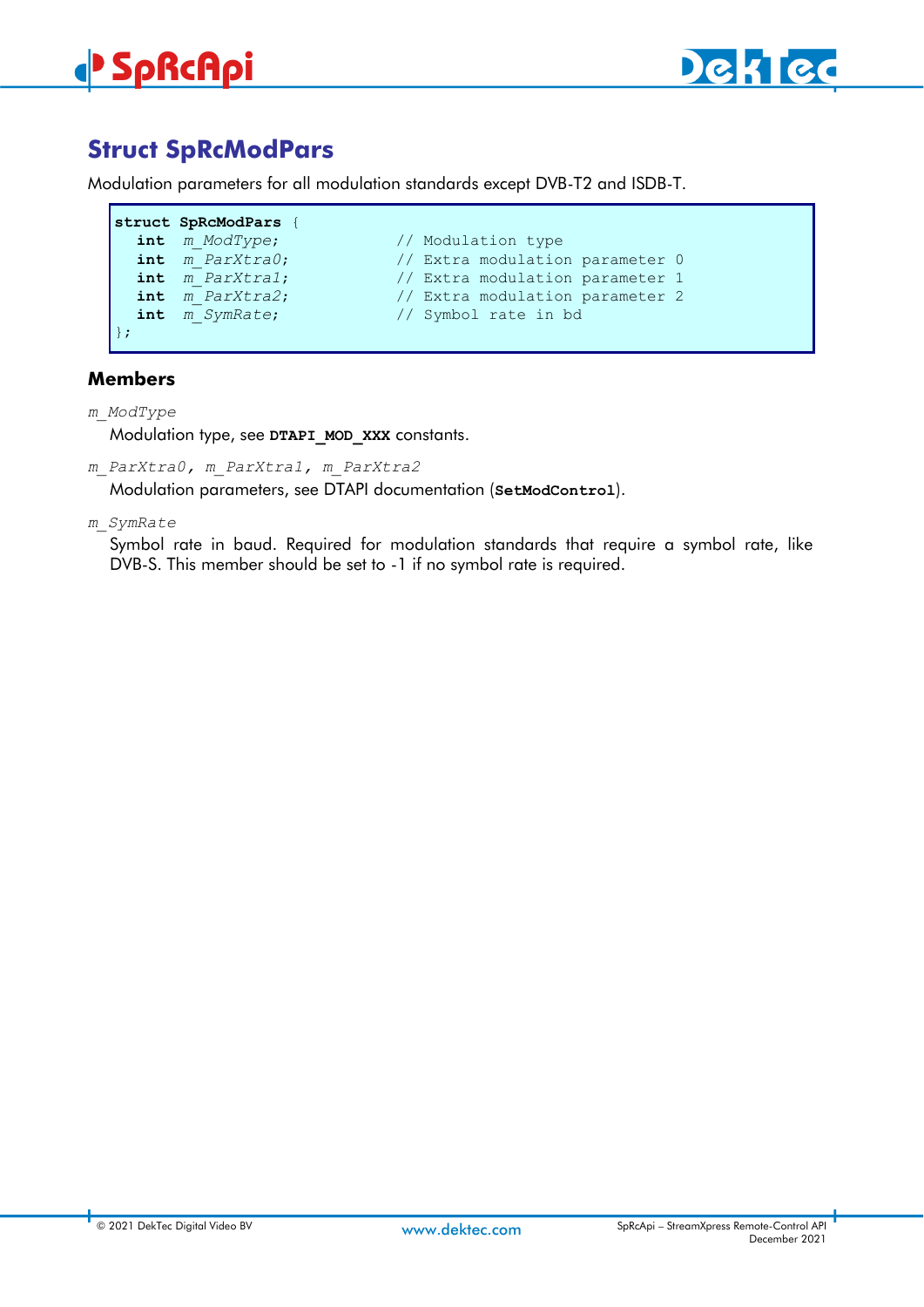

# <span id="page-35-0"></span>**Struct SpRcPlayoutInfo**

Structure describing static playout information.

```
struct SpRcPlayoutInfo {
  bool m_BurstMode; // DVB-ASI burst mode
  bool m_ExtClock; // Use external clock<br>
bool m_FileCanBeRead; // A_file has been se
                             // A file has been selected that can be read
  std::wstring m_Filename; // Currently selected filename
  long m_FileOffsetEnd; // Number of unused bytes at end of file
  long m_FileOffsetStart; // Number of unused bytes at start of file
  long m_FilePlayedBytes; // File length minus bytes at start and end
  int m_FileRateEst; // TS: Estimated file rate
  long m_FileSize; // Size of the file
  int m_FileType; // Type of data in file: RAW/TS/SDI
  double m_LoopBeginRel; // Subloop, begin position (relative 0..1)
  double m_LoopEndRel; // Subloop, end position (relative 0..1)
  int m_LoopFlags; // Adapt CC/PCR/TDT and wrap-around flags
  int m_PlayoutState; // HOLD/PLAYING
  int m_PlayoutRate; // Playout rate @188
 boolean m_Remux; // Remultiplex mode<br>
\begin{array}{ccc} \text{boolean} & m_R \text{S} \\ \text{P} & \text{P} \\ \text{P} & \text{P} \\ \text{P} & \text{P} \\ \end{array}int m_SymRate; // Modulators: Symbol rate
  double m_TimeLoopBegin; // Time corresponding to beginning of loop
  double m_TimeLoopEnd; // Time corresponding to end of loop
  int m_TimeOffset; // Offset added to playout time
  int m_TsRate; // TS: TS rate @188
  int m_TpSize; // TS: packet size
  int m_TxPolarity; // Transmit polarity for ASI channels
};
```
### **Members**

*m\_BurstMode*

For ASI channels: DVB-ASI is sent in burst mode yes/no.

*m\_ExtClock*

The transport-stream is taken from the external-clock input.

*m\_FileCanBeRead*

The file that is currently selected is valid.

*m\_Filename*

The name of the file that is currently selected in *StreamXpress*.

*m\_FileOffsetEnd*

Number of unused bytes at the end of the file.

*m\_FileOffsetStart*

Number of unused bytes at start of the file.

*m\_FilePlayedBytes*

The number of bytes from the file that are actually played out (file length minus number of unused bytes at start and end).

*m\_FileRateEst*

TS: Estimated file rate.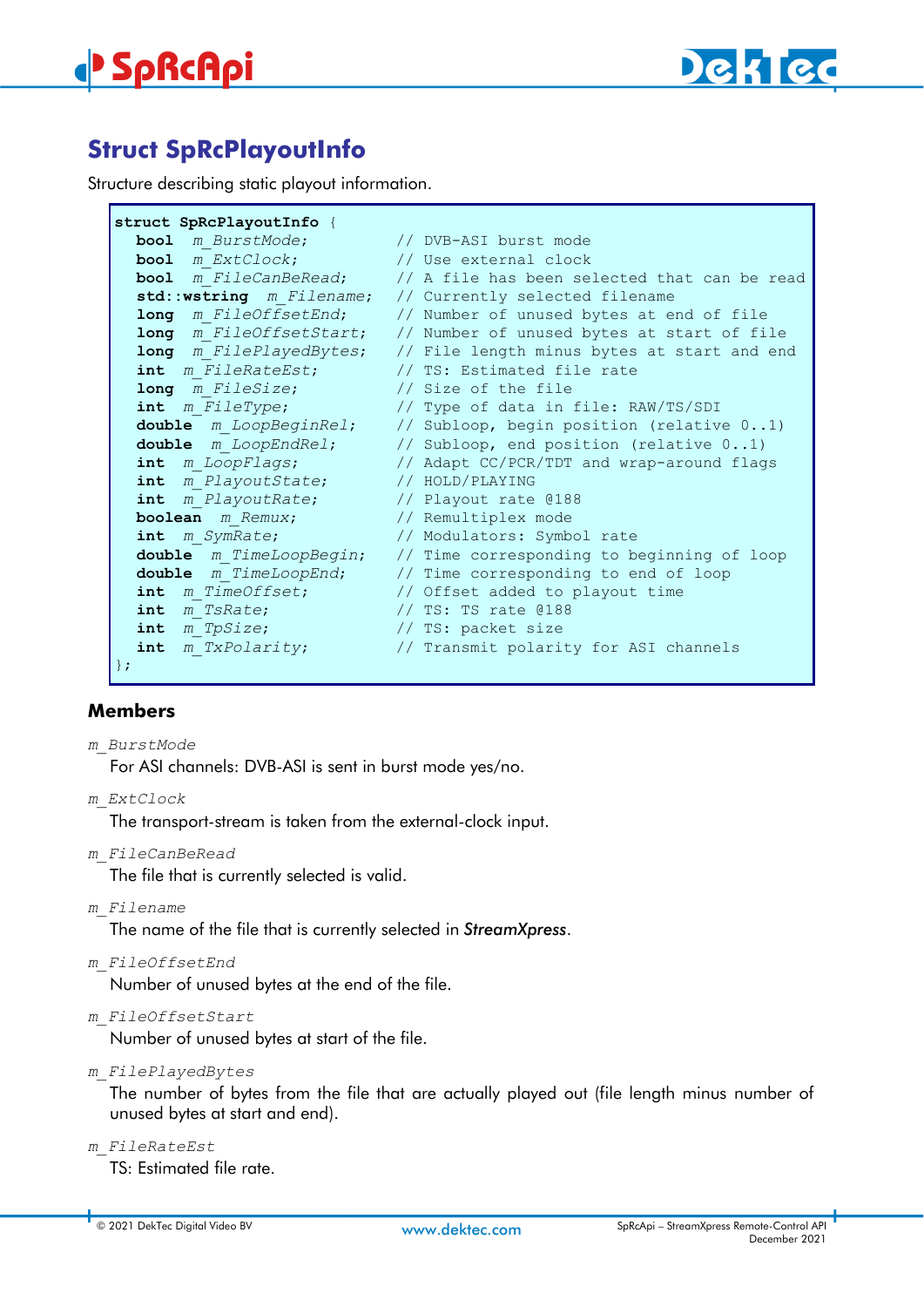# **SpRcApi**



*m\_FileSize* Size of the file.

# *m\_FileType*

Type of data in the file: raw data, transport stream or SDI.

*m\_LoopBeginRel*

Start position of the subloop as a relative number between 0 and 1. If a subloop is not used, the value is 0.

*m\_LoopEndRel*

End position of the subloop as a relative number between 0 and 1. If a subloop is not used, the value is 0.

*m\_LoopFlags*

Loop adaptation flags: Adaptation of CC, PCR, TDT and wrap-around flags.

*m\_PlayoutState*

Indicates whether the StreamXpress is paused (hold mode) or playing.

*m\_PlayoutRate*

Rate at which the stream is played. For transport streams, the rate at 188 bytes per packet is used, even if the stream contains 204-byte transport packets.

### *m\_Remux*

For transport streams only: Indicates whether the transport-stream is re-multiplexed to another rate.

*m\_SymRate*

For modulators only: Symbol rate.

*m\_TimeLoopBegin*

Playout time corresponding to the beginning of the loop.

*m\_TimeLoopEnd*

Playout time corresponding to the end of loop.

*m\_TimeOffset*

Offset that is added to the playout time.

*m\_TsRate*

Rate of the transport stream in the. For transport streams, the rate at 188 bytes per packet is used, even if the file contains 204-byte transport packets.

*m\_TpSize*

For transport streams only: size of the transport packets.

*m\_TxPolarity*

Transmit polarity for ASI channels.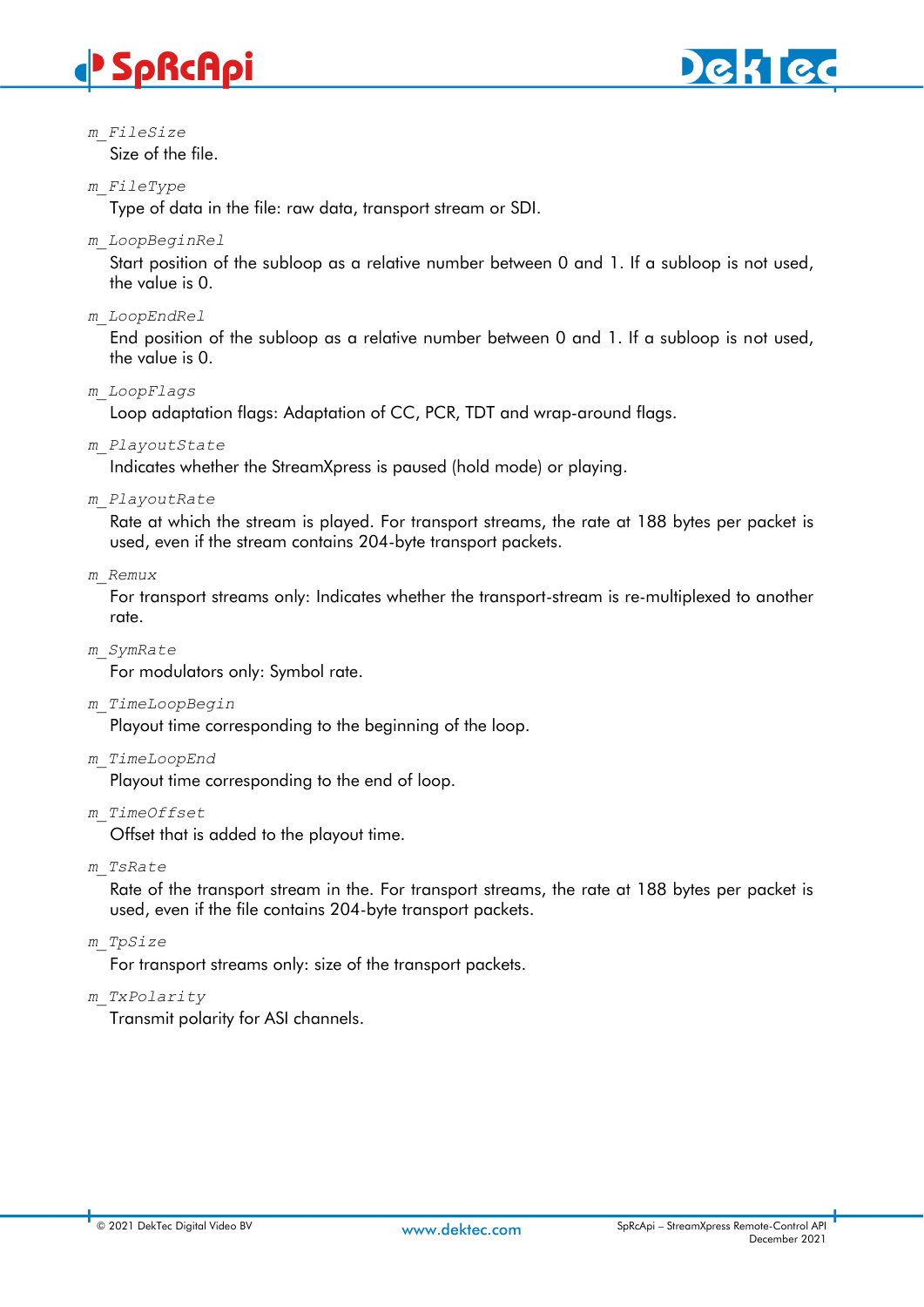



# **Struct SpRcPlayoutStatus**

Structure describing the dynamic playout status.

```
struct SpRcPlayoutInfo {
   int mFifoLoad; \left/ // Current FIFO load<br>
int m NumErrors; \left/ / Number of errors
                                          // Number of errors (underflows)
   int m_NumWraps; // #wraps
   double m_PosRel; // Relative position in subloop (0..1)<br>int m TotalMemLoad; // #bytes in DiskBuffer+MemBuffer (sna
                                          int m_TotalMemLoad; // #bytes in DiskBuffer+MemBuffer (snapshot)
};
```
# **Members**

#### *m\_FifoLoad*

Current load of the output FIFO.

*m\_NumErrors*

Number of underflow errors since the last start of playout.

*m\_NumWraps*

Number of times that the file has wrapped since the last start of playout.

*m\_PosRel*

Relative position in the subloop. The client can use *m\_PosRel* to synchronise a slider to the slider in the *StreamXpress*.

*m\_TotalMemLoad*

Snapshot of the number of data bytes stored in the disk and memory buffer.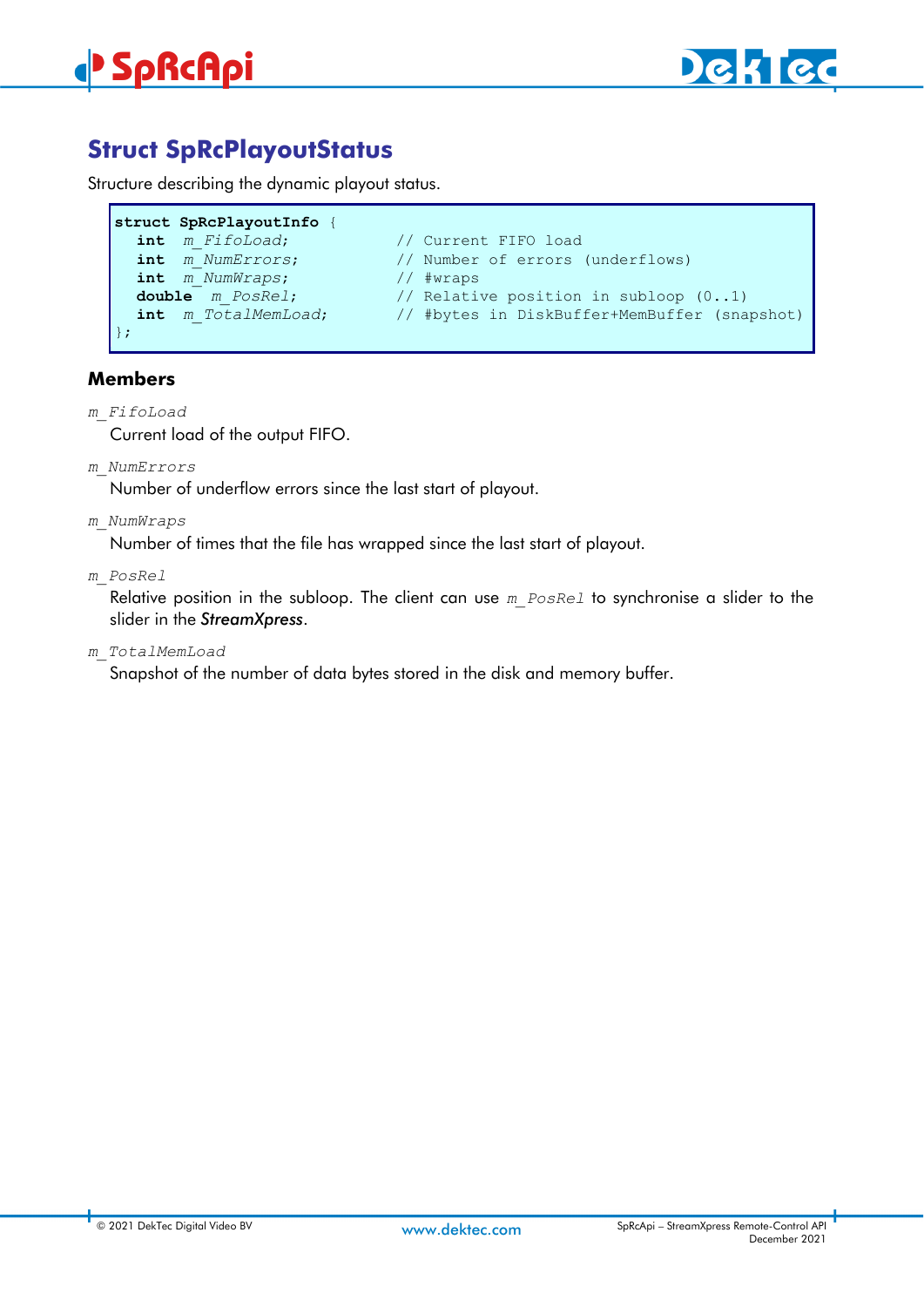



# **Struct SpRcRfPars**

Structure describing RF parameters for modulators.

```
struct SpRcRfPars {
   __int64 m_Frequency; // RF frequency (Hz)
  double m_Level; // RF output level (dBm)
  bool m_SpecInv; // RF Spectral inversion 
  bool m_CW; // RF CW mode 
                           bool m_RfEnabledOnStop; // RF output enabled on stop
};
```
# **Members**

- *m\_Frequency* Center frequency in Hz of the upconverted signal.
- *m\_Level*

Level of the main output signal in dBm.

*m\_SpecInv*

Spectral inversion.

*m\_CW*

CW.

*m\_RfEnabledOnStop*

Whether or not the RF output is muted when playback is stopped.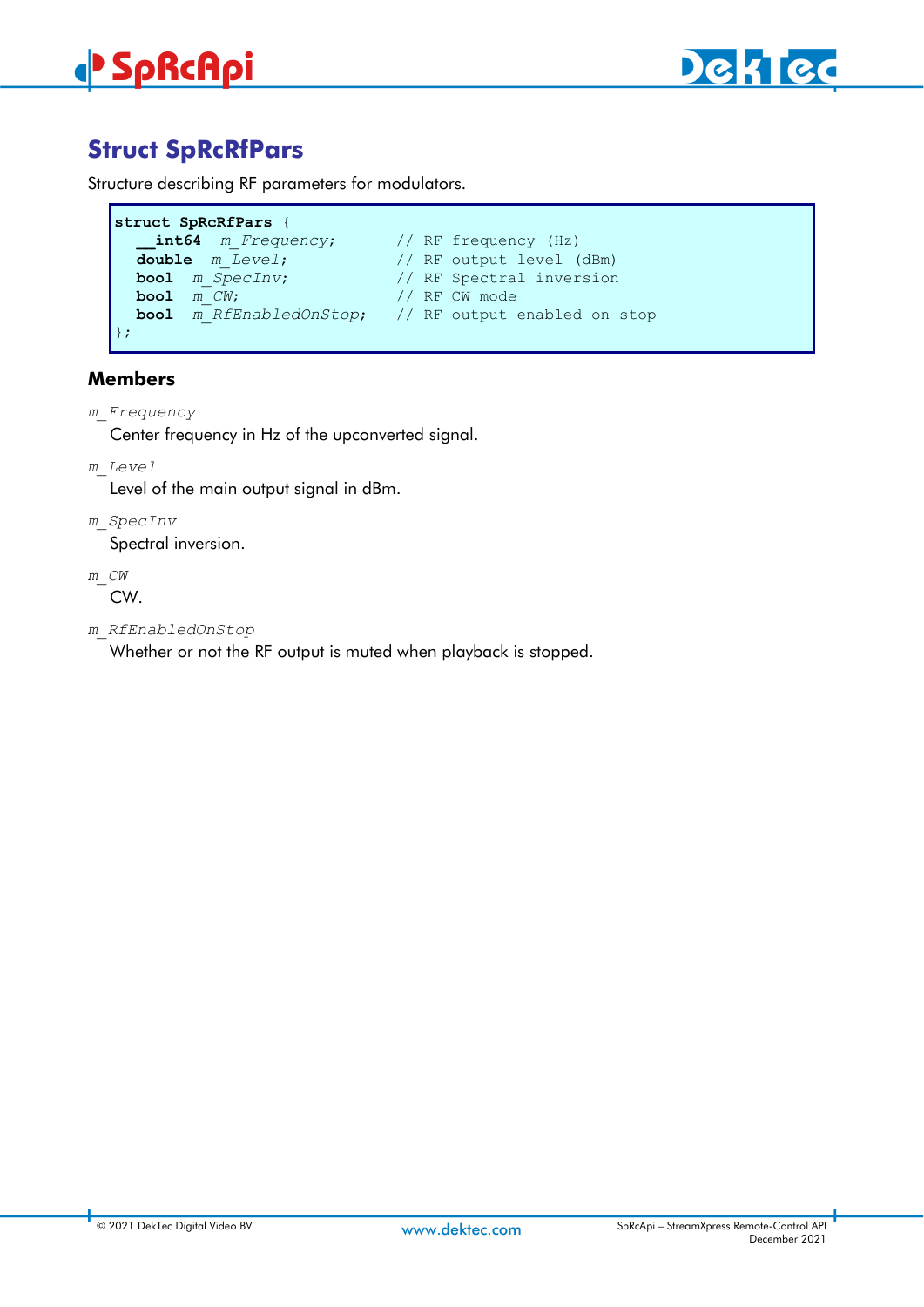



# **Struct SpRcSpiPars**

Playout parameters for a DVB-SPI output port.

```
struct SpRcSpiPars {
  bool m_Remux; // Remultiplex yes/no<br>
int m PlayoutRate; // Only used if Remux
  int m_PlayoutRate; // Only used if Remux is on<br>
int m TxMode; // Transmit mode
                                      int m_TxMode; // Transmit mode
  bool m_Power; // Turn power on/off for external adapter
};
```
# **Members**

*m\_Remux*

Turn remultiplexing on (true) or off (false). If remultiplexing is on, the StreamXpress adds null packets and adjusts timing information so that the stream is played out at m\_PlayoutRate. If remultiplexing is off, the stream is played out at the Transport-Stream rate, and *m\_Playout* is not used.

*m\_PlayoutRate*

DVB-SPI playout rate.

*m\_TxMode*

Transmit mode.

| Value              | Meaning                                                                                                                                    |
|--------------------|--------------------------------------------------------------------------------------------------------------------------------------------|
| DTAPI TXMODE 188   | Transport Packets are assumed to be 188 bytes, and are played<br>out as 188-bytes packets.                                                 |
| DTAPI TXMODE 192   | 192-byte mode (DTA-102 only)<br>Transport Packets are assumed to be 192 bytes, and are played<br>out as 192-bytes packets.                 |
| DTAPI TXMODE 204   | Transport Packets are assumed to be 204 bytes, and are played<br>out as 204-bytes packets.                                                 |
| DTAPI TXMODE ADD16 | Transport Packets are assumed to be 188 bytes, and are played<br>out as 204-bytes packets.                                                 |
| DTAPI TXMODE MIN16 | Transport Packets are assumed to be 204 bytes, and are played<br>out as 188-bytes packets.                                                 |
| DTAPI TXMODE RAW   | No assumptions are made on packet structure. Bytes in the<br>stream are transmitted unmodified. Null-packet stuffing cannot<br>be applied. |

#### *m\_PlayoutRate*

Power for external adapter is switched on or off.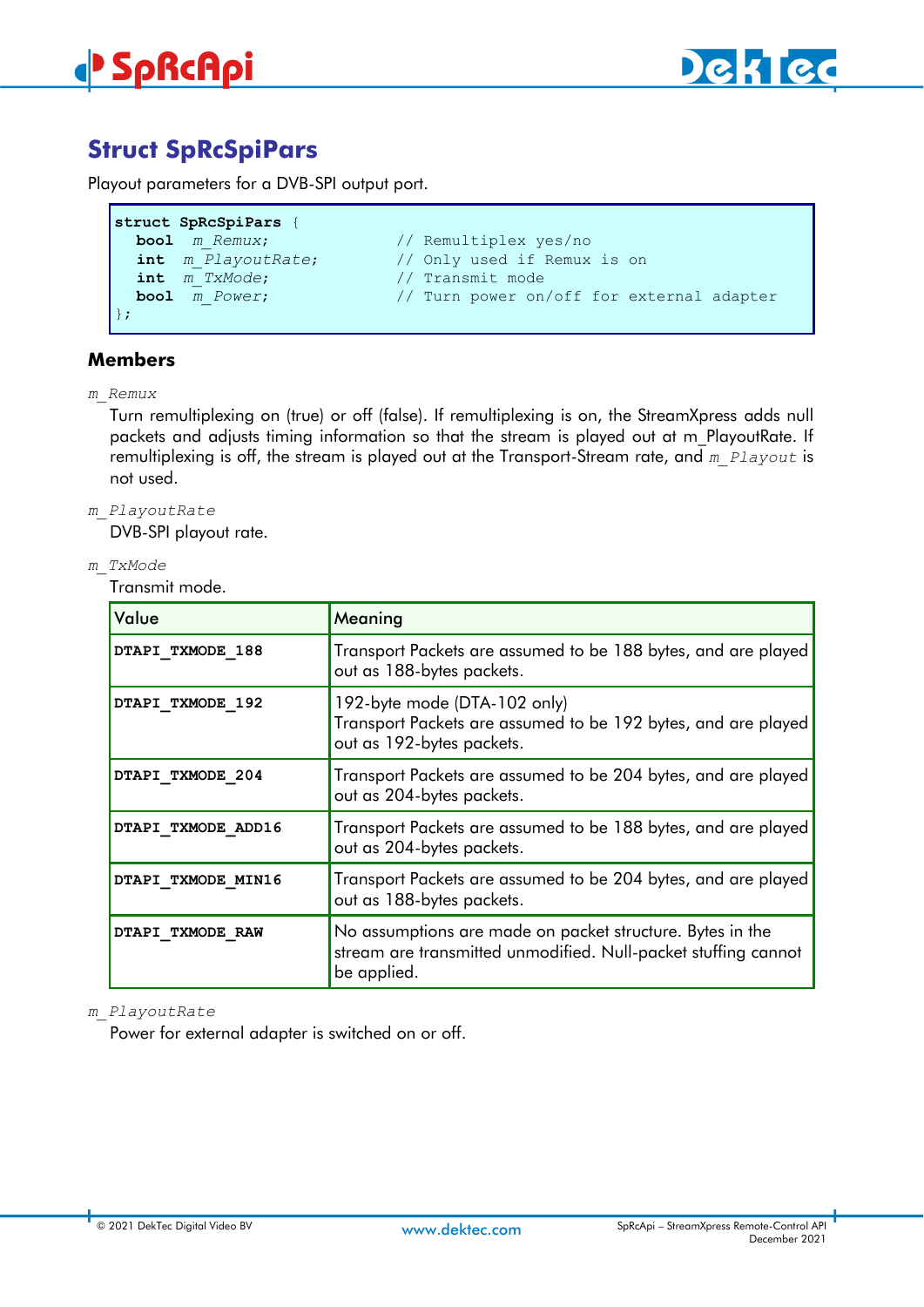

# **Struct SpRcSubLoopPars**

Playout parameters for configuring a file sub loop.

```
struct SpRcSubLoopPars {
 bool m_UseSubLoop; // SubLoop yes/no
  double m_LoopBeginRel; // Relative begin in file
  double m_LoopEndRel; // Relative end in file
};
```
# **Members**

*m\_UseSubLoop* Turn SubLoop on (true) or off (false).

*m\_LoopBeginRel*

Relative begin in file, value between 0 and 1.

*m\_*LoopEndRel

Relative end in file, value between 0 and 1.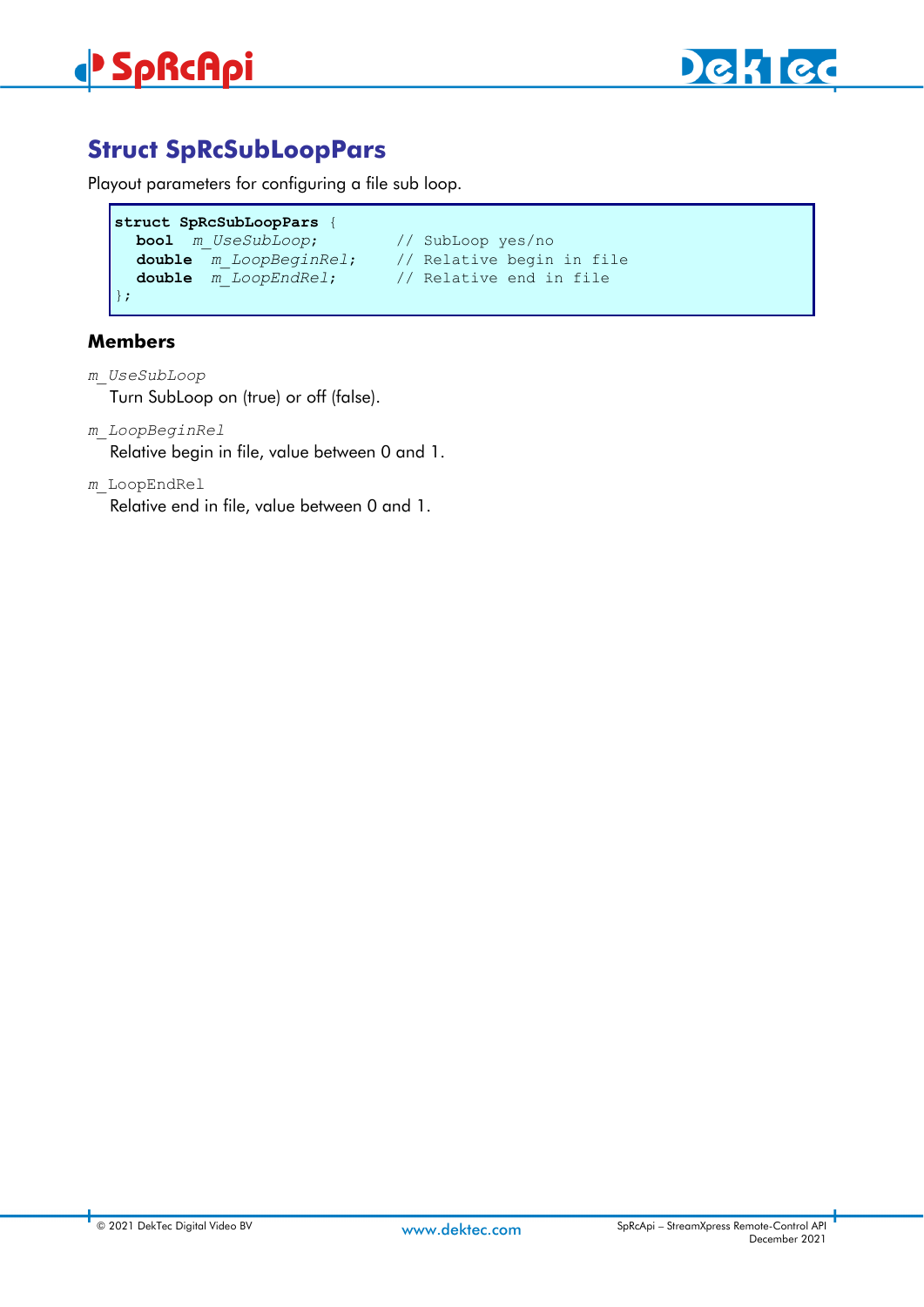

# **Struct SpRcTsgPars**

Parameters for the test-signal generator.

| struct SpRcTsqPars |                                         |
|--------------------|-----------------------------------------|
| $int$ $m$ $Type;$  | // Type of signal generator to use      |
| $int \t m$ $Pid$ ; | // PID to carry the signal for TS modes |
| int m VidStd;      | // Video standard for SDI modes         |
| int m Flags;       | // Reserved, set to 0                   |
|                    |                                         |

# **Members**

### *m\_Type*

Г

Type of signal generator to use:

| Value                | Meaning                     |
|----------------------|-----------------------------|
| SPRC TSG TYPE PRBS7  | <b>PRBS-7 TS</b> generator  |
| SPRC TSG TYPE PRBS15 | <b>PRBS-15 TS generator</b> |
| SPRC TSG TYPE PRBS23 | <b>PRBS-23 TS</b> generator |
| SPRC TSG TYPE PRBS31 | <b>PRBS-31 TS</b> generator |
| SPRC TSG TYPE SDI    | SDI generator               |

#### *m\_Pid*

PID to carry the PRBS packets. Ignored while in SDI mode.

#### *m\_VidStd*

Video standard used for SDI signal generator. Ignored while in transport-stream mode.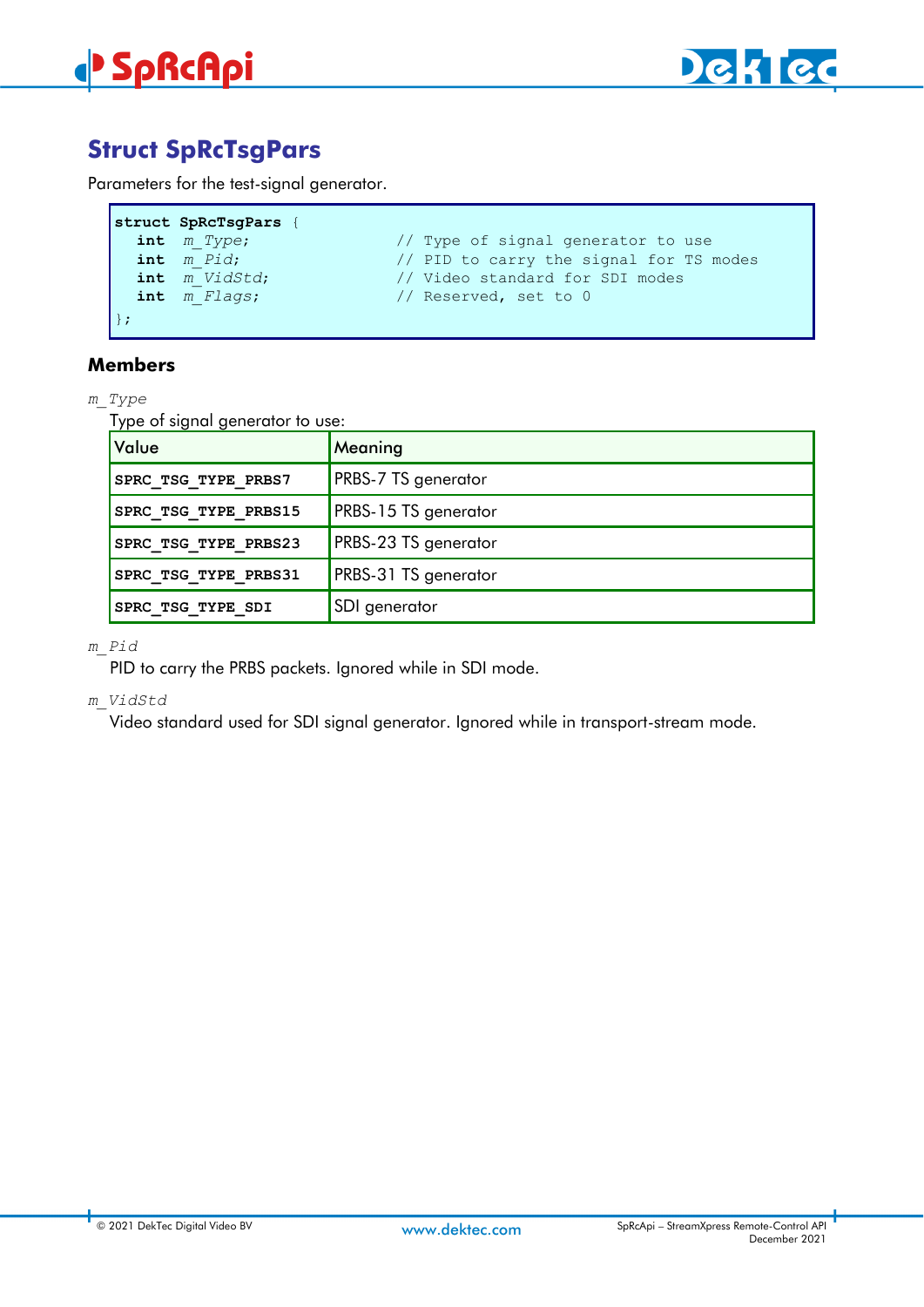# **SpRcApi**



| Value                  | Meaning |
|------------------------|---------|
| SPRC_VIDSTD_525159_94  |         |
| SPRC_VIDSTD_625150     |         |
| SPRC_VIDSTD_720P23_98  |         |
| SPRC_VIDSTD_720P24     |         |
| SPRC_VIDSTD_720P25     |         |
| SPRC_VIDSTD_720P29_97  |         |
| SPRC_VIDSTD_720P30     |         |
| SPRC_VIDSTD_720P50     |         |
| SPRC_VIDSTD_720P59_94  |         |
| SPRC_VIDSTD_720P60     |         |
| SPRC_VIDSTD_1080150    |         |
| SPRC_VIDSTD_1080159_94 |         |
| SPRC_VIDSTD_1080160    |         |
| SPRC_VIDSTD_1080P23_98 |         |
| SPRC_VIDSTD_1080P24    |         |
| SPRC_VIDSTD_1080P25    |         |
| SPRC_VIDSTD_1080P29_97 |         |
| SPRC_VIDSTD_1080P30    |         |
| SPRC_VIDSTD_1080P50    |         |
| SPRC_VIDSTD_1080P59_94 |         |
| SPRC VIDSTD 1080P60    |         |

*m\_Flags*

Reserved, set to 0.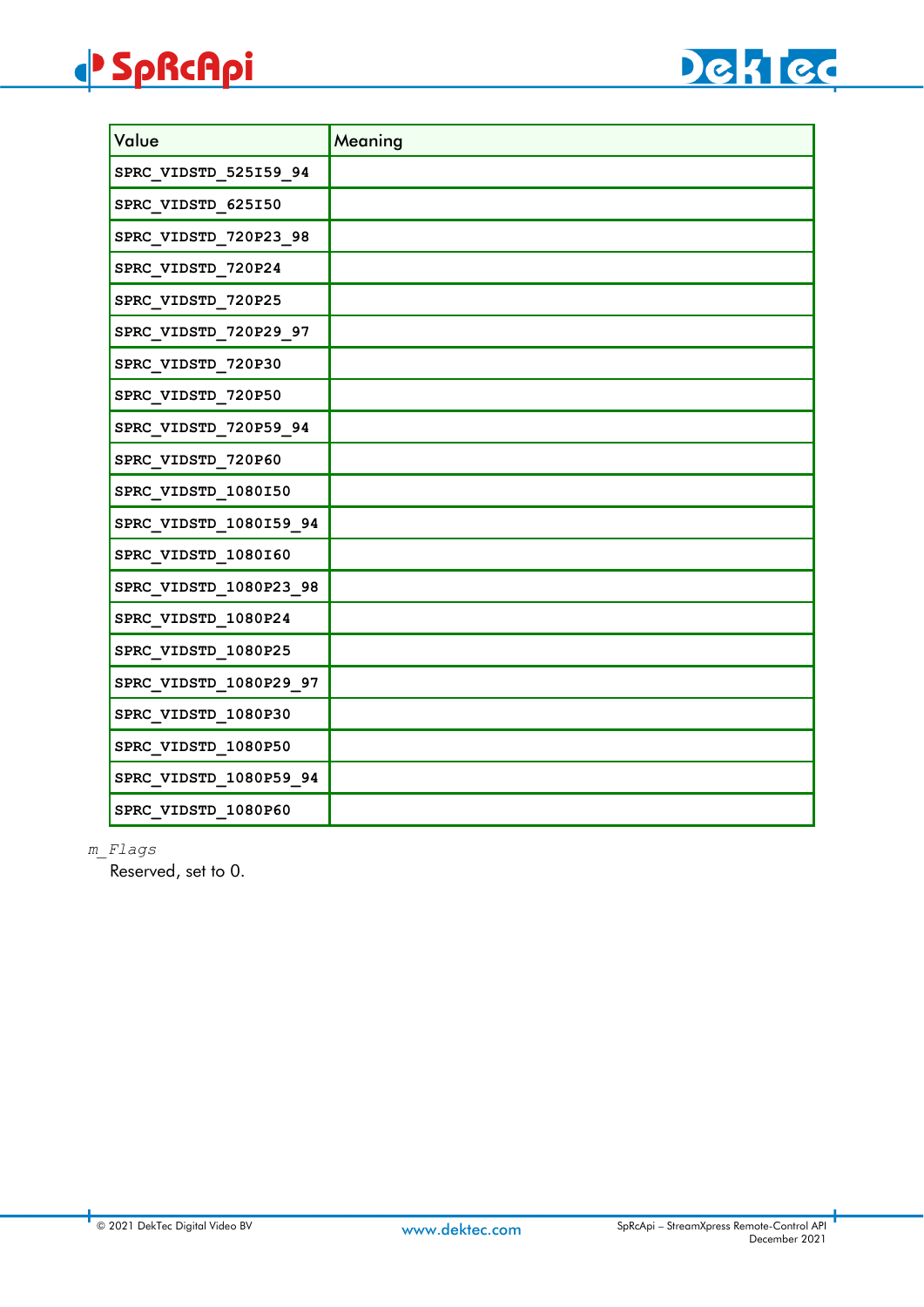

# **Struct SpRcTsoipPars**

Parameters for a Transport-Stream-over-IP port.

```
struct SpRcTsoipPars {
  int m TxMode; \frac{1}{2} // Transmission mode (188, 204, Add16, ...)
  unsigned char m_Ip[4]; // IP address
  int m_Port; // Port number
  bool m_EnaFallover; // Enable IP double-buffering
  unsigned char m\_IP2[4]; // 2^{nd} IP address, used for double-buffering <br>int m Port2; // 2^{nd} port number, used for double-buffering
                                     // 2<sup>nd</sup> port number, used for double-buffering<br>// TTL
  int \overline{m} TimeToLive;
  int m_NumTpPerIp; // #TPs per IP packet<br>int m_Protocol; // Protocol: UDP/RTP
                                     int m_Protocol; // Protocol: UDP/RTP
  int m_DiffServ; // Differentiated services
  int m_FecMode; // Error correction mode
  int m_FecNumRows; // 'D' = #rows in FEC matrix<br>
int m FecNumCols; // 'L' = #columns in FEC mat
                                     \frac{1}{\sqrt{2}} \frac{1}{\sqrt{2}} = #columns in FEC matrix
};
```
# **Members**

*m\_TxMode*

Transmit mode.

| Value              | Meaning                                                                                    |
|--------------------|--------------------------------------------------------------------------------------------|
| DTAPI TXMODE 188   | Transport Packets are assumed to be 188 bytes, and are played<br>out as 188-bytes packets. |
| DTAPI TXMODE 204   | Transport Packets are assumed to be 204 bytes, and are played<br>out as 204-bytes packets. |
| DTAPI TXMODE ADD16 | Transport Packets are assumed to be 188 bytes, and are played<br>out as 204-bytes packets. |
| DTAPI TXMODE MIN16 | Transport Packets are assumed to be 204 bytes, and are played<br>out as 188-bytes packets. |

### *m\_Ip[4]*

Destination IP address. If the IP address is in the multicast range, the playout server automatically joins and drops membership of the multicast group.

### *m\_Port*

Destination port number.

### *m\_EnaFallover*

Enable IP double-buffering. Currently only supported on the DTA-2162. The second IP port will playout a duplicate of the signal which can be used by a receiver to conceil errors in either of the two transmission paths.

*m\_Ip2[4]*

### *m\_Port2*

See m\_Ip and m\_Port. Used if m\_EnaFallover is true to configure the second IP port.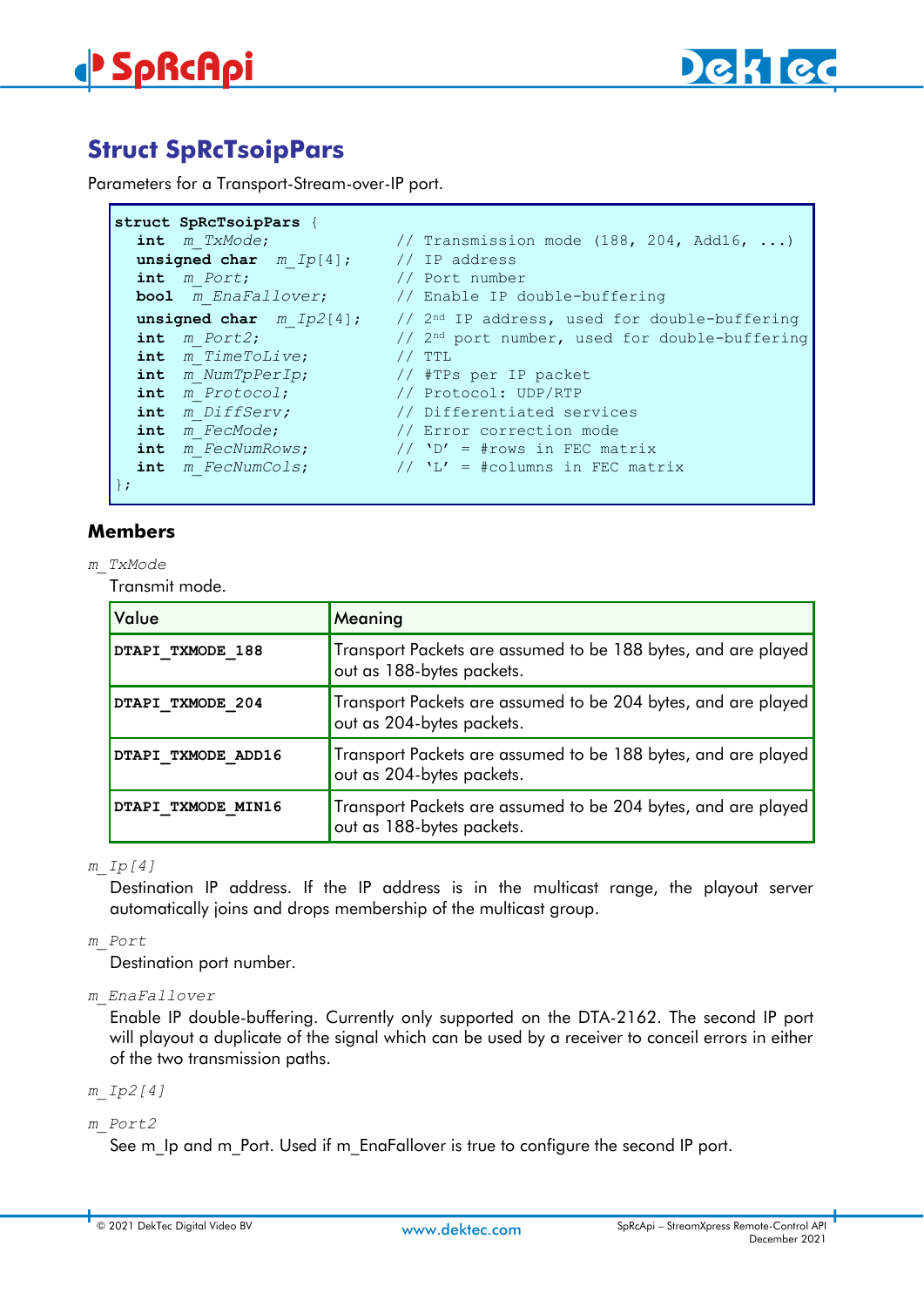



#### *m\_TimeToLive*

Time-To-Live (TTL) value to be used for multicast transmission. When *m\_Ttl* is 0, a default value is used.

*m\_NumTpPerIp*

Number of Transport Packets (TPs) stored in one IP packet. The range is 1..7.

*m\_Protocol*

Protocol expected for encapsulation of Transport Packets.

| Value           | Meaning    |
|-----------------|------------|
| DTAPI PROTO UDP | UDP        |
| DTAPI PROTO RTP | <b>RTP</b> |

#### *m\_DiffServ*

Value to be put in the *Differentiated Services* field (formerly *Service Type*) in the IP header.

#### *m\_FecMode*

Error-correction mode.

| <u> </u> Value    | <b>Meaning</b>                                                                       |
|-------------------|--------------------------------------------------------------------------------------|
| DTAPI FEC DISABLE | No FEC                                                                               |
| DTAPI FEC 2D      | RFC2733 parity FEC with 2D extensions as described in Code<br>$\vert$ of Practice #3 |

*m\_FecNumRows, m\_FecNumCols*

Number of rows and columns in the FEC matrix. In the *COP #3* these parameters are called *D*  and *L* respectively. The following restrictions apply to *L* and *D*:

4 ≤ *D* ≤ 20, 1 ≤ *L* ≤ 20 and *L*\**D* ≤ 100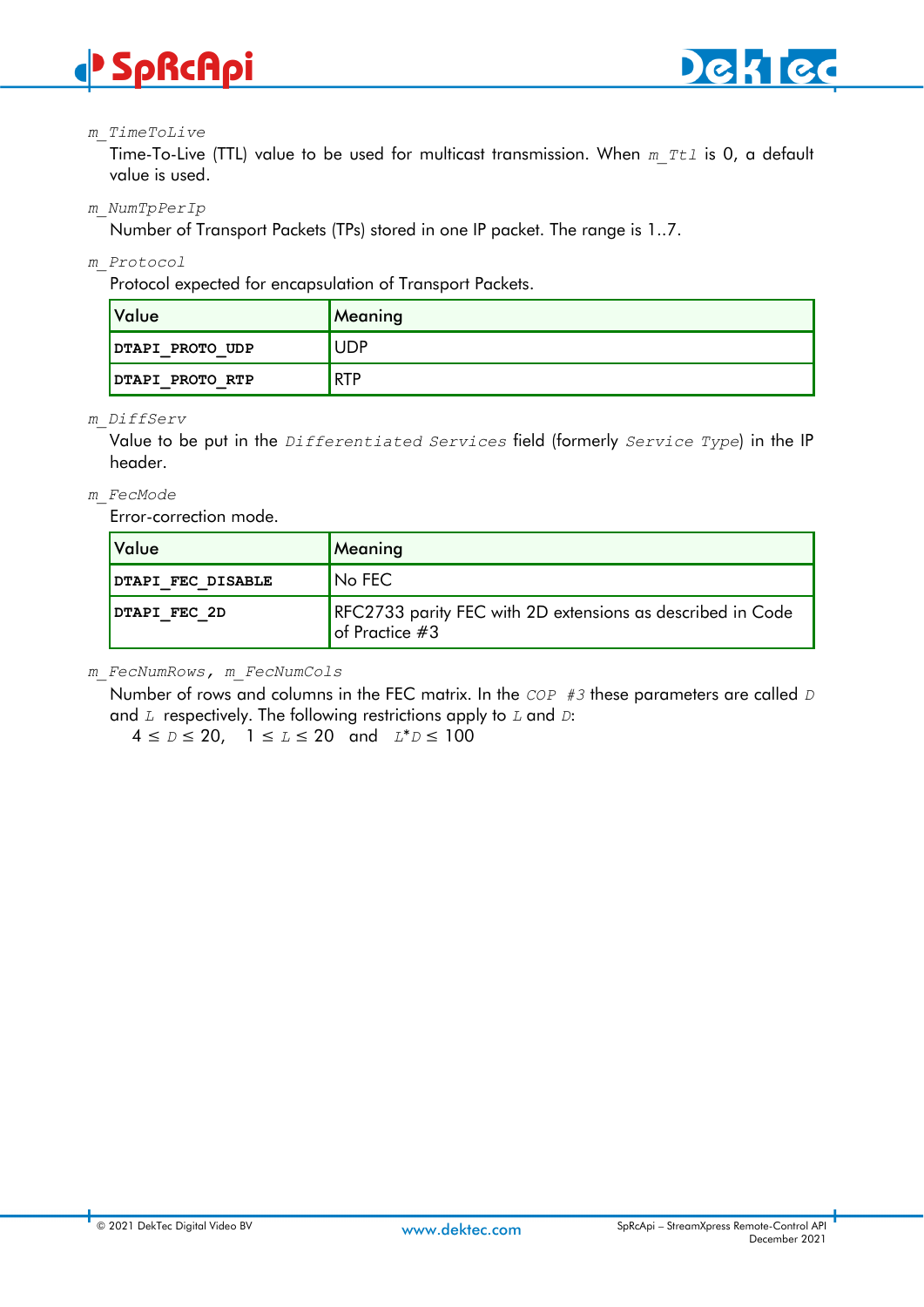

# **SpRcClient::ClearErrors**

Clear number-of-errors counter.

```
virtual SPRC_RESULT SpRcClient::ClearErrors(
);
```
### **Parameters**

#### **Result**

| <b>SPRC RESULT</b>    | Meaning                                                               |
|-----------------------|-----------------------------------------------------------------------|
| SPRC E COMMUNICATION  | An error has occurred in the communication with the playout<br>server |
| <b>SPRC E NO PORT</b> | Invalid operation because no port is selected                         |
| <b>SPRC OK</b>        | The DVB-ASI transmission parameters have been read<br>successfully    |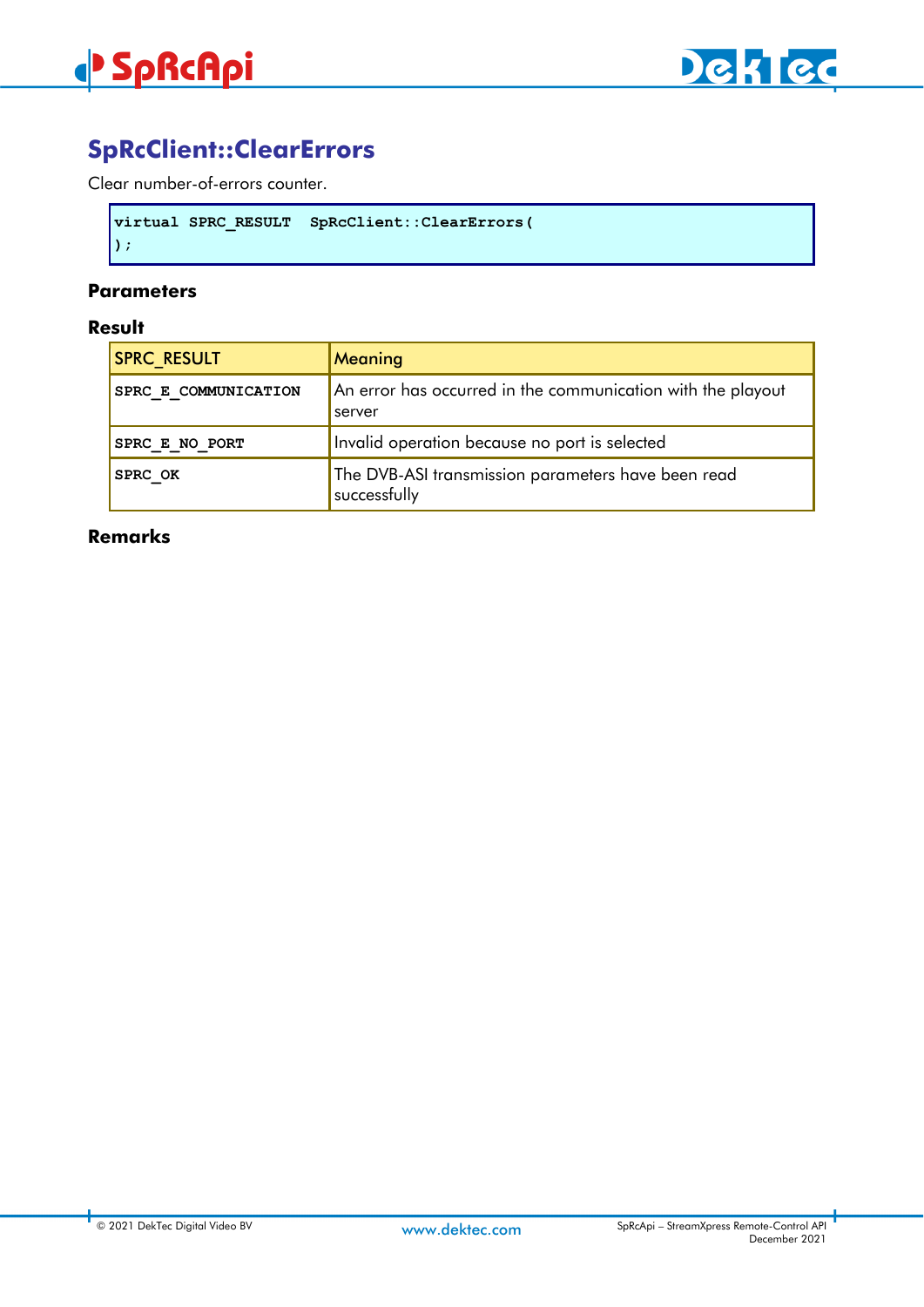

# **SpRcClient::GetAsiPars**

Get DVB-ASI transmission parameters.

```
virtual SPRC_RESULT SpRcClient::GetAsiPars(
[out] SpRcAsiPars& AsiPars
);
```
#### **Parameters**

*AsiPars*

DVB-ASI transmission parameters, see **Struct SpRcAsiPars**.

### **Result**

| <b>SPRC RESULT</b>   | Meaning                                                                              |
|----------------------|--------------------------------------------------------------------------------------|
| SPRC E COMMUNICATION | An error has occurred in the communication with the playout<br>server                |
| SPRC E NO PORT       | Invalid operation because no port is selected                                        |
| SPRC E NOT ASI       | Invalid operation because the port is not an ASI port or is<br>operating in SDI mode |
| SPRC OK              | The DVB-ASI transmission parameters have been read<br>successfully                   |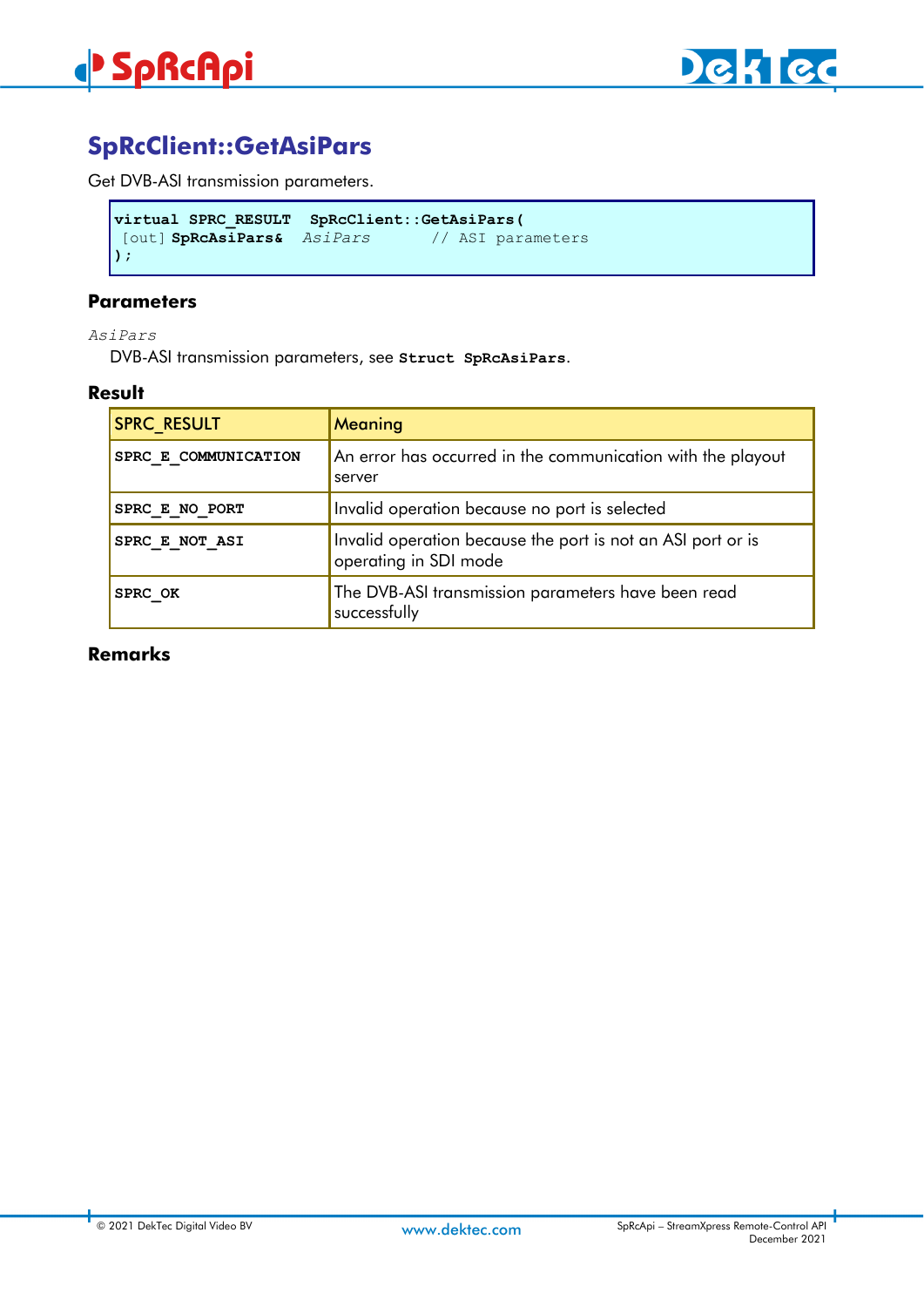

# **SpRcClient::GetChannelModellingPars**

Get Channel Modelling parameters.

```
virtual SPRC_RESULT SpRcClient::GetChannelModellingPars(
                                   [out] SpRcCmPars& CmPars // Channel Modelling parameters
);
```
#### **Parameters**

*CmPars*

Channel Modelling parameters, see **Struct SpRcCmPars**.

### **Result**

| <b>SPRC RESULT</b>   | Meaning                                                               |
|----------------------|-----------------------------------------------------------------------|
| SPRC E COMMUNICATION | An error has occurred in the communication with the playout<br>server |
| SPRC E NO PORT       | Invalid operation because no port is selected                         |
| SPRC E NOT MOD       | Invalid operation because the port is not a modulation port           |
| SPRC OK              | The Channel Modelling parameters have been read<br>successfully       |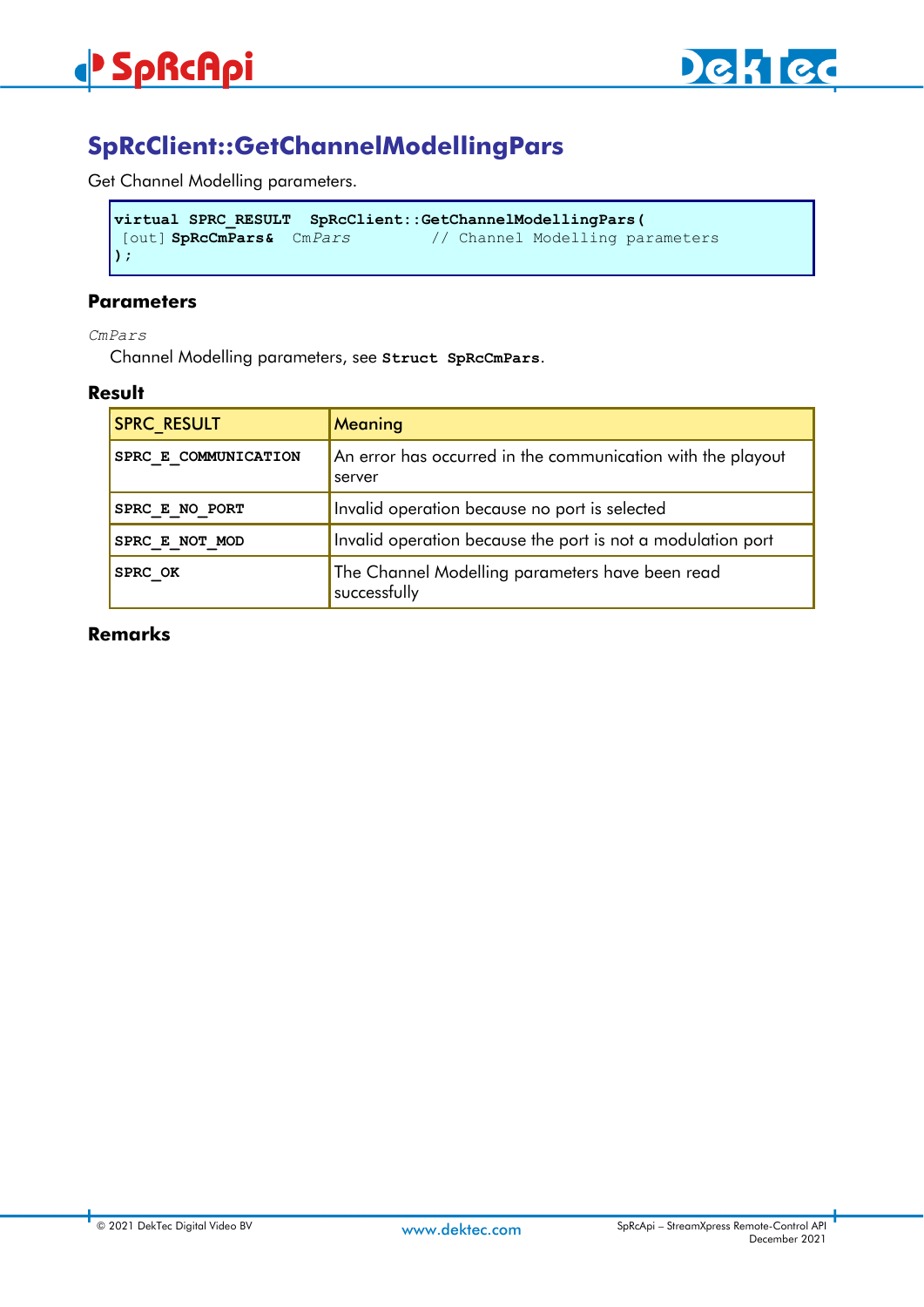



# **SpRcClient::GetCmmbPars**

Get CMMB parameters.

```
virtual SPRC_RESULT SpRcClient::GetCmmbPars(
[out] SpRcCmmbPars& CmmbPars // CMMB parameters
);
```
### **Parameters**

*CmmbPars*

CMMB parameters, see **Struct SpRcCmmbPars**.

### **Result**

| <b>SPRC RESULT</b>   | Meaning                                                               |
|----------------------|-----------------------------------------------------------------------|
| SPRC E COMMUNICATION | An error has occurred in the communication with the playout<br>server |
| SPRC E NO PORT       | Invalid operation because no port is selected                         |
| SPRC E NOT CMMB      | Invalid operation because the CMMB modulation is not<br>configured    |
| SPRC E NOT MOD       | Invalid operation because the port is not a modulation port           |
| SPRC OK              | The parameters have been read successfully                            |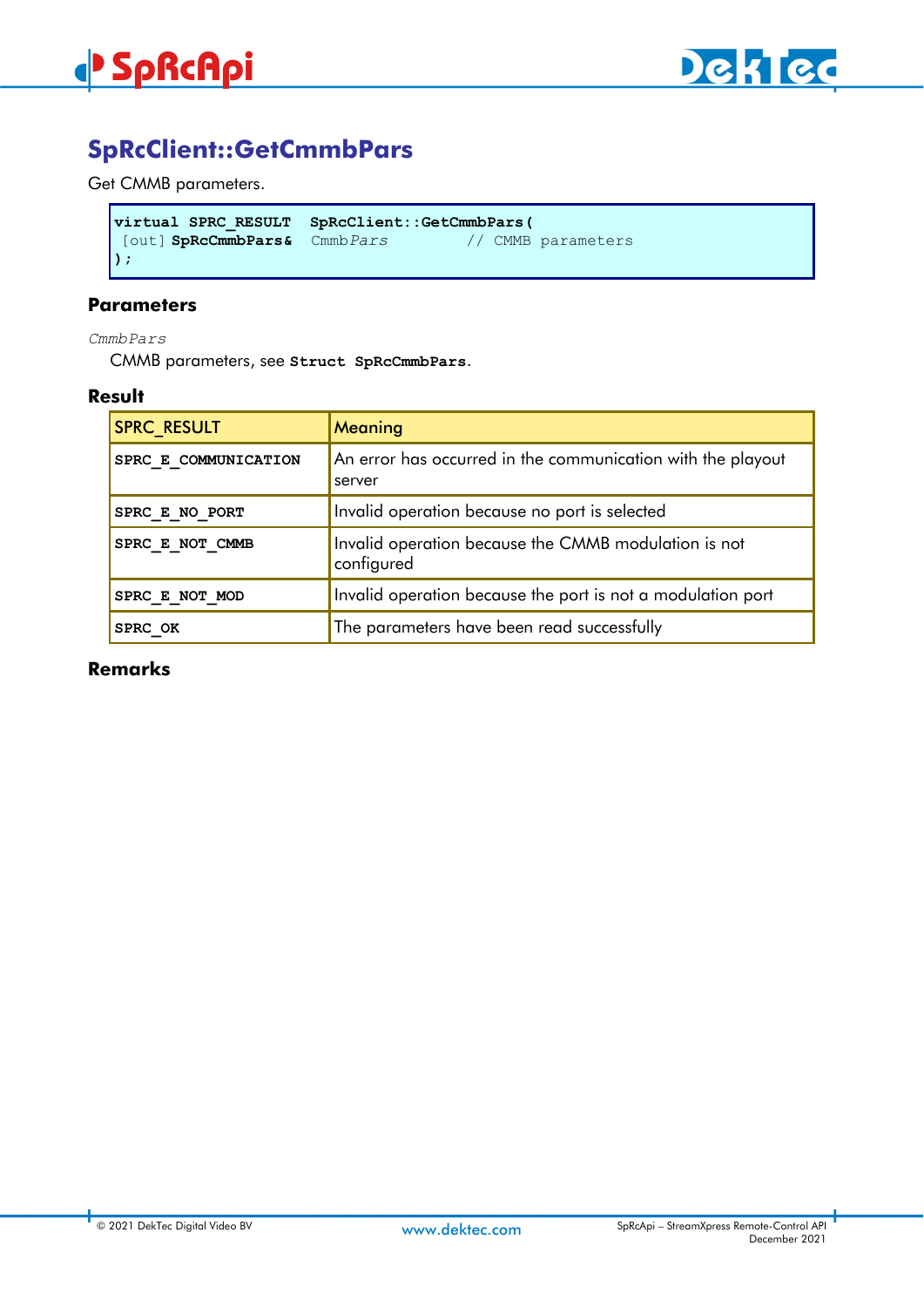

# **SpRcClient::GetDvbT2Group**

Get current DVB-T2 group selection.

```
virtual SPRC_RESULT SpRcClient::GetDvbT2Group(
[out] SpRcDvbT2Group& DvbT2Group // DVB-T2 group
);
```
# **Parameters**

*DvbT2Group*

DVB-T2 group, see **Struct SpRcDvbT2Group**.

### **Result**

| <b>SPRC RESULT</b>   | Meaning                                                               |
|----------------------|-----------------------------------------------------------------------|
| SPRC E COMMUNICATION | An error has occurred in the communication with the playout<br>server |
| SPRC E NO PORT       | Invalid operation because no port is selected                         |
| SPRC E NOT DVBT2     | Invalid operation because the DVB-T2 modulation is not<br>configured  |
| SPRC E NOT MOD       | Invalid operation because the port is not a modulation port           |
| SPRC OK              | The parameters have been read successfully                            |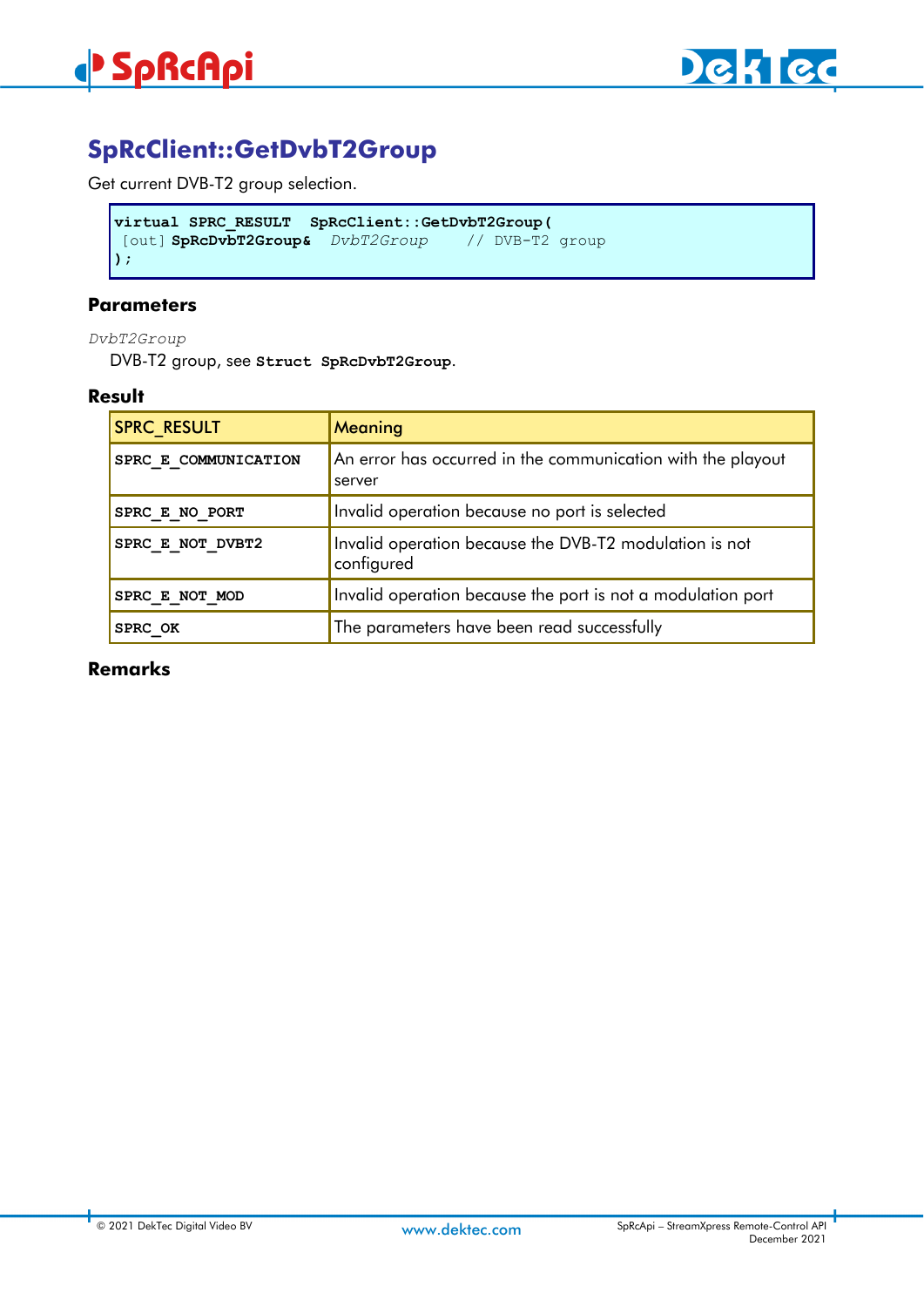

# **SpRcClient::GetDvbT2Pars**

Get DVB-T2 parameters.

```
virtual SPRC_RESULT SpRcClient::GetDvbT2Group(
[out] SpRcDvbT2Pars& DvbT2Pars // DVB-T2 parameters
);
```
### **Parameters**

*DvbT2Pars*

DVB-T2 parameters, see **Struct SpRcDvbT2Pars**.

### **Result**

| <b>SPRC RESULT</b>   | Meaning                                                               |
|----------------------|-----------------------------------------------------------------------|
| SPRC E COMMUNICATION | An error has occurred in the communication with the playout<br>server |
| SPRC E NO PORT       | Invalid operation because no port is selected                         |
| SPRC E NOT DVBT2     | Invalid operation because the DVB-T2 modulation is not<br>configured  |
| SPRC E NOT MOD       | Invalid operation because the port is not a modulation port           |
| SPRC OK              | The parameters have been read successfully                            |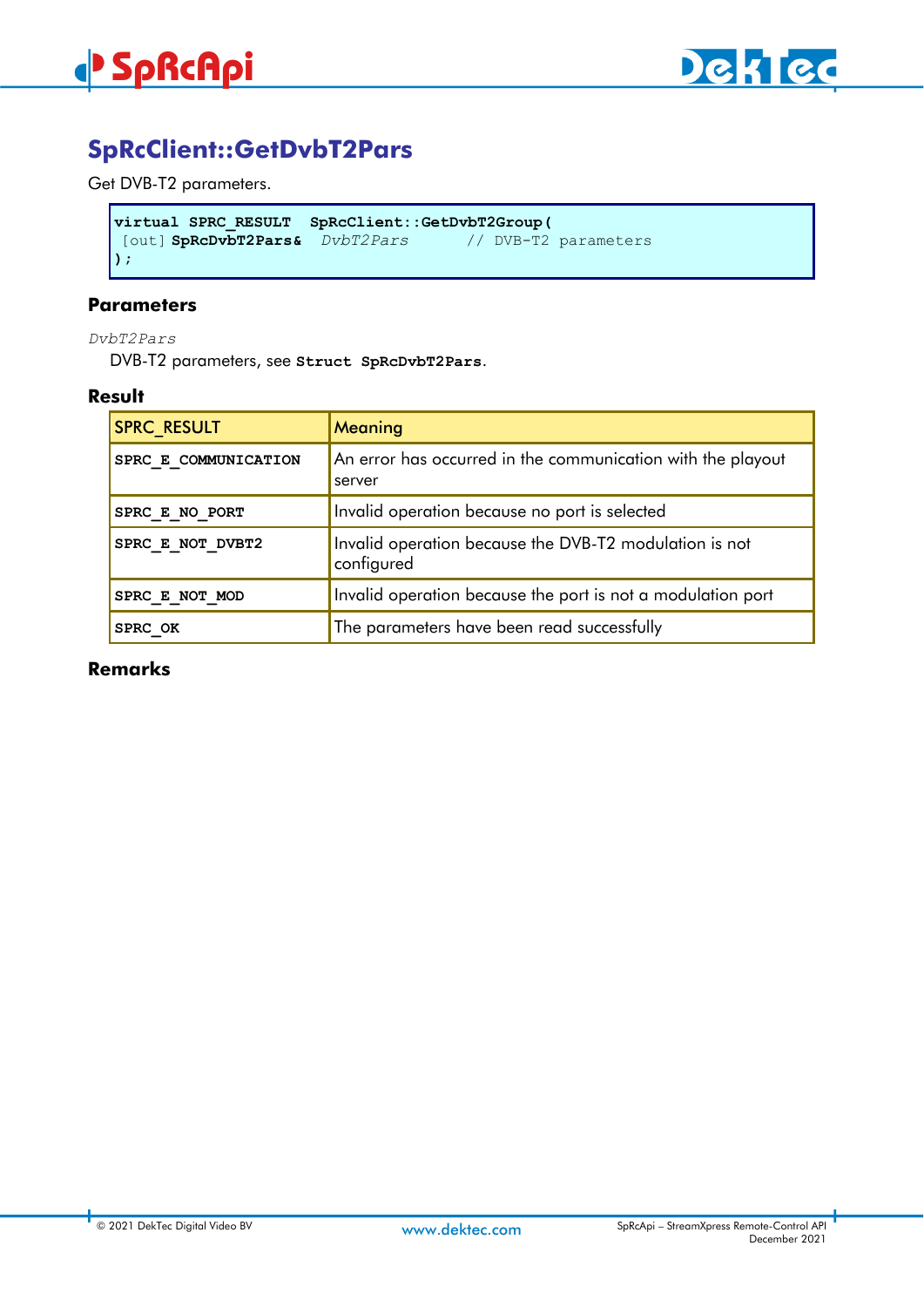# **SpRcClient::GetHwNoisePars**

Get Noise parameters for modulators DTA-107 and DTA-2107.

```
virtual SPRC_RESULT SpRcClient::GetHwNoisePars(
[out] SpRcHwNoisePars& HwNoisePars // Hw Noise parameters
);
```
# **Parameters**

*HwNoisePars*

Noise parameters, see **Struct SpRcHwNoisePars**.

## **Result**

| <b>SPRC RESULT</b>   | Meaning                                                               |
|----------------------|-----------------------------------------------------------------------|
| SPRC E COMMUNICATION | An error has occurred in the communication with the playout<br>server |
| SPRC E NO PORT       | Invalid operation because no port is selected                         |
| SPRC E NOT MOD       | Invalid operation because the port is not a modulation port           |
| SPRC OK              | The parameters have been read successfully                            |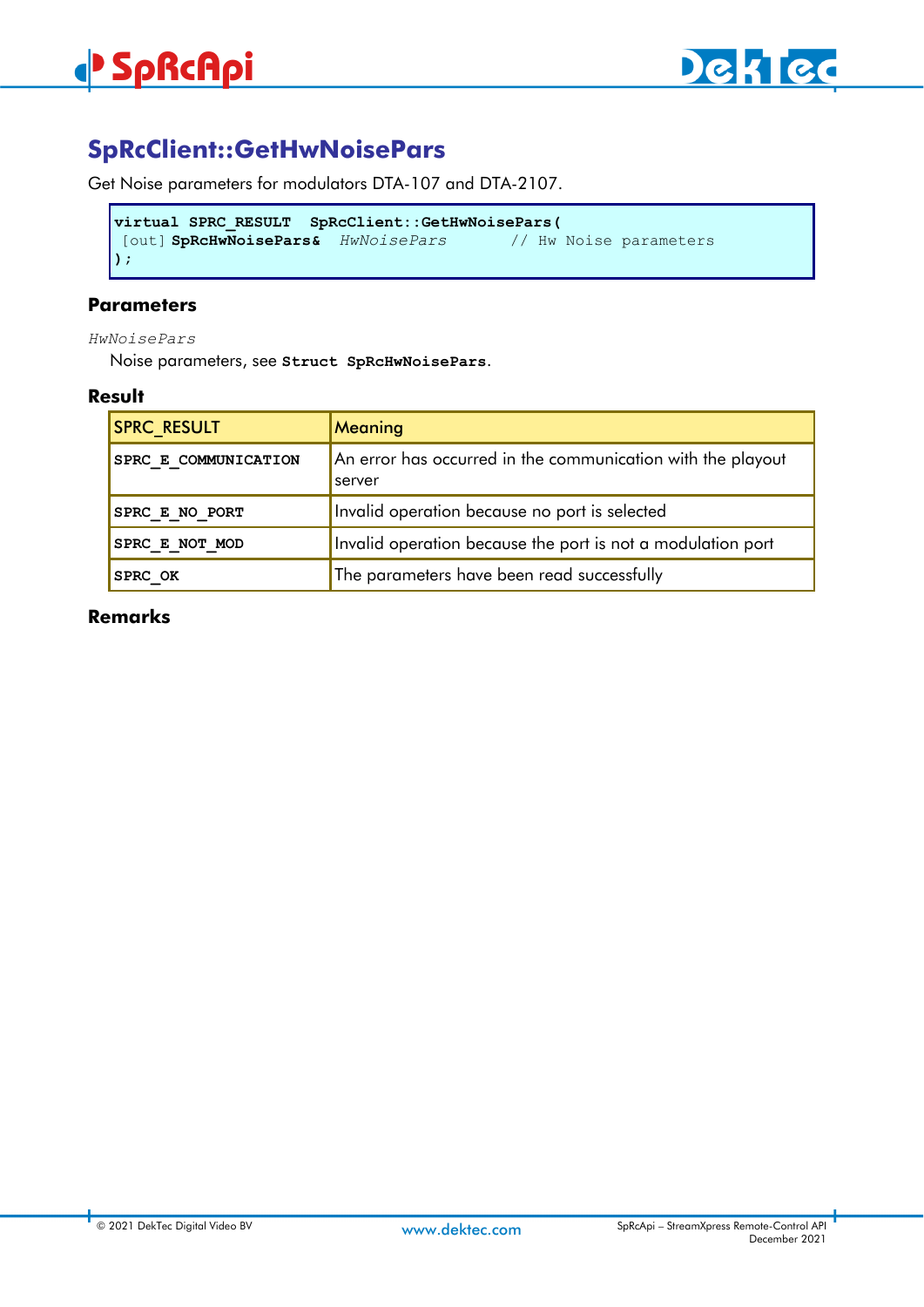

# **SpRcClient::GetIsdbtPars**

Get ISDB-T modulation parameters.

```
virtual SPRC_RESULT SpRcClient::GetIsdbtPars(
[out] SpRcIsdbtPars& IsdbtPars // ISDB-T parameters
);
```
#### **Parameters**

*IsdbtPars*

ISDB-T modulation parameters, see **Struct SpRcIsdbtPars**.

### **Result**

| <b>SPRC RESULT</b>   | Meaning                                                                      |
|----------------------|------------------------------------------------------------------------------|
| SPRC E COMMUNICATION | An error has occurred in the communication with the playout<br>server        |
| SPRC E NO PORT       | Invalid operation because no port is selected                                |
| SPRC E NOT ISDBT     | Invalid operation because the port is operating in ISDB-T<br>modulation mode |
| SPRC E NOT MOD       | Invalid operation because the port is not a modulation port                  |
| SPRC OK              | The modulation parameters have been read successfully                        |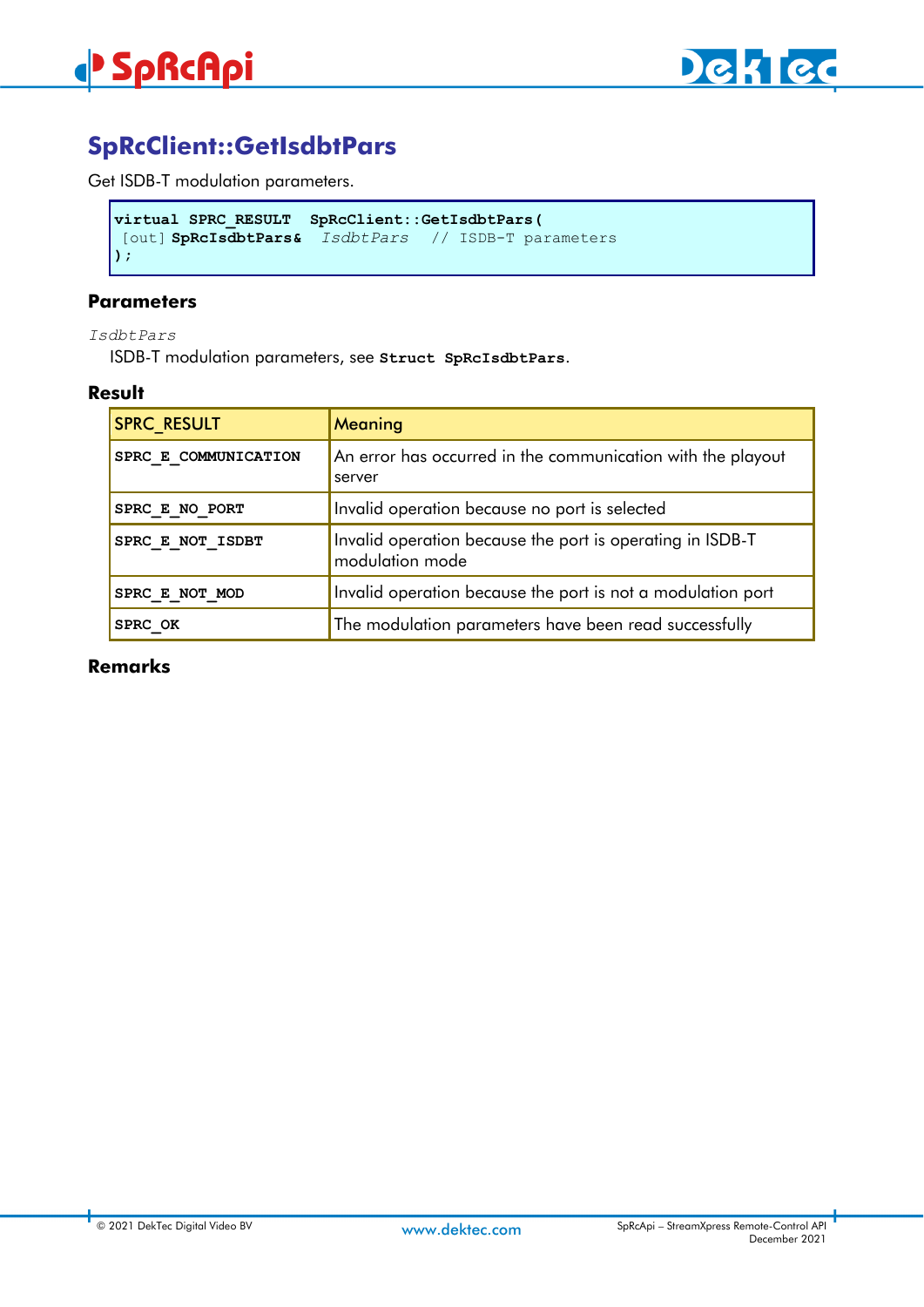



# **SpRcClient::GetIqGain**

Get IQ gain parameter.

```
virtual SPRC_RESULT SpRcClient::GetIqGain(
[out] int& IqGain // IQ gain
);
```
### **Parameters**

*IqGain*

The gain of the IQ singal.

# **Result**

| <b>SPRC RESULT</b>   | Meaning                                                               |
|----------------------|-----------------------------------------------------------------------|
| SPRC E COMMUNICATION | An error has occurred in the communication with the playout<br>server |
| SPRC E NO PORT       | Invalid operation because no port is selected                         |
| SPRC E NOT MOD       | Invalid operation because the port is not a modulation port           |
| SPRC OK              | The modulation parameters have been read successfully                 |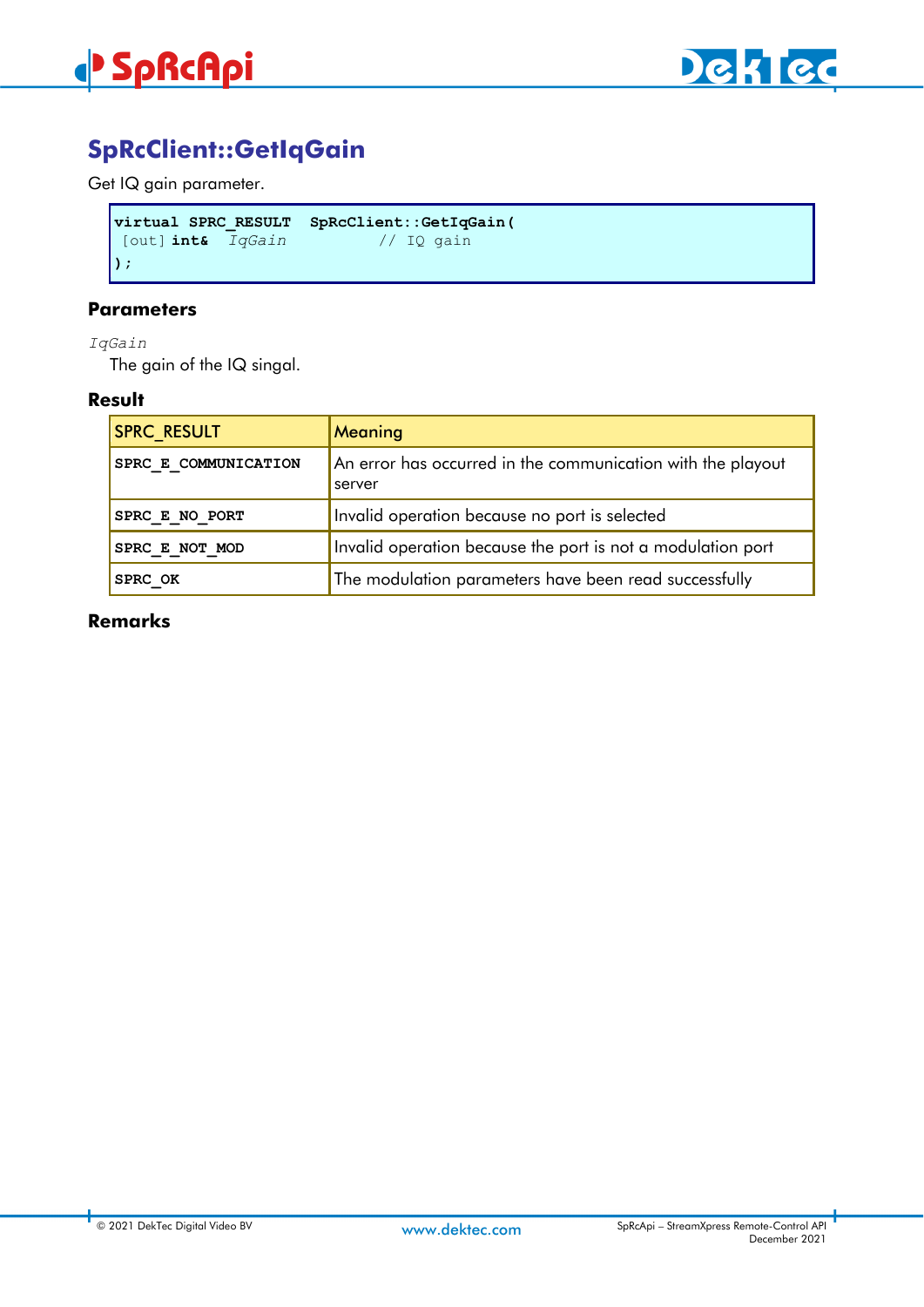

# **SpRcClient::GetModPars**

Get modulation parameters.

```
virtual SPRC_RESULT SpRcClient::GetModPars(
                                     [out] SpRcModPars& ModPars // Modulation parameters
);
```
#### **Parameters**

*ModPars*

Modulation parameters, see **Struct SpRcModPars**.

### **Result**

| <b>SPRC RESULT</b>          | Meaning                                                               |
|-----------------------------|-----------------------------------------------------------------------|
| <b>SPRC E COMMUNICATION</b> | An error has occurred in the communication with the playout<br>server |
| SPRC E NO PORT              | Invalid operation because no port is selected                         |
| SPRC E NOT MOD              | Invalid operation because the port is not a modulation port           |
| SPRC OK                     | The modulation parameters have been read successfully                 |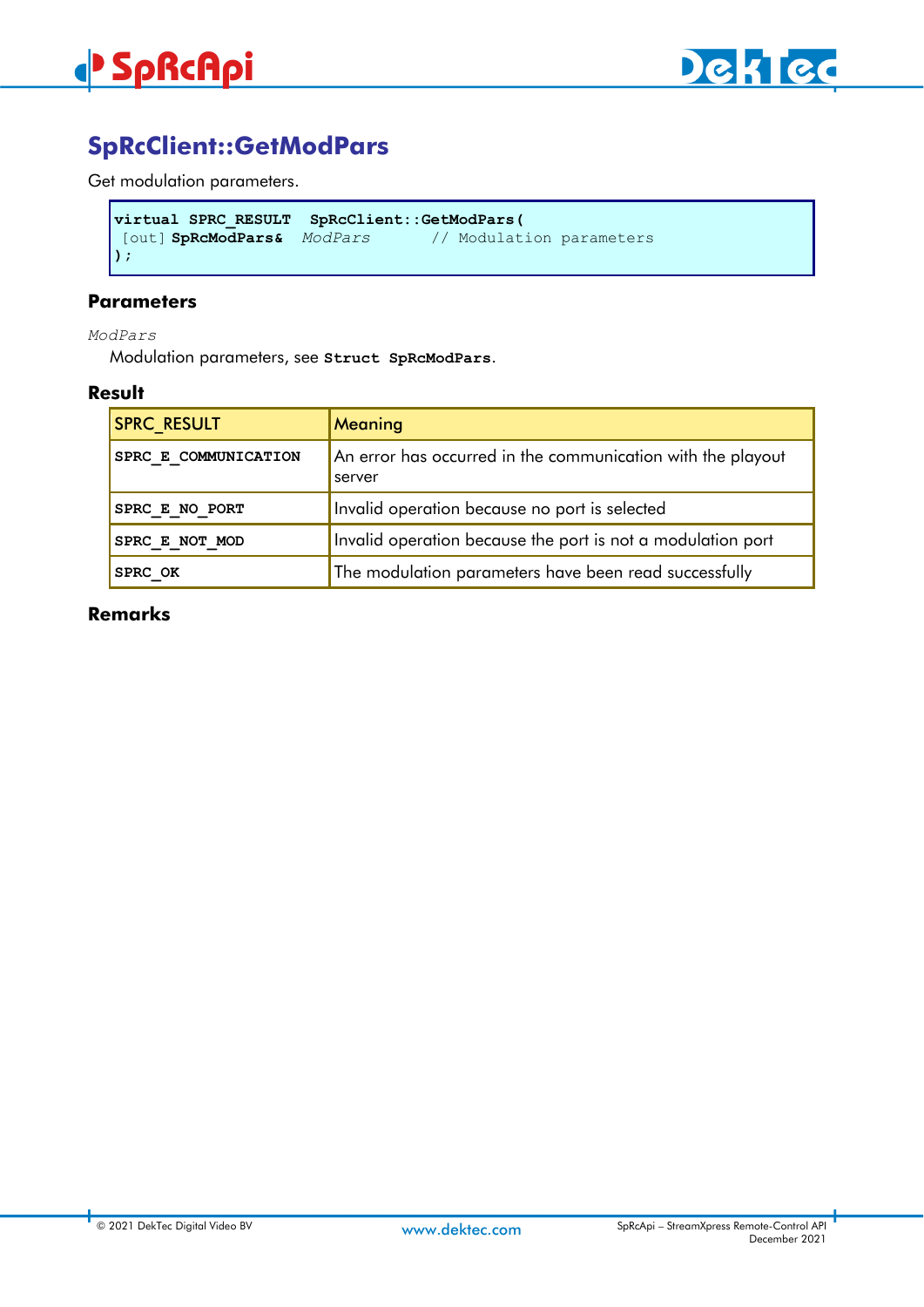

# **SpRcClient::GetPlayoutInfo**

Get static playout information.

```
virtual SPRC_RESULT SpRcClient::GetPlayoutInfo(
[out] SpRcPlayoutInfo& PoInfo // Static playout info 
);
```
### **Parameters**

*PoInfo*

Playout information, see **Struct SpRcPlayoutInfo**.

### **Result**

| <b>SPRC RESULT</b>   | Meaning                                                               |
|----------------------|-----------------------------------------------------------------------|
| SPRC E COMMUNICATION | An error has occurred in the communication with the playout<br>server |
| SPRC E NO PORT       | Invalid operation because no port is selected                         |
| <b>SPRC OK</b>       | The playout information has been read successfully                    |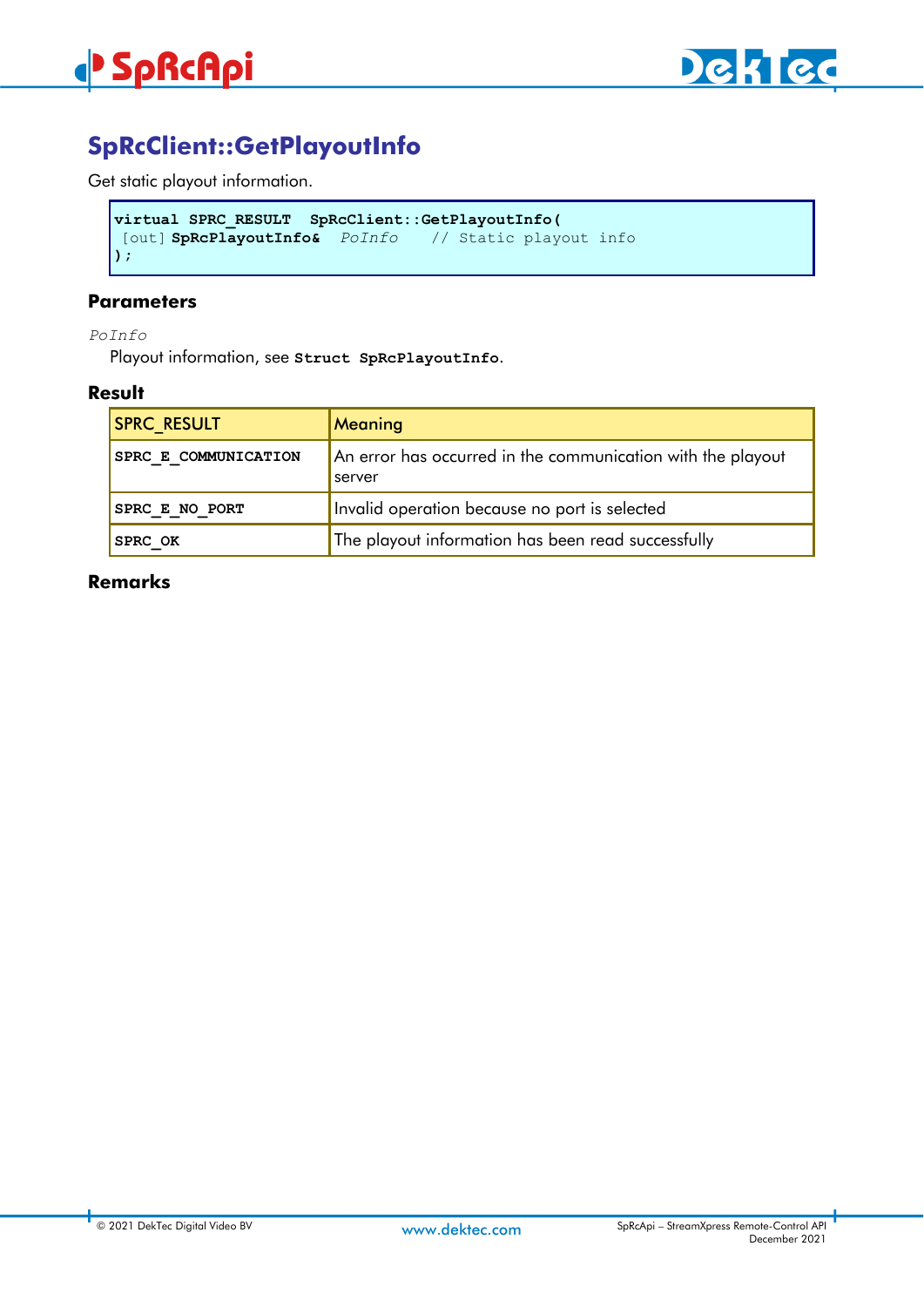

# **SpRcClient::GetPlayoutStatus**

Get dynamic playout status.

```
virtual SPRC_RESULT SpRcClient::GetPlayoutStatus(
[out] SpRcPlayoutStatus& PoStatus // Dynamic playout status
);
```
#### **Parameters**

*PoInfo*

Playout information, see **Struct SpRcPlayoutInfo**.

### **Result**

| <b>SPRC RESULT</b>   | <b>Meaning</b>                                                        |
|----------------------|-----------------------------------------------------------------------|
| SPRC E COMMUNICATION | An error has occurred in the communication with the playout<br>server |
| SPRC E NO PORT       | Invalid operation because no port is selected                         |
| <b>SPRC OK</b>       | The playout status has been read successfully                         |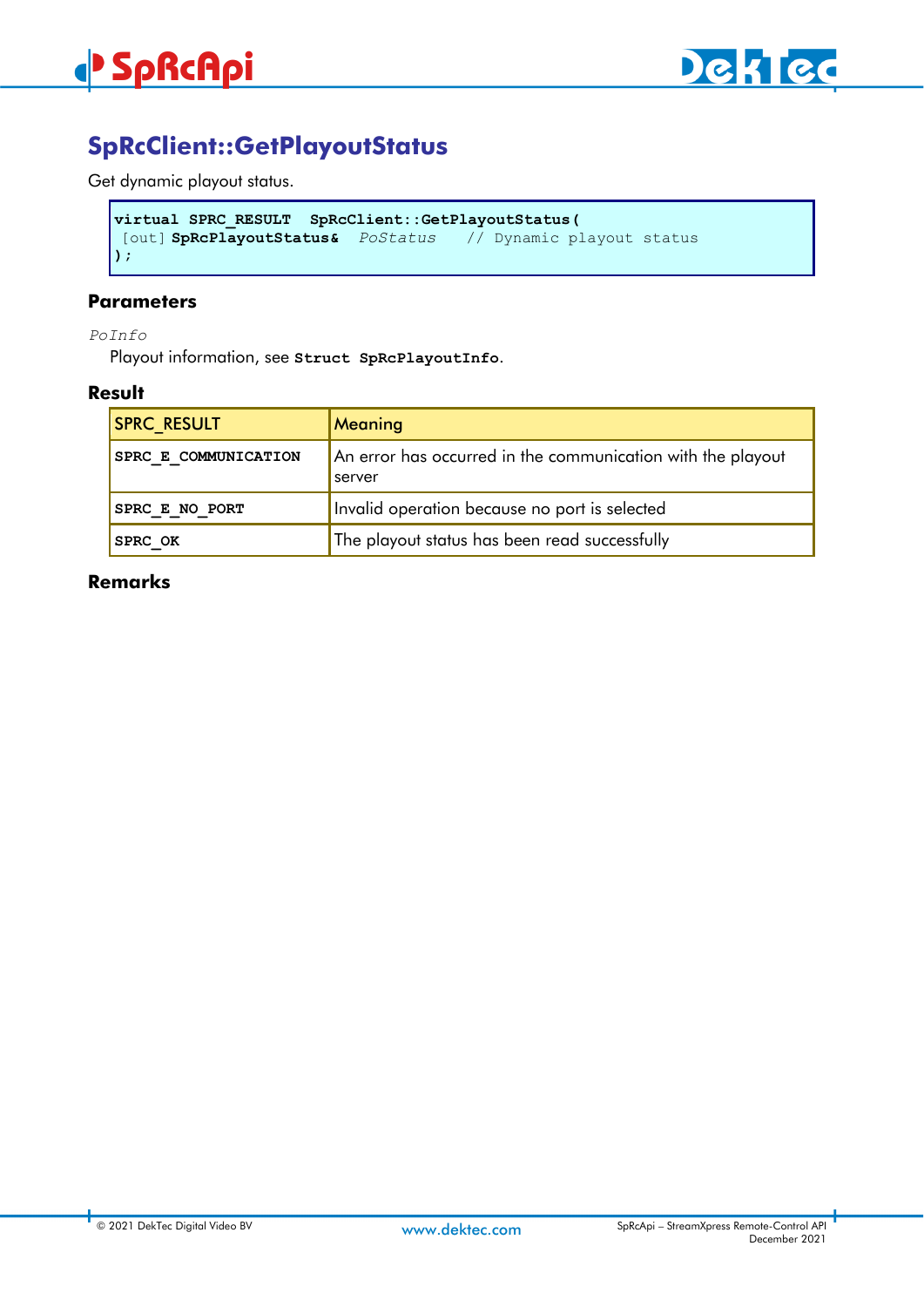

# **SpRcClient::GetRfPars**

# Get RF parameters.

```
virtual SPRC_RESULT SpRcClient::GetRfPars(
[out] SpRcRfPars& RfPars
);
```
#### **Parameters**

*RfPars*

RF parameters, see **Struct SpRcRfPars**.

### **Result**

| <b>SPRC_RESULT</b>   | Meaning                                                               |
|----------------------|-----------------------------------------------------------------------|
| SPRC E COMMUNICATION | An error has occurred in the communication with the playout<br>server |
| SPRC E NO PORT       | Invalid operation because no port is selected                         |
| SPRC E NOT MOD       | Invalid operation because the port is not a modulation port           |
| SPRC OK              | The RF parameters have been read successfully                         |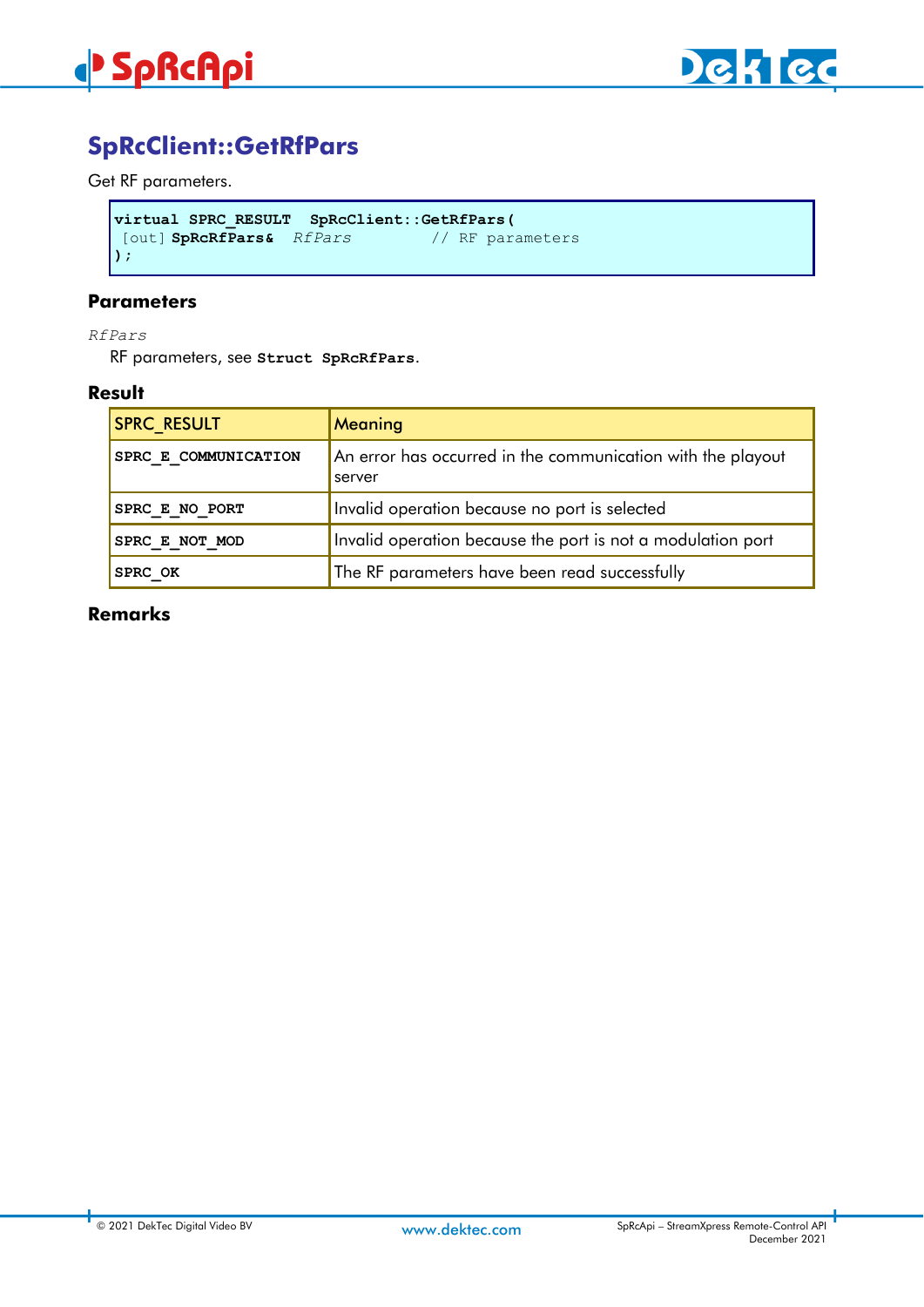

# **SpRcClient::GetSignalSource**

Get current signal source (from file / test-generator).

```
virtual SPRC_RESULT SpRcClient::GetSignalSource(
[out] int& SignalSource // Signal source 
);
```
# **Parameters**

*SignalSource*

Current signal source.

| <b>Value</b>               | Meaning                                                        |
|----------------------------|----------------------------------------------------------------|
| <b>SPRC FROM FILE</b>      | Data is read from file                                         |
| <b>SPRC TEST GENERATOR</b> | The test-signal generator is used to generate an output signal |

# **Result**

| <b>SPRC RESULT</b>          | <b>Meaning</b>                                                        |
|-----------------------------|-----------------------------------------------------------------------|
| <b>SPRC E COMMUNICATION</b> | An error has occurred in the communication with the playout<br>server |
| <b>SPRC E NO PORT</b>       | Invalid operation because no port is selected                         |
| <b>SPRC OK</b>              | The signal source has been read successfully                          |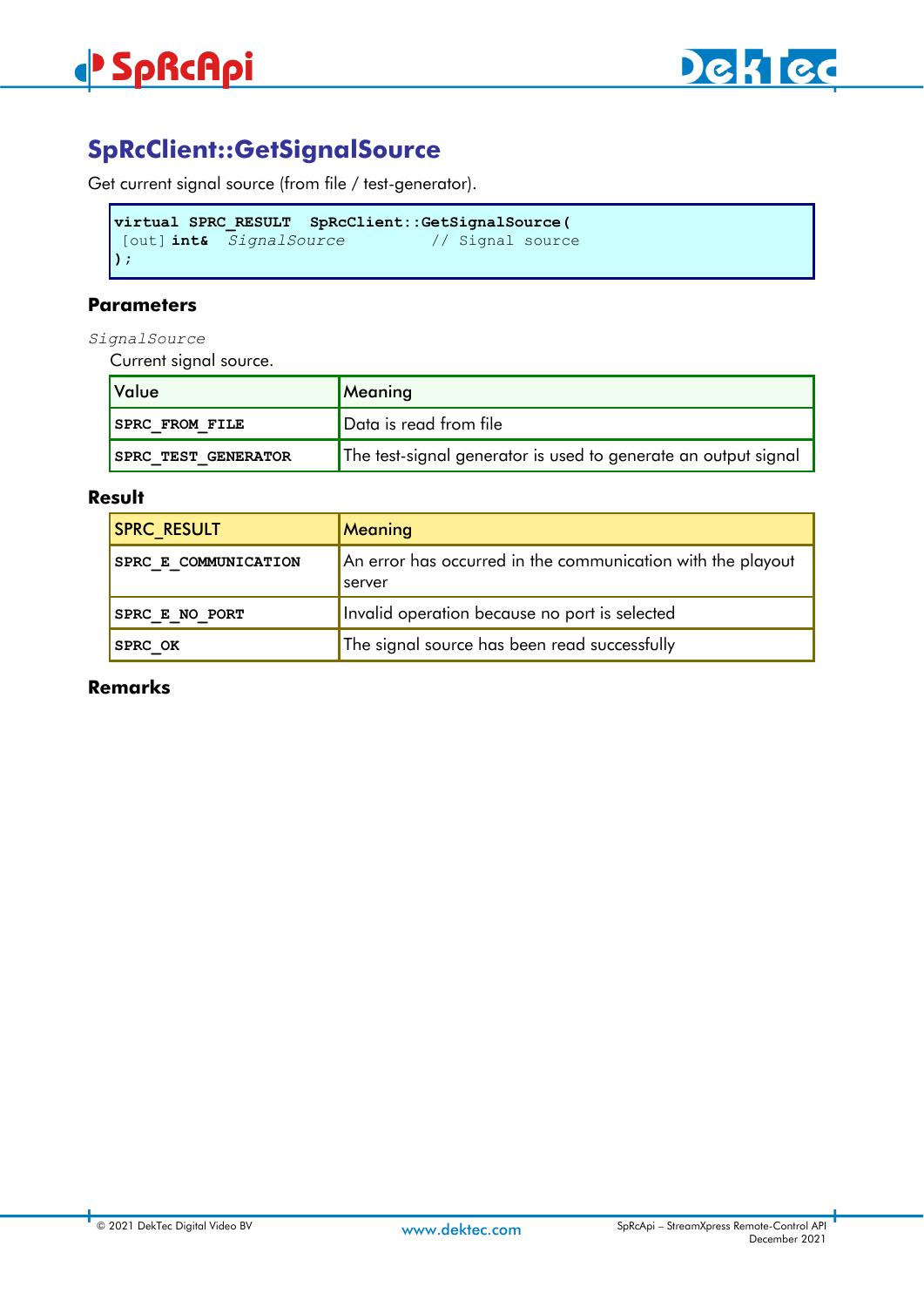

# **SpRcClient::GetSpiPars**

Get DVB-SPI transmission parameters.

```
virtual SPRC_RESULT SpRcClient::GetSpiPars(
[out] SpRcAsiPars& SpiPars
);
```
### **Parameters**

*SpiPars*

DVB-SPI transmission parameters, see **Struct SpRcSpiPars**.

### **Result**

| <b>SPRC RESULT</b>   | Meaning                                                               |
|----------------------|-----------------------------------------------------------------------|
| SPRC E COMMUNICATION | An error has occurred in the communication with the playout<br>server |
| SPRC E NO PORT       | Invalid operation because no port is selected                         |
| SPRC E NOT SPI       | Invalid operation because the port is not a DVB-SPI port              |
| SPRC OK              | The DVB-SPI transmission parameters have been read<br>successfully    |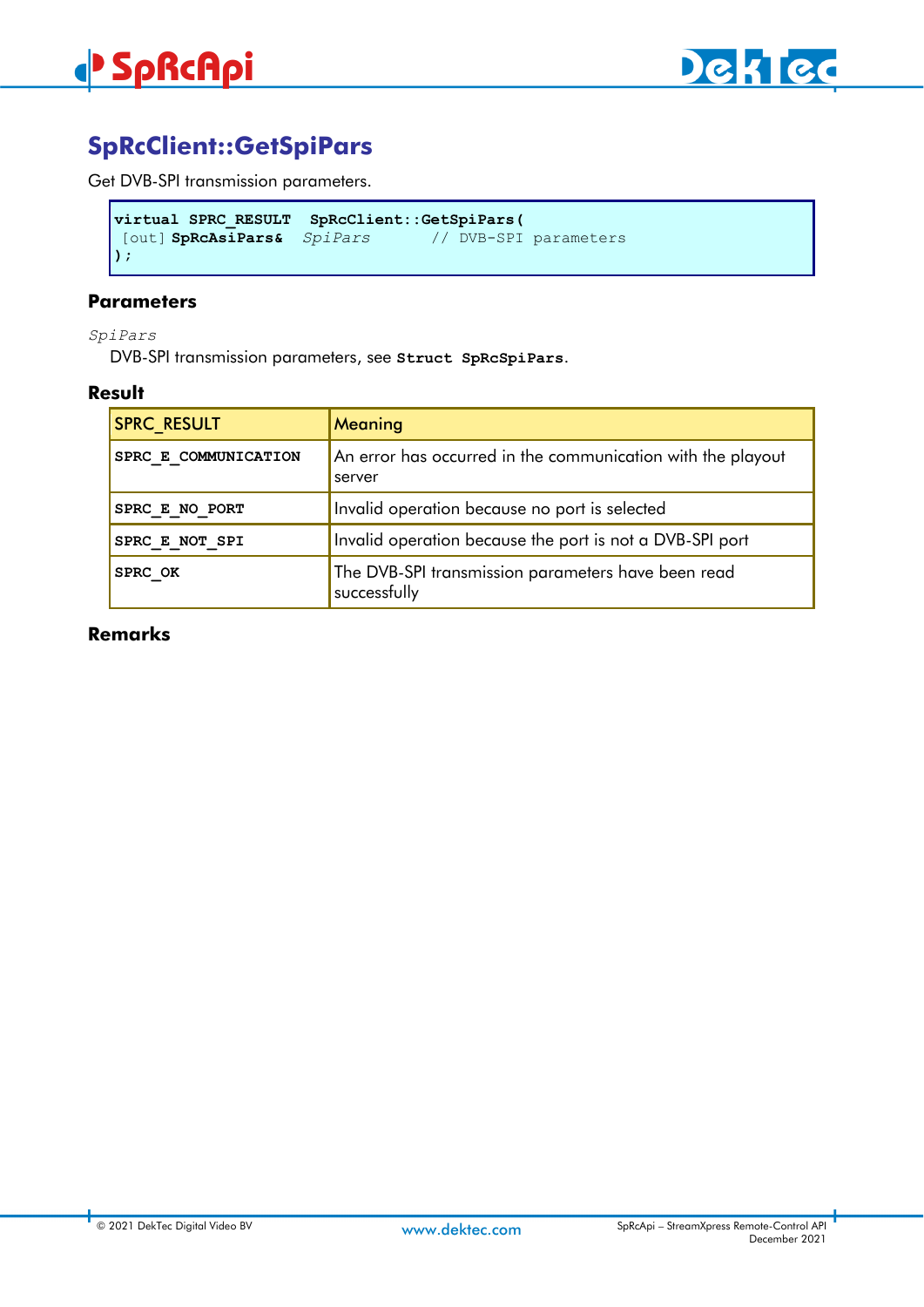

# **SpRcClient::GetTsgPars**

Get test-signal generator parameters.

```
virtual SPRC_RESULT SpRcClient::GetTsgPars(
[out] SpRcTsgPars& TsgPars // Test-signal generator parameters
);
```
### **Parameters**

*TsgPars*

Test-signal generator parameters, see **Struct SpRcTsgPars**.

### **Result**

| <b>SPRC RESULT</b>      | Meaning                                                                                          |
|-------------------------|--------------------------------------------------------------------------------------------------|
| SPRC E COMMUNICATION    | An error has occurred in the communication with the playout<br>server                            |
| SPRC E NO PORT          | Invalid operation because no port is selected                                                    |
| SPRC E OP NOT SUPPORTED | Invalid operation because StreamXpress is not currently<br>running in test-signal generator mode |
| SPRC OK                 | The parameters have been read successfully                                                       |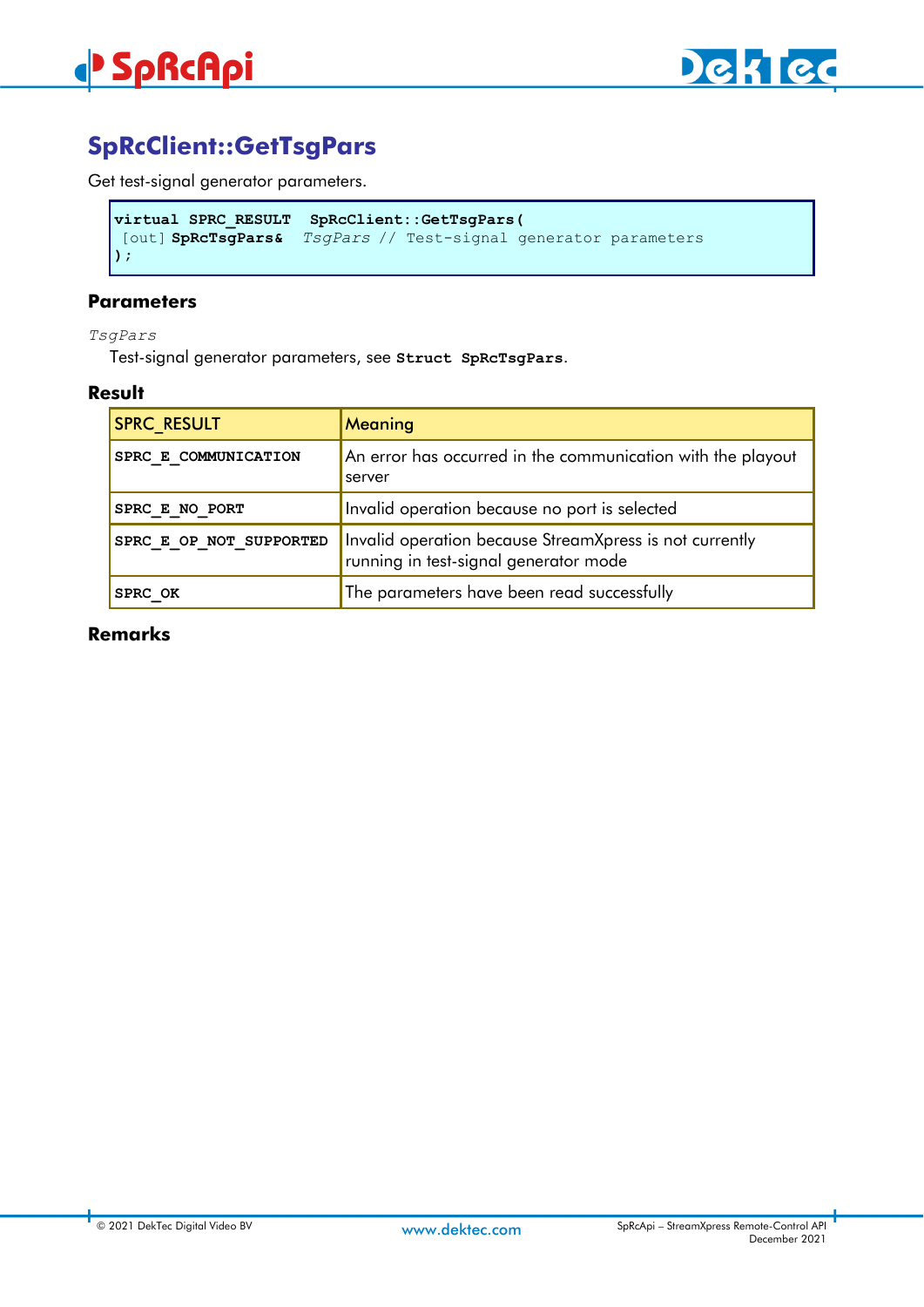

# **SpRcClient::GetTsoipPars**

Get TSoIP transmission parameters.

```
virtual SPRC_RESULT SpRcClient::GetTsoipPars(
[out] SpRcTsoipPars& TsoipPars // TSoIP parameters
);
```
#### **Parameters**

*TsoipPars*

TSoIP transmission parameters, see **Struct SpRcTsoipPars**.

### **Result**

| <b>SPRC RESULT</b>   | Meaning                                                               |
|----------------------|-----------------------------------------------------------------------|
| SPRC E COMMUNICATION | An error has occurred in the communication with the playout<br>server |
| SPRC E NO PORT       | Invalid operation because no port is selected                         |
| SPRC E NOT TSOIP     | Invalid operation because the port is not a TSoIP port                |
| SPRC OK              | The TSoIP transmission parameters have been read successfully         |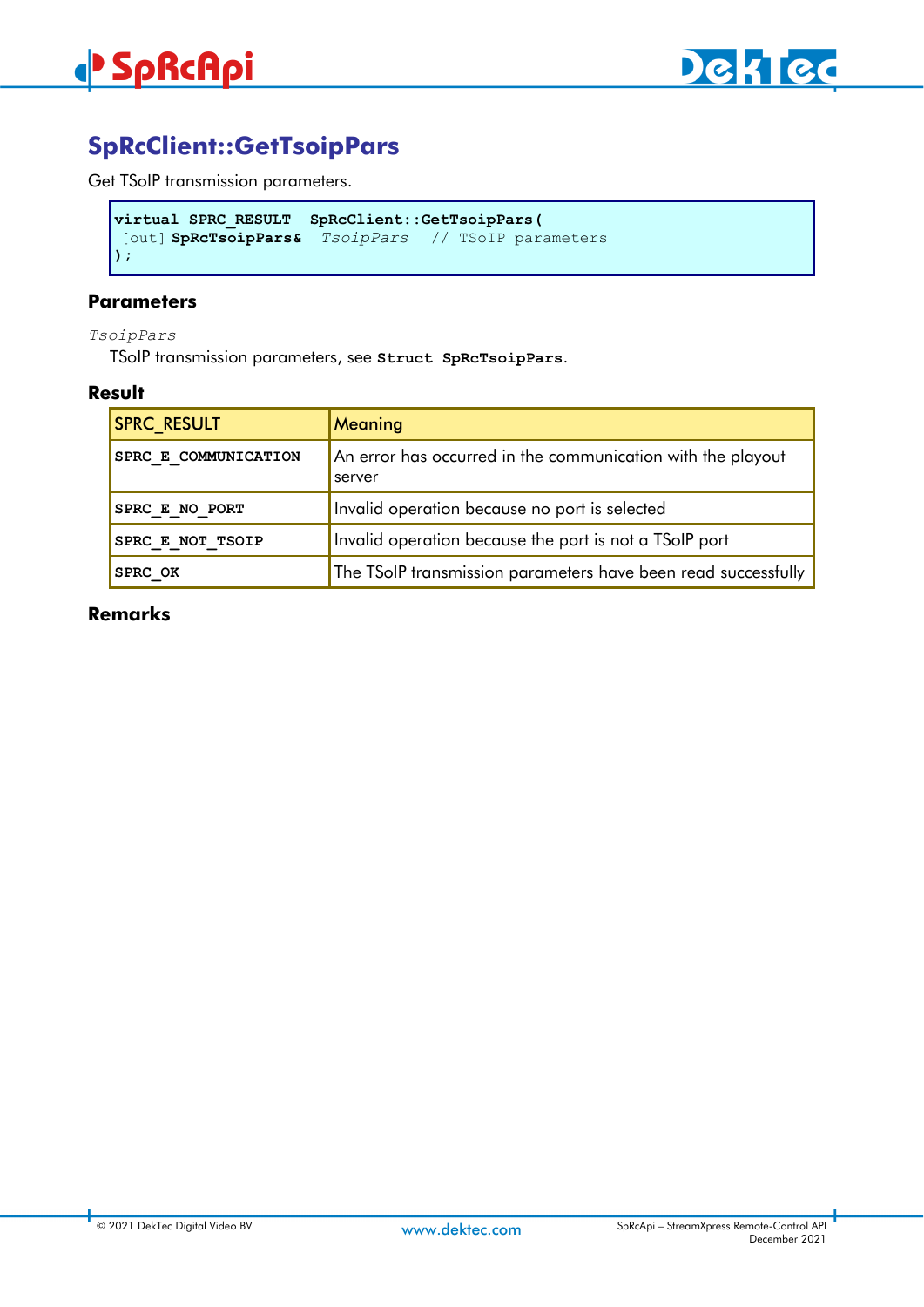

# **SpRcClient::GetUseNit**

Checking whether NIT is used for deriving parameters.

```
virtual SPRC_RESULT SpRcClient::GetUseNit(
[out] bool& UseNit
);
```
# **Parameters**

*UseNit*

True if and only if StreamXpress will try to use NIT to set the modulation parameters.

### **Result**

| <b>SPRC RESULT</b>   | Meaning                                                               |
|----------------------|-----------------------------------------------------------------------|
| SPRC E COMMUNICATION | An error has occurred in the communication with the playout<br>server |
| SPRC E NO PORT       | Invalid operation because no port is selected                         |
| <b>SPRC OK</b>       | The UseNit parameter has been read successfully                       |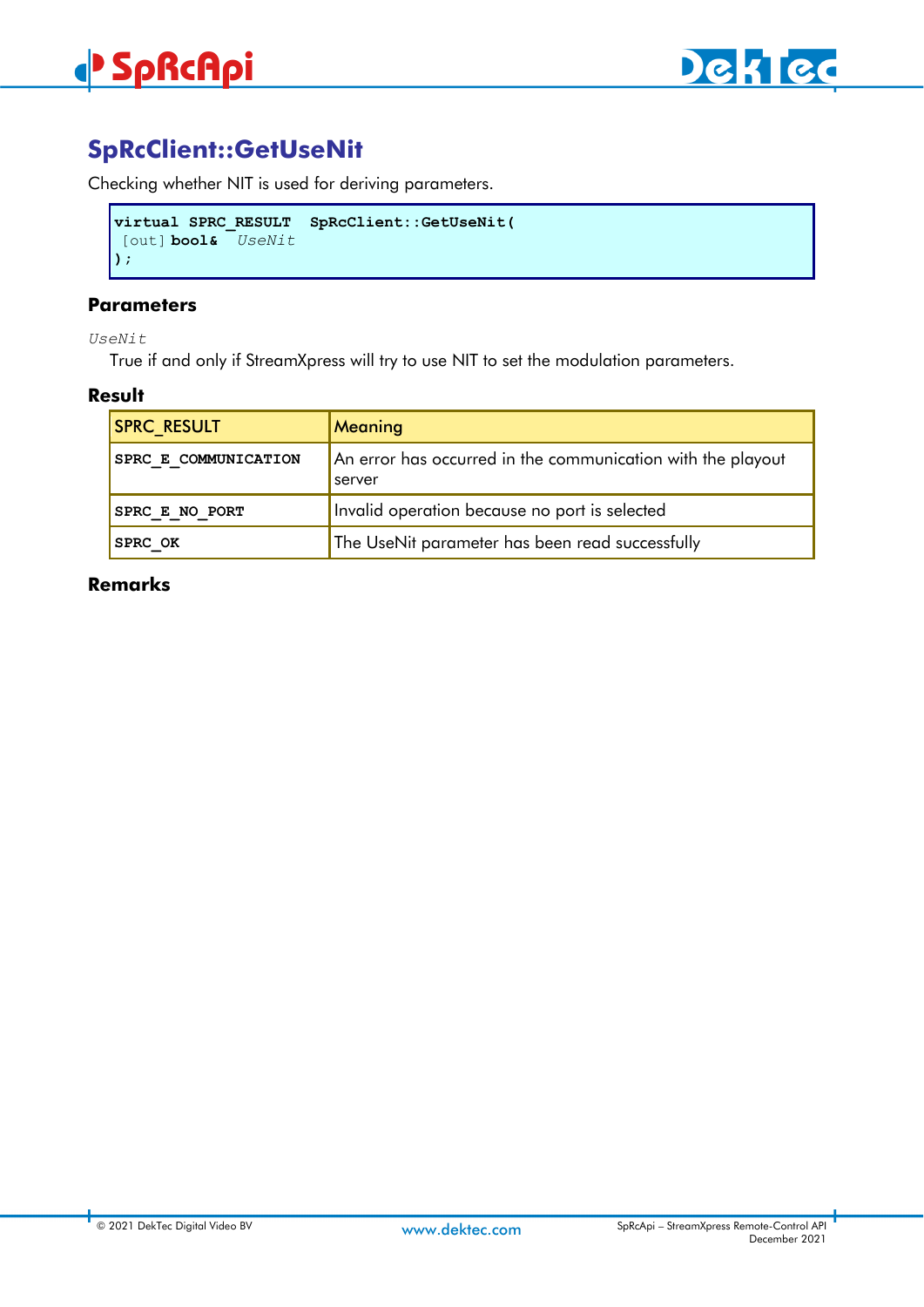

# **SpRcClient::Normalise**

Normalise the multipath channel modelling.

```
virtual SPRC_RESULT SpRcClient::Normalise();
```
## **Parameters**

# **Result**

| <b>SPRC RESULT</b>   | Meaning                                                               |
|----------------------|-----------------------------------------------------------------------|
| SPRC E NO PORT       | Invalid operation because no port is selected                         |
| SPRC E NOT MOD       | Invalid operation because the port is not a modulation port           |
| SPRC E COMMUNICATION | An error has occurred in the communication with the playout<br>server |
| SPRC OK              | The channel modelling settings have been normalised                   |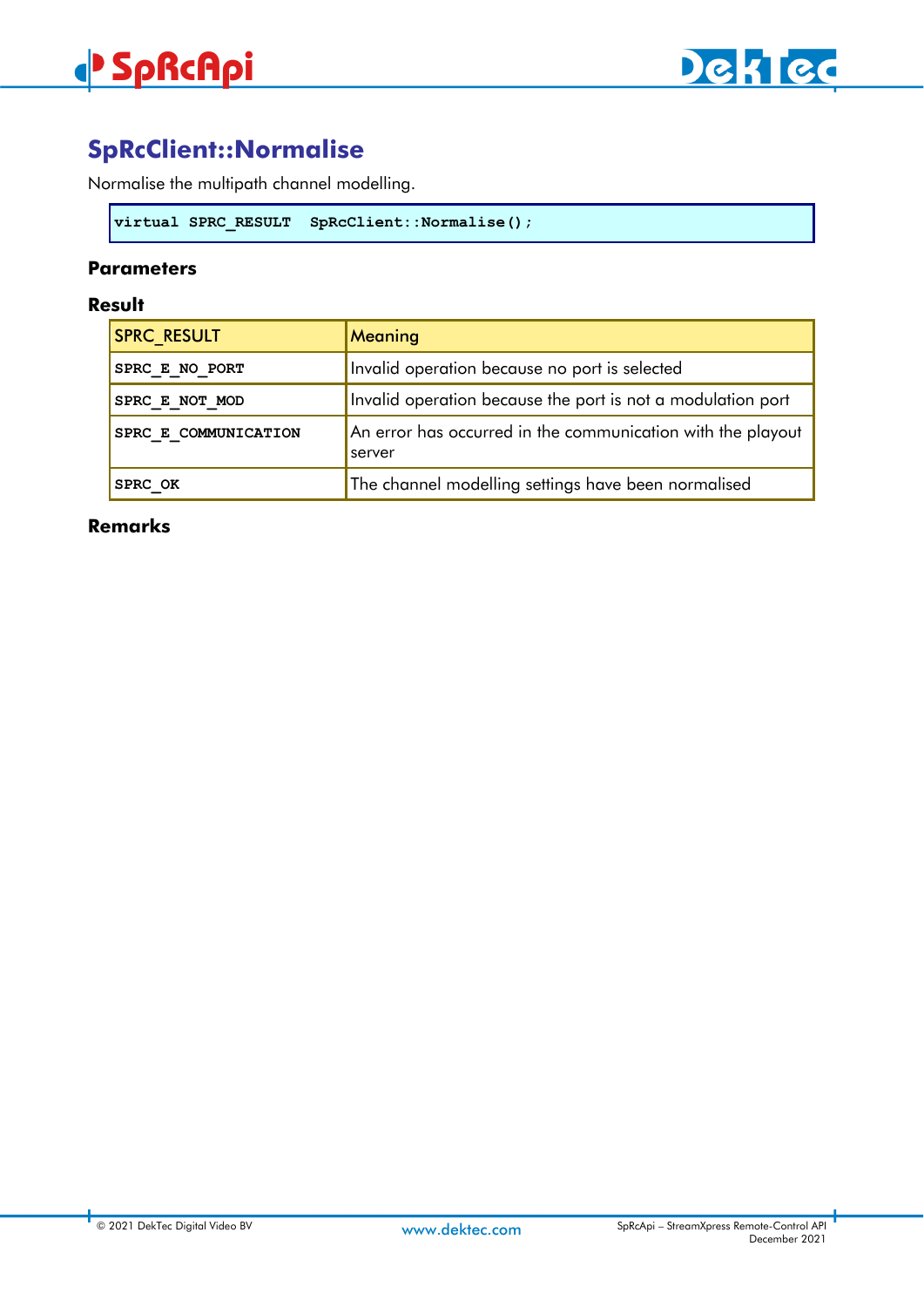

# **SpRcClient::OpenChannelModellingFile**

Open file with settings for channel modelling.

```
virtual SPRC_RESULT SpRcClient::OpenChannelModellingFile(
 [in] std::wstring& Filename // Filename 
);
```
# **Parameters**

#### *Filename*

Filename to be opened.

### **Result**

| <b>SPRC RESULT</b>    | Meaning                                                               |
|-----------------------|-----------------------------------------------------------------------|
| SPRC E FILE CANT FIND | Can't find a file with the specified filename                         |
|                       | SPRC E FILE SYNTAX ERROR The specified file contains a syntax error   |
| SPRC E COMMUNICATION  | An error has occurred in the communication with the playout<br>server |
| SPRC E NO PORT        | Invalid operation because no port is selected                         |
| SPRC E NOT MOD        | Invalid operation because the port is not a modulation port           |
| <b>SPRC OK</b>        | The channel modelling settings file has been loaded<br>successfully   |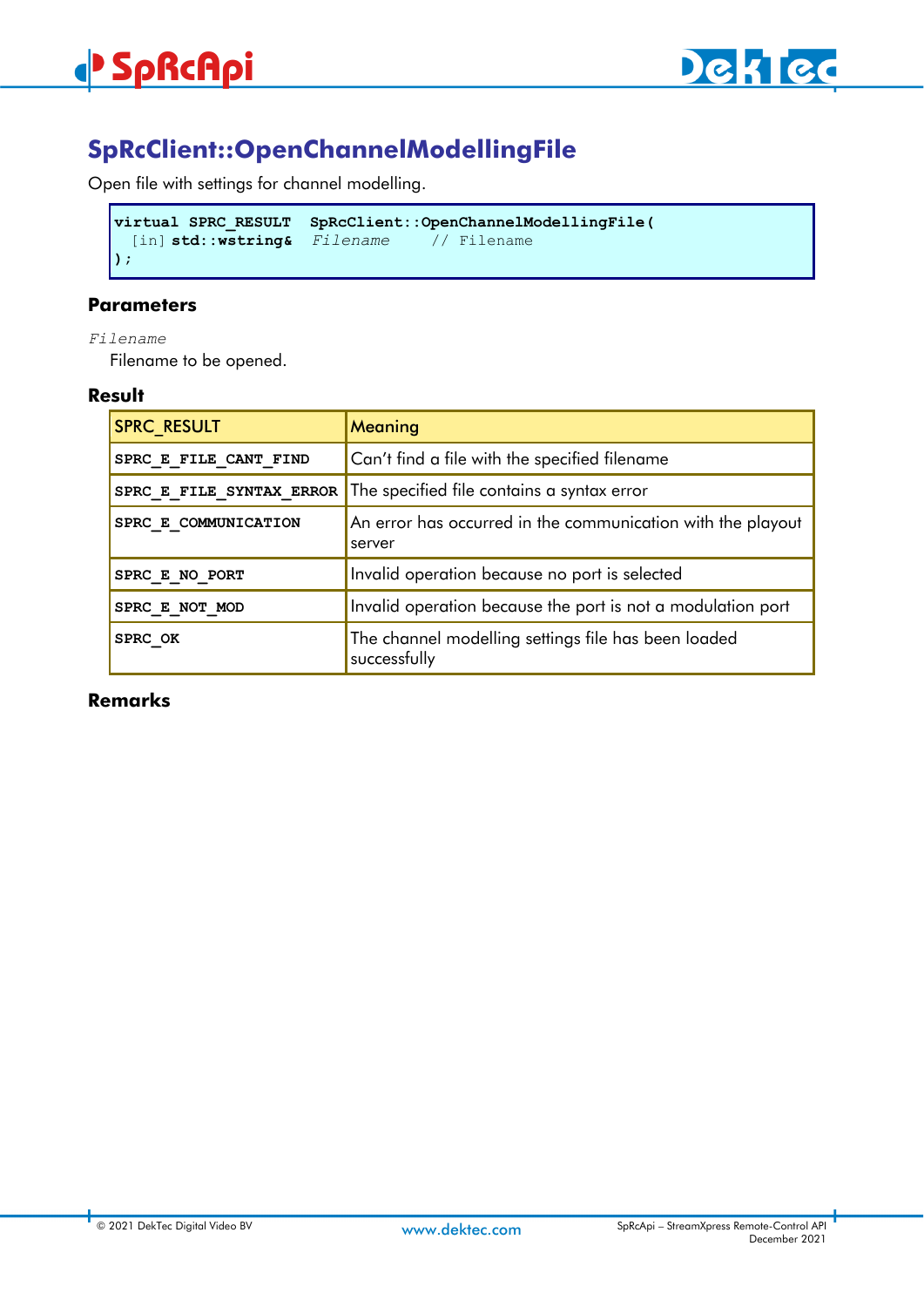



# **SpRcClient::OpenFile**

Open file for playout.

```
virtual SPRC_RESULT SpRcClient::OpenFile(
  [in] std::wstring& Filename // Filename 
);
```
#### **Parameters**

*Filename*

Filename to be opened.

### **Result**

| <b>SPRC RESULT</b>    | <b>Meaning</b>                                                        |
|-----------------------|-----------------------------------------------------------------------|
| SPRC E FILE CANT FIND | Can't find a file with the specified filename                         |
| SPRC E COMMUNICATION  | An error has occurred in the communication with the playout<br>server |
| <b>SPRC OK</b>        | The playout file has been opened successfully                         |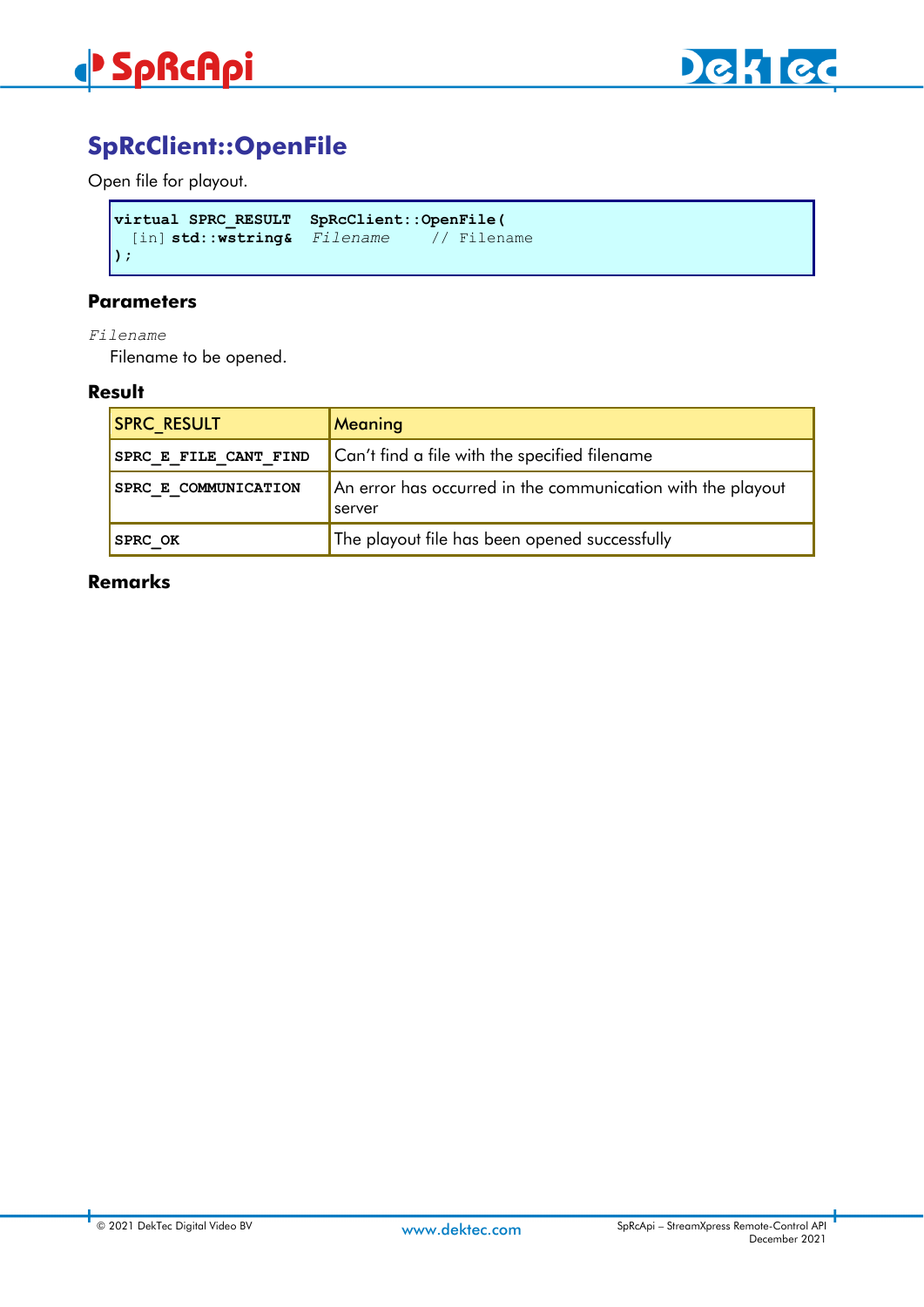

# **SpRcClient::SaveChannelModellingSettings**

Save the channel modelling settings to a file.

```
virtual SPRC_RESULT SpRcClient::SaveChannelModellingSettings(
 [in] std::wstring& Filename // Filename 
);
```
# **Parameters**

#### *Filename*

Filename to be opened.

### **Result**

| <b>SPRC RESULT</b>      | Meaning                                                               |
|-------------------------|-----------------------------------------------------------------------|
| SPRC E FILE CANT CREATE | Error opening the file for writing                                    |
| SPRC E COMMUNICATION    | An error has occurred in the communication with the playout<br>server |
| SPRC E NO PORT          | Invalid operation because no port is selected                         |
| SPRC E NOT MOD          | Invalid operation because the port is not a modulation port           |
| SPRC OK                 | The channel modelling settings have been saved successfully           |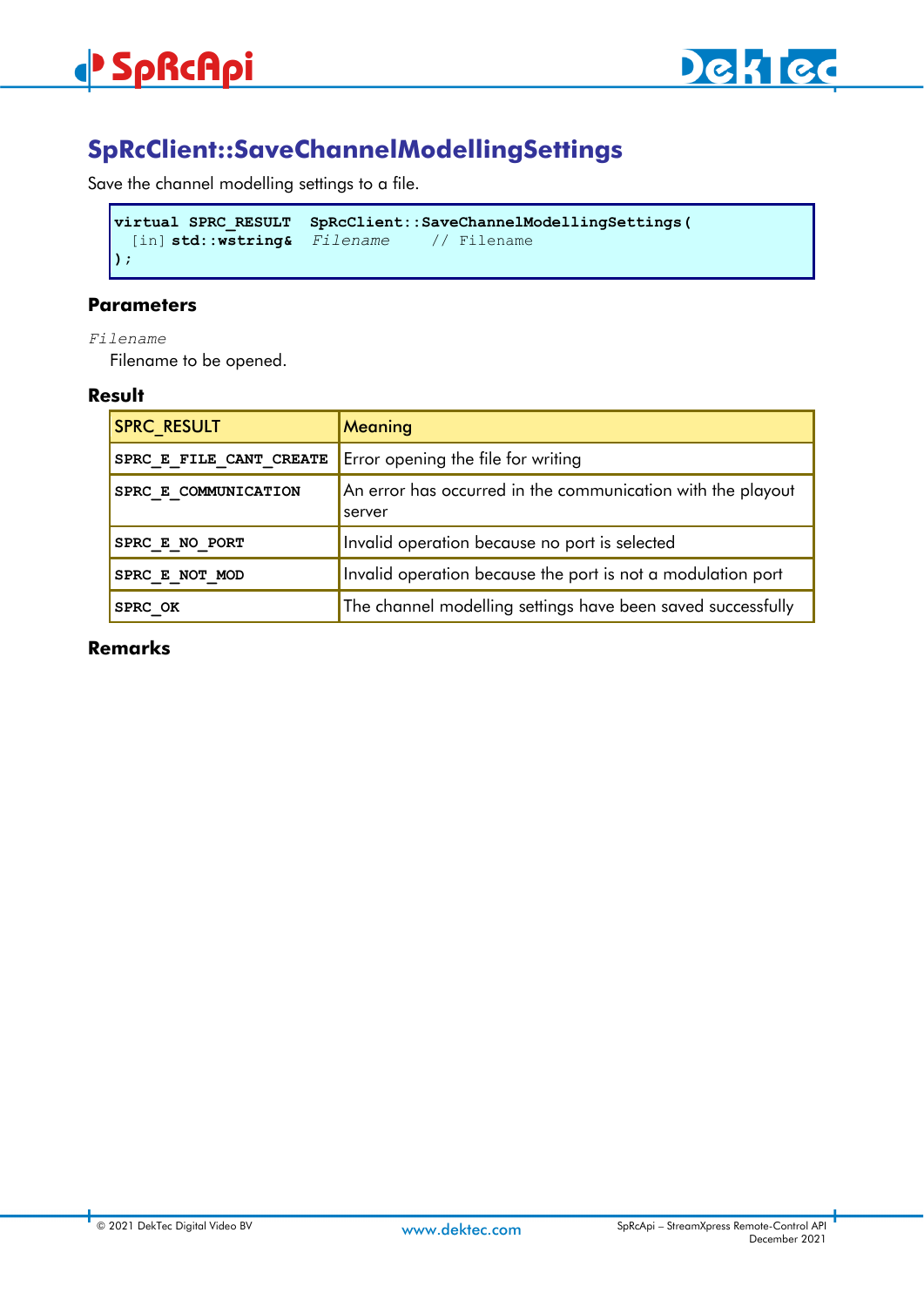



# **SpRcClient::SaveSettings**

Save the settings to a file.

```
virtual SPRC_RESULT SpRcClient::SaveSettings(
 [in] std::wstring& Filename // Filename 
);
```
## **Parameters**

*Filename*

Filename to be opened.

### **Result**

| <b>SPRC RESULT</b>      | Meaning                                                               |
|-------------------------|-----------------------------------------------------------------------|
| SPRC E FILE CANT CREATE | Error opening the file for writing                                    |
| SPRC E COMMUNICATION    | An error has occurred in the communication with the playout<br>server |
| <b>SPRC OK</b>          | The settings have been saved successfully                             |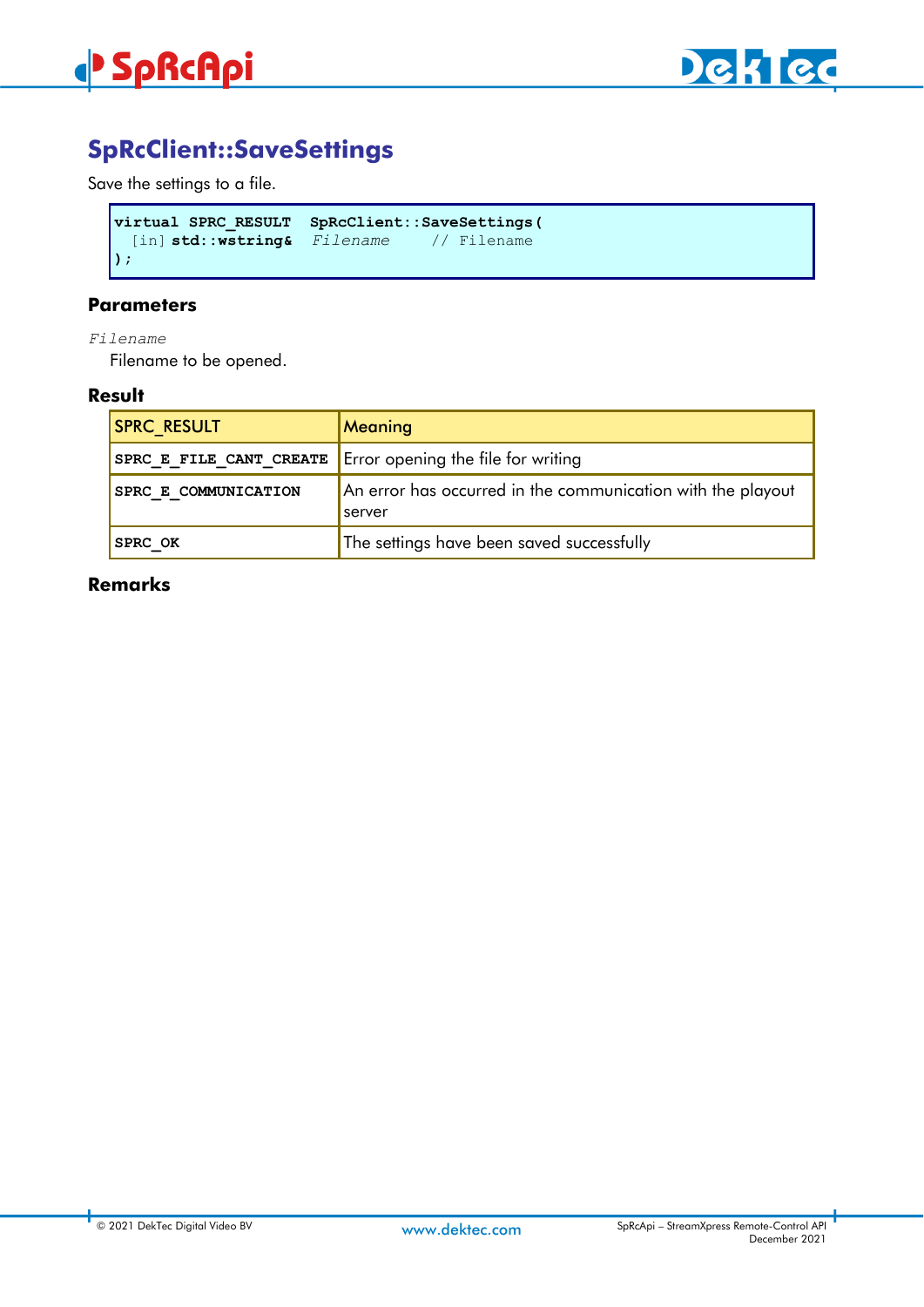

# **SpRcClient::SetAsiPars**

Set DVB-ASI transmission parameters.

```
virtual SPRC_RESULT SpRcClient::SetAsiPars(
 [in] SpRcAsiPars AsiPars // ASI parameters 
);
```
### **Parameters**

*AsiPars*

DVB-ASI transmission parameters, see **Struct SpRcAsiPars**.

### **Result**

| <b>SPRC_RESULT</b>   | Meaning                                                                                    |
|----------------------|--------------------------------------------------------------------------------------------|
| SPRC E COMMUNICATION | An error has occurred in the communication with the playout<br>server                      |
| SPRC E NO PORT       | Invalid operation because no port is selected                                              |
| SPRC E NOT ASI       | Invalid operation because the port is not an ASI port or is<br>operating in SDI mode       |
| SPRC E POLARITY      | The polarity specified in AsiPars is not supported by the<br>device                        |
| SPRC E TXMODE        | The transmit mode specified in AsiPars is not compatible with<br>the Transport-Stream file |
| SPRC OK              | The DVB-ASI transmission parameters have been set<br>successfully                          |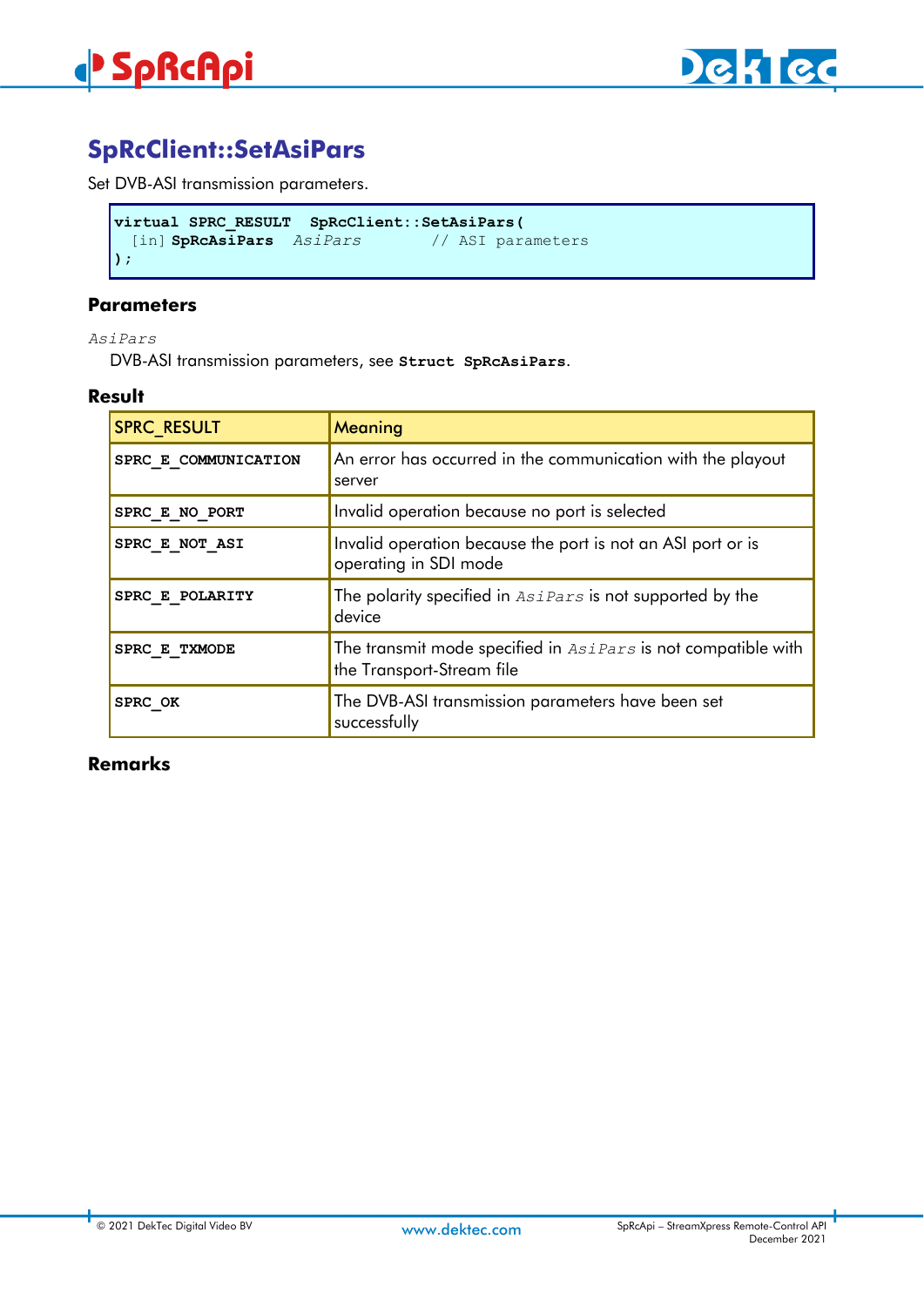

# **SpRcClient::SetChannelModellingPars**

Set Channel Modelling parameters.

```
virtual SPRC_RESULT SpRcClient::SetChannelModellingPars(
                                        [in] SpRcCmPars CmPars // Channel Modelling parameters
);
```
#### **Parameters**

*CmPars*

Channel Modelling parameters, see **Struct SpRcCmPars**.

### **Result**

| <b>SPRC RESULT</b>   | Meaning                                                               |
|----------------------|-----------------------------------------------------------------------|
| SPRC E COMMUNICATION | An error has occurred in the communication with the playout<br>server |
| SPRC E NO PORT       | Invalid operation because no port is selected                         |
| SPRC E NOT MOD       | Invalid operation because the port is not a modulation port           |
| SPRC OK              | The Channel Modelling parameters have been set successfully           |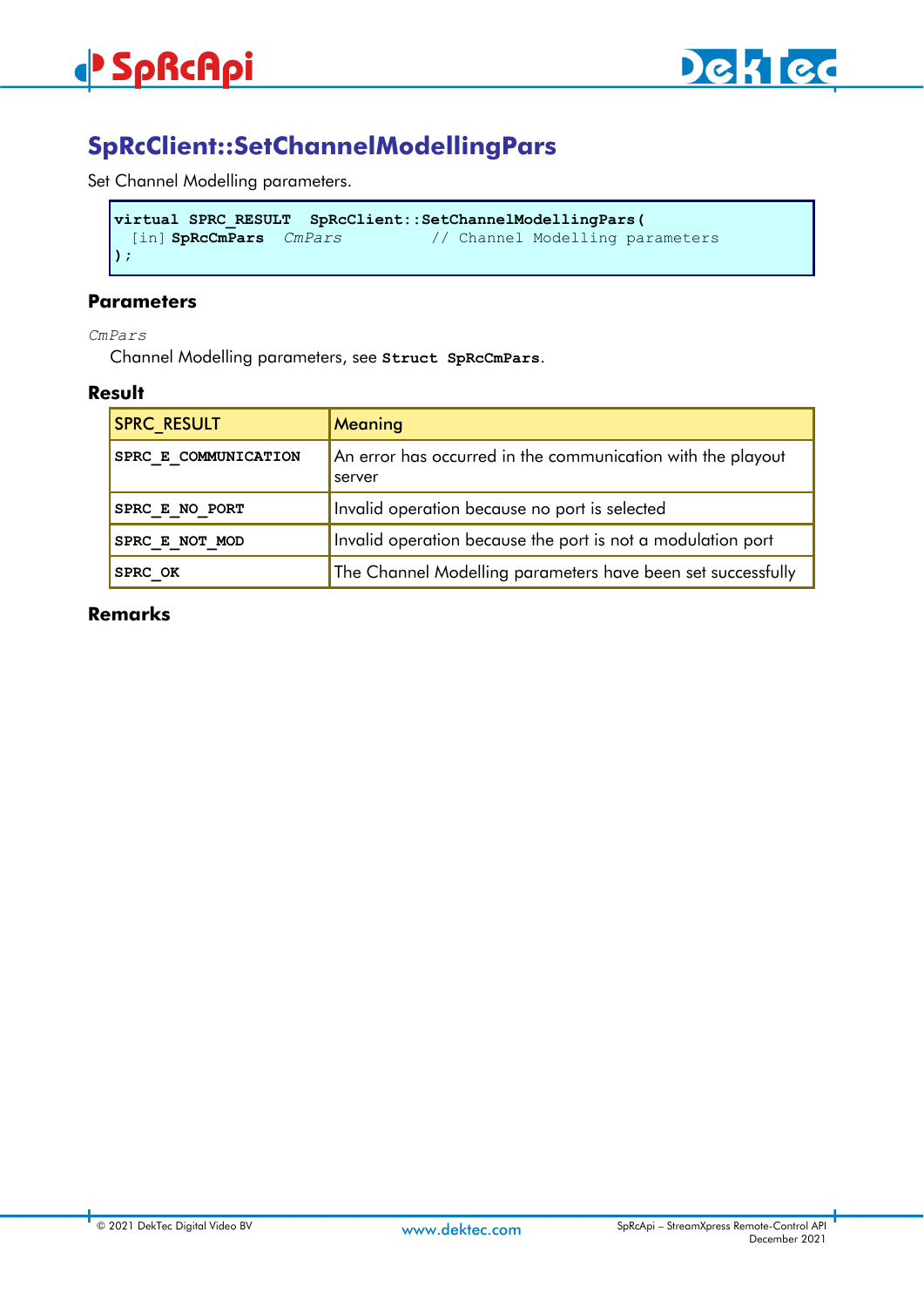



# **SpRcClient::SetCmmbPars**

Set CMMB parameters.

```
virtual SPRC_RESULT SpRcClient::SetCmmbPars(
 [in] SpRcCmmbPars CmmbPars // CMMB parameters
);
```
### **Parameters**

*CmmbPars*

CMMB parameters, see **Struct SpRcCmmbPars**.

### **Result**

| <b>SPRC RESULT</b>   | Meaning                                                               |
|----------------------|-----------------------------------------------------------------------|
| SPRC E COMMUNICATION | An error has occurred in the communication with the playout<br>server |
| SPRC E NO PORT       | Invalid operation because no port is selected                         |
| SPRC E NOT MOD       | Invalid operation because the port is not a modulation port           |
| SPRC E NOT CMMB      | Invalid operation because CMMB modulation is not configured           |
| SPRC OK              | The parameters have been set successfully                             |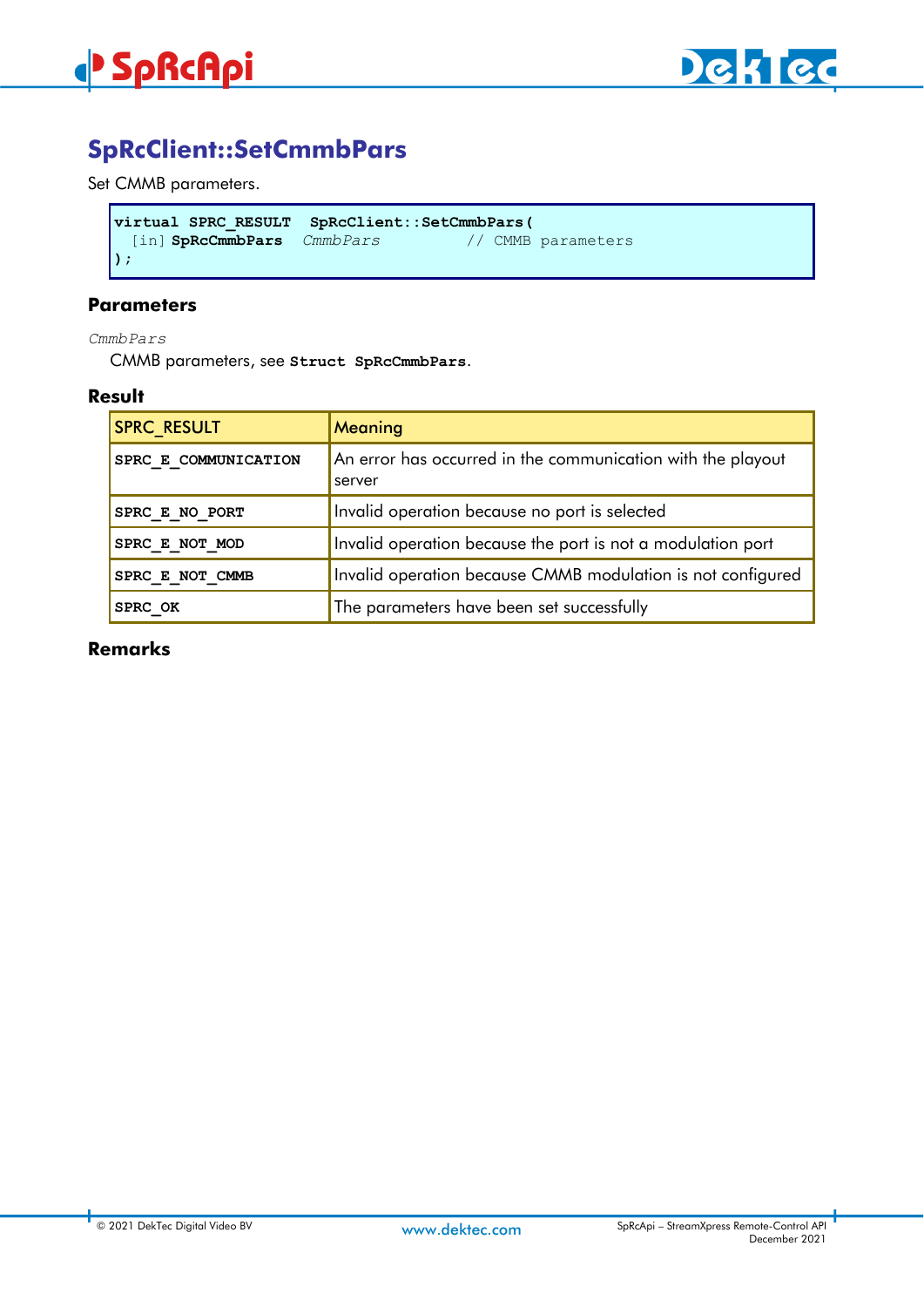# **SpRcClient::SetDvbT2Group**

Set DVB-T2 standard parameter set; e.g. 'VV125' parameters.

```
virtual SPRC_RESULT SpRcClient::SetDvbT2Group(
 [in] SpRcDvbT2Group DvbT2Group // DVB-T2 parameter set
);
```
# **Parameters**

*DvbT2Group*

DVB-T2 standard parameter set, see **Struct SpRcDvbT2Group**.

### **Result**

| <b>SPRC RESULT</b>   | Meaning                                                               |
|----------------------|-----------------------------------------------------------------------|
| SPRC E COMMUNICATION | An error has occurred in the communication with the playout<br>server |
| SPRC E NO PORT       | Invalid operation because no port is selected                         |
| SPRC E NOT MOD       | Invalid operation because the port is not a modulation port           |
| SPRC E NOT DVB-T2    | Invalid operation because DVB-T2 modulation is not configured         |
| SPRC OK              | The parameters have been set successfully                             |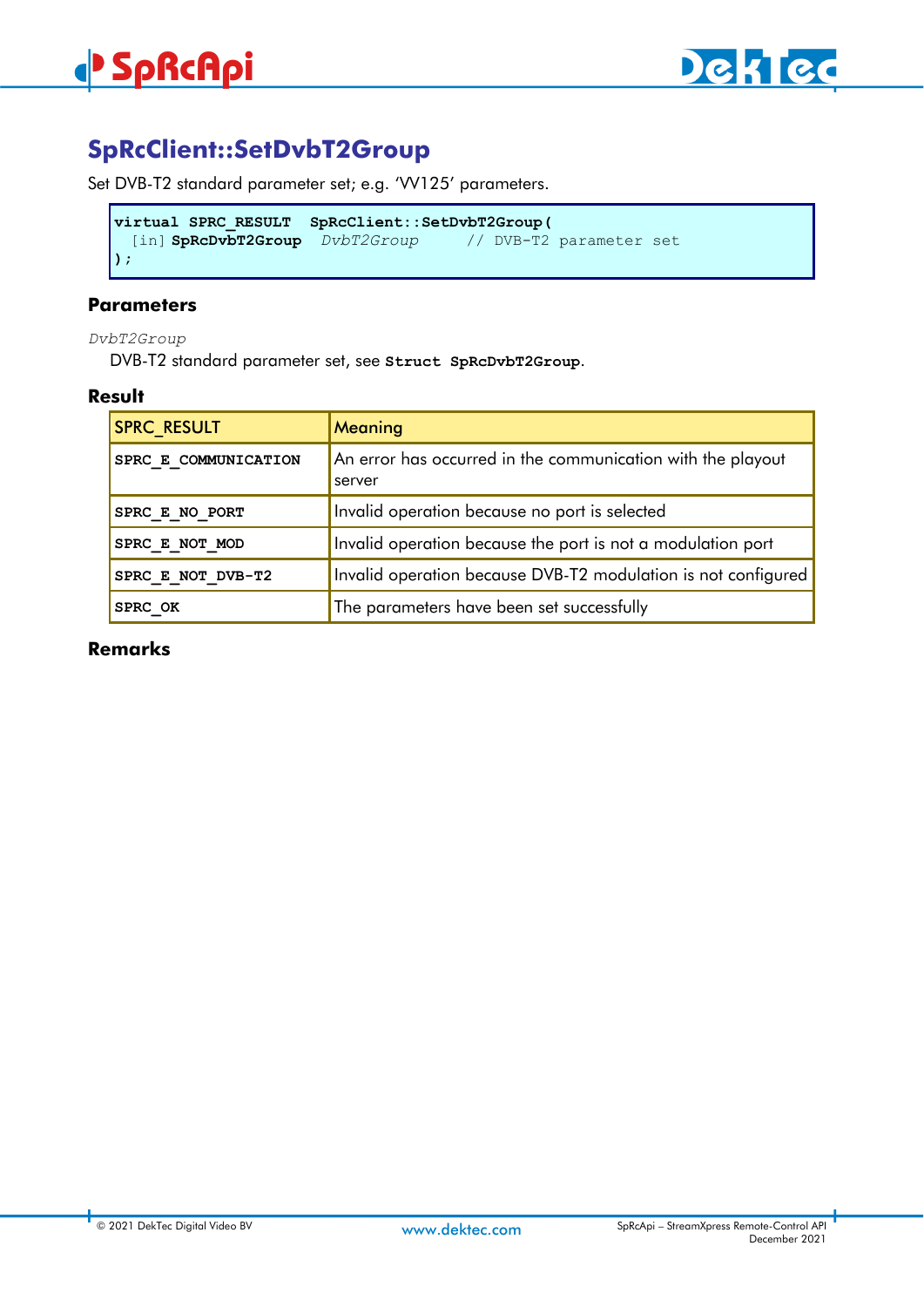



# **SpRcClient::SetDvbT2Pars**

Set DVB-T2 parameters.

```
virtual SPRC_RESULT SpRcClient::SetDvbT2Pars(
 [in] SpRcDvbT2Pars DvbT2Pars // DVB-T2 parameters
);
```
#### **Parameters**

*DvbT2Pars*

DVB-T2 parameters, see **Struct SpRcDvbT2Pars**.

#### **Result**

| <b>SPRC_RESULT</b>   | Meaning                                                               |
|----------------------|-----------------------------------------------------------------------|
| SPRC E COMMUNICATION | An error has occurred in the communication with the playout<br>server |
| SPRC E NO PORT       | Invalid operation because no port is selected                         |
| SPRC E NOT MOD       | Invalid operation because the port is not a modulation port           |
| SPRC E NOT DVB-T2    | Invalid operation because DVB-T2 modulation is not configured         |
| SPRC OK              | The parameters have been set successfully                             |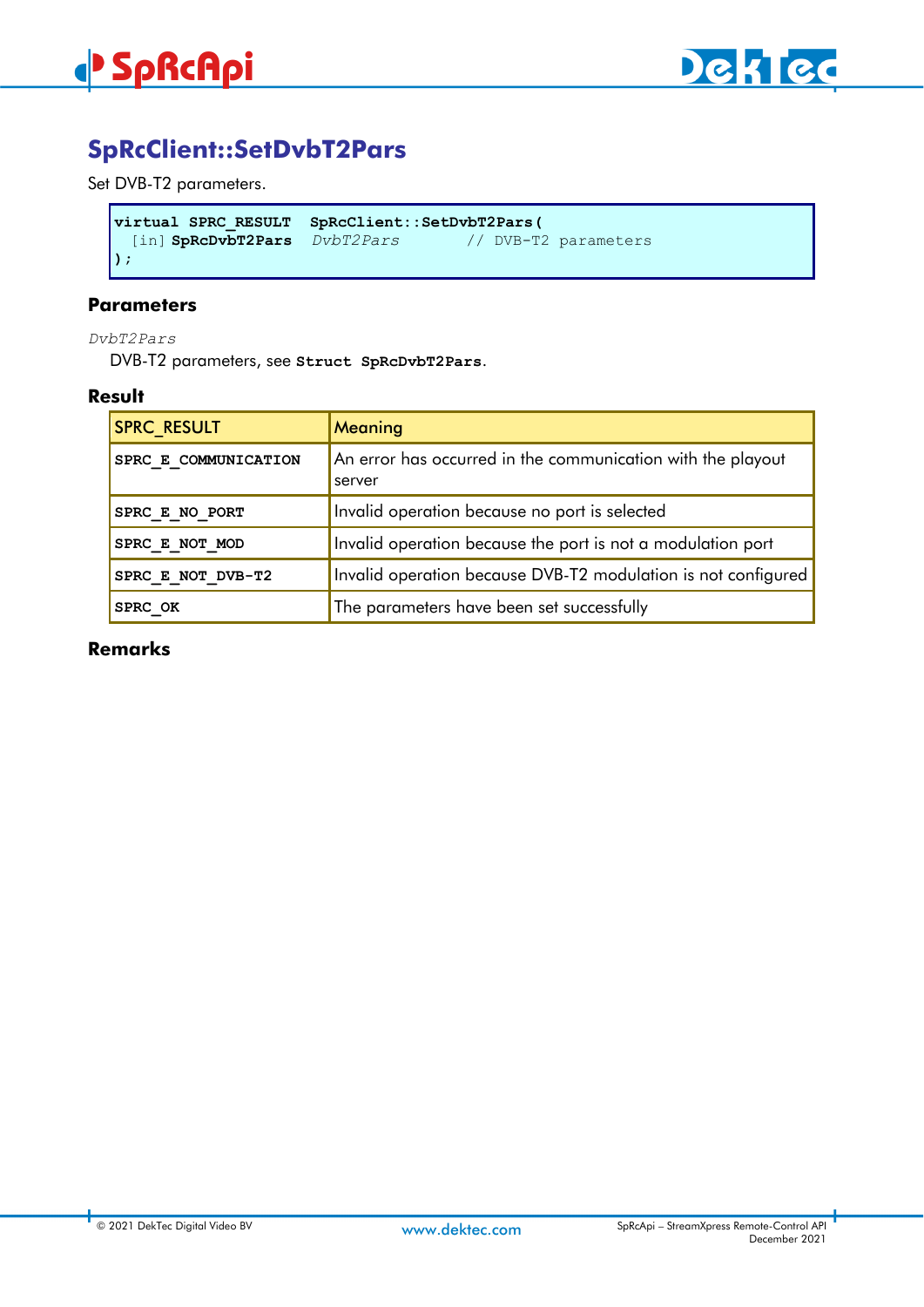# **SpRcClient::SetHwNoisePars**

Set Noise parameters for modulators DTA-107 and DTA-2107.

```
virtual SPRC_RESULT SpRcClient::SetHwNoisePars(
 [in] SpRcHwNoisePars HwNoisePars // Noise parameters
);
```
### **Parameters**

*HwNoisePars*

Noise parameters, see **Struct SpRcHwNoisePars**.

### **Result**

| <b>SPRC RESULT</b>   | Meaning                                                               |
|----------------------|-----------------------------------------------------------------------|
| SPRC E COMMUNICATION | An error has occurred in the communication with the playout<br>server |
| SPRC E NO PORT       | Invalid operation because no port is selected                         |
| SPRC E NOT MOD       | Invalid operation because the port is not a modulation port           |
| SPRC OK              | The parameters have been set successfully                             |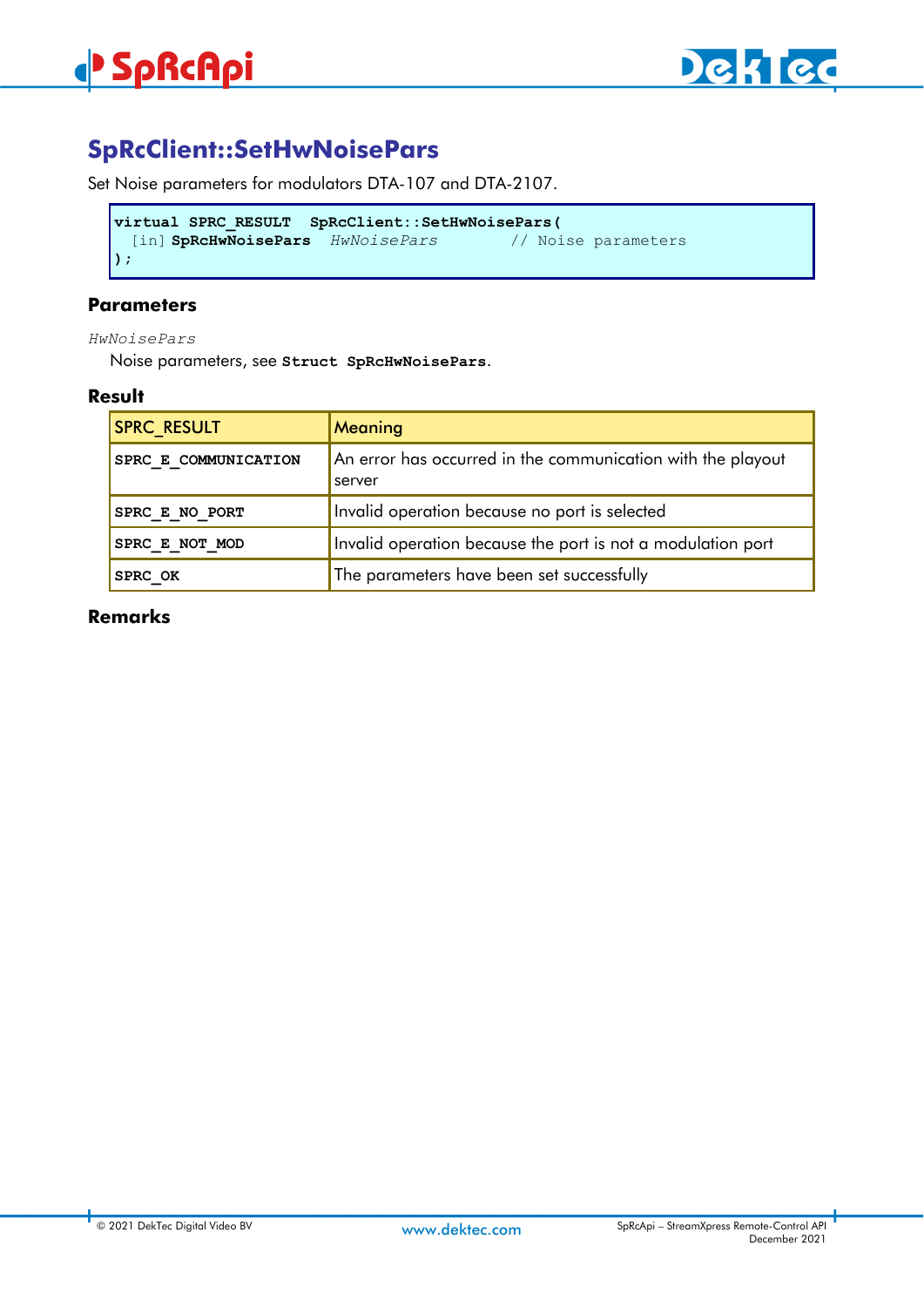

# **SpRcClient::SetIsdbtPars**

Set ISDB-T modulation parameters.

```
virtual SPRC_RESULT SpRcClient::SetIsdbtPars(
 [in] SpRcIsdbtPars IsdbtPars // ISDB-T parameters
);
```
### **Parameters**

*IsdbtPars*

ISDB-T modulation parameters, see **Struct SpRcIsdbtPars**.

#### **Result**

| <b>SPRC RESULT</b>   | Meaning                                                                      |
|----------------------|------------------------------------------------------------------------------|
| SPRC E COMMUNICATION | An error has occurred in the communication with the playout<br>server        |
| SPRC E NO PORT       | Invalid operation because no port is selected                                |
| SPRC E NOT ISDBT     | Invalid operation because the port is operating in ISDB-T<br>modulation mode |
| SPRC E NOT MOD       | Invalid operation because the port is not a modulation port                  |
| SPRC OK              | The modulation parameters have been set successfully                         |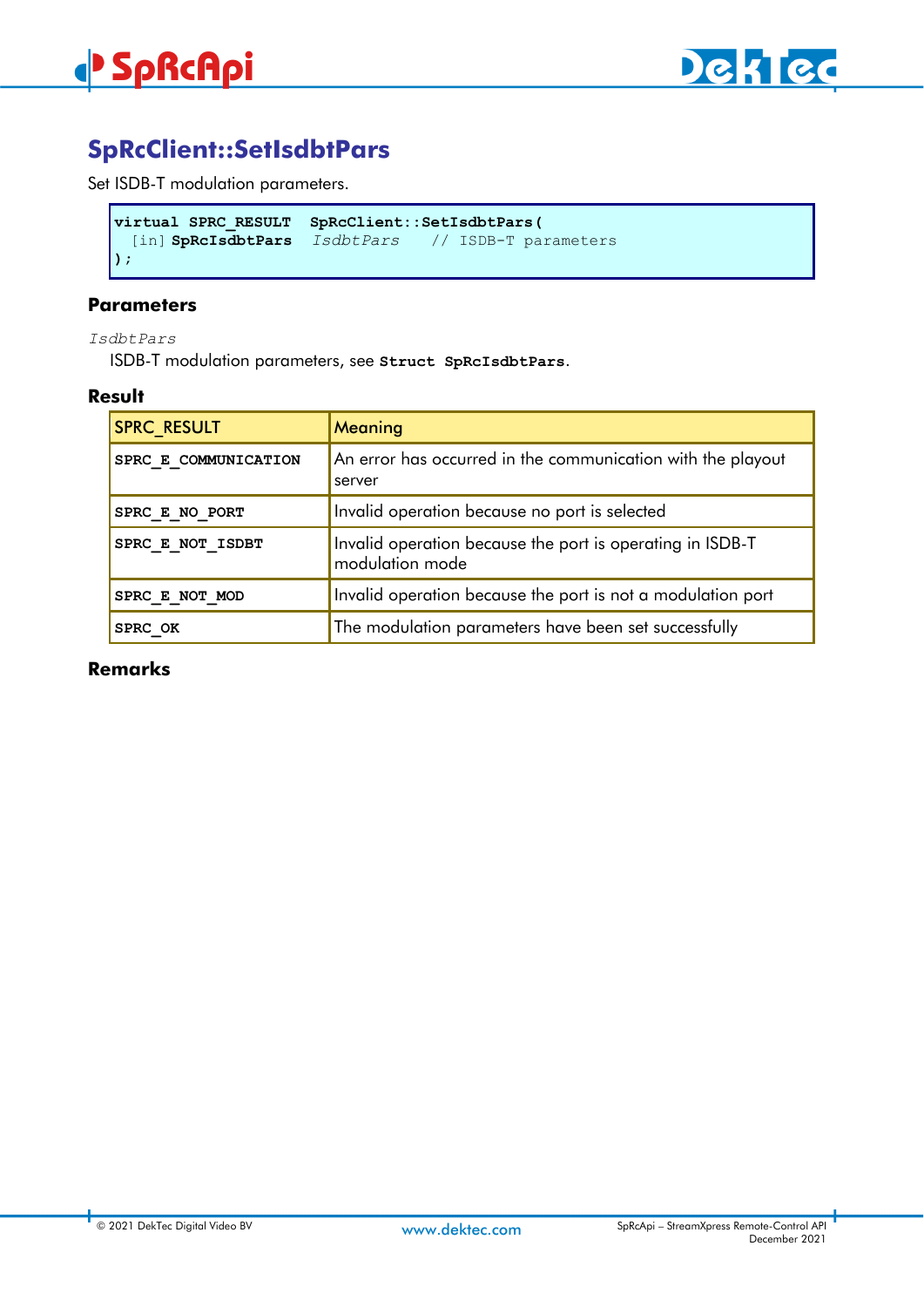



# **SpRcClient::SetIqGain**

Set IQ gain parameter.

```
virtual SPRC_RESULT SpRcClient::SetIqGain(
 [in] int IqGain // IQ gain
);
```
#### **Parameters**

### *IqGain*

The gain of the IQ singal.

## **Result**

| <b>SPRC RESULT</b>   | Meaning                                                               |
|----------------------|-----------------------------------------------------------------------|
| SPRC E COMMUNICATION | An error has occurred in the communication with the playout<br>server |
| SPRC E NO PORT       | Invalid operation because no port is selected                         |
| SPRC E NOT MOD       | Invalid operation because the port is not a modulation port           |
| SPRC OK              | The modulation parameters have been set successfully                  |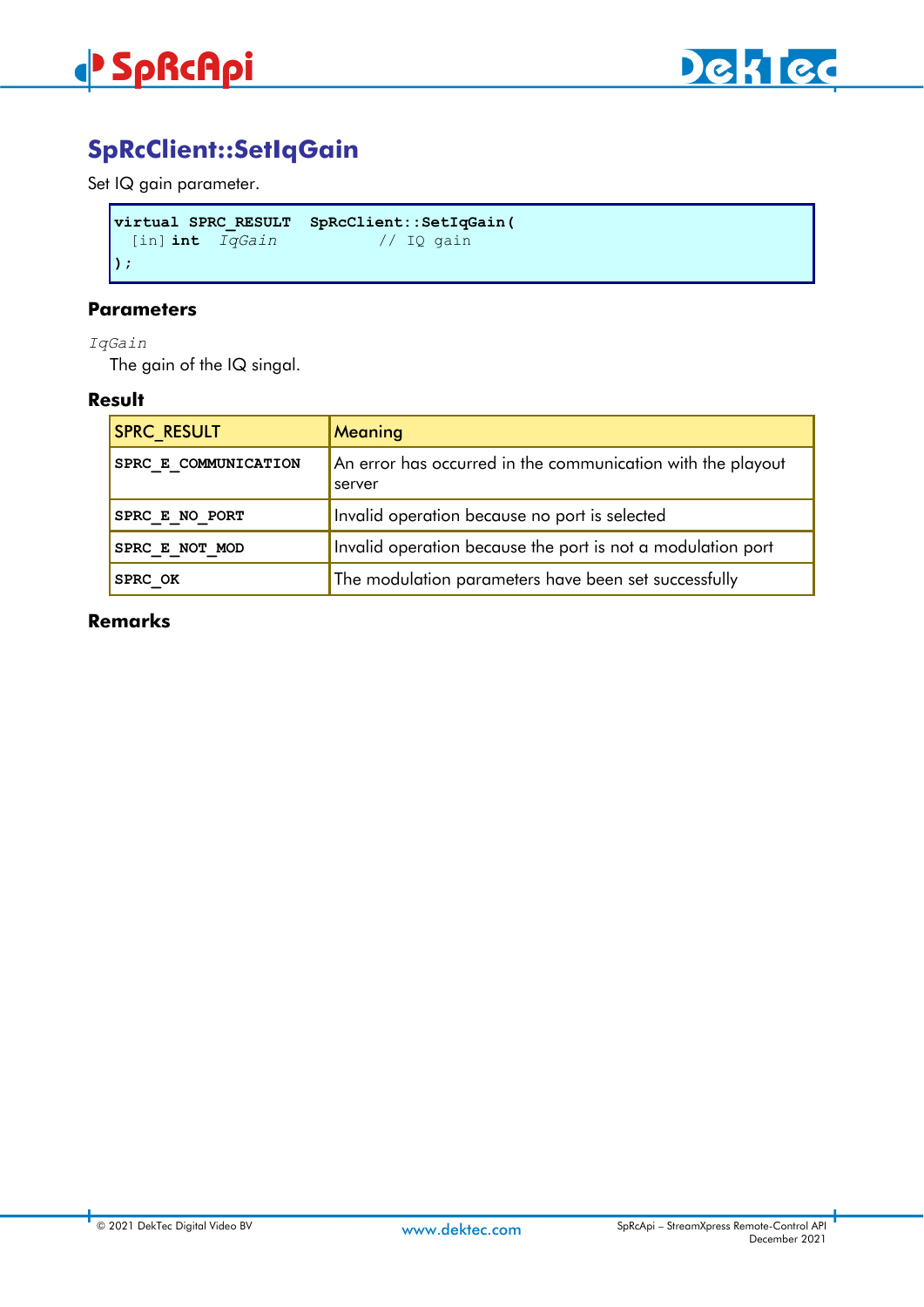

# **SpRcClient::SetLoopFlags**

Set loop-adaptation flags.

```
virtual SPRC_RESULT SpRcClient::SetLoopFlags(
                             [in] int LoopFlags // Loop-adaptation flags 
);
```
#### **Parameters**

*LoopFlags*

Loop-adaptation flags encoded in flags that may be OR-ed together.

| <b>Value</b>         | Meaning                   |
|----------------------|---------------------------|
| SPRC LOOP CC         | Adapt continuity counters |
| SPRC LOOP PCR        | Adapt PCR                 |
| <b>SPRC LOOP TDT</b> | Adapt TDT                 |
| SPRC LOOP WRAP       | Auto wrap-around          |

### **Result**

| <b>SPRC RESULT</b>   | Meaning                                                               |
|----------------------|-----------------------------------------------------------------------|
| SPRC E COMMUNICATION | An error has occurred in the communication with the playout<br>server |
| SPRC E NO PORT       | Invalid operation because no port is selected                         |
| <b>SPRC OK</b>       | The loop-adaptation flags have been set successfully                  |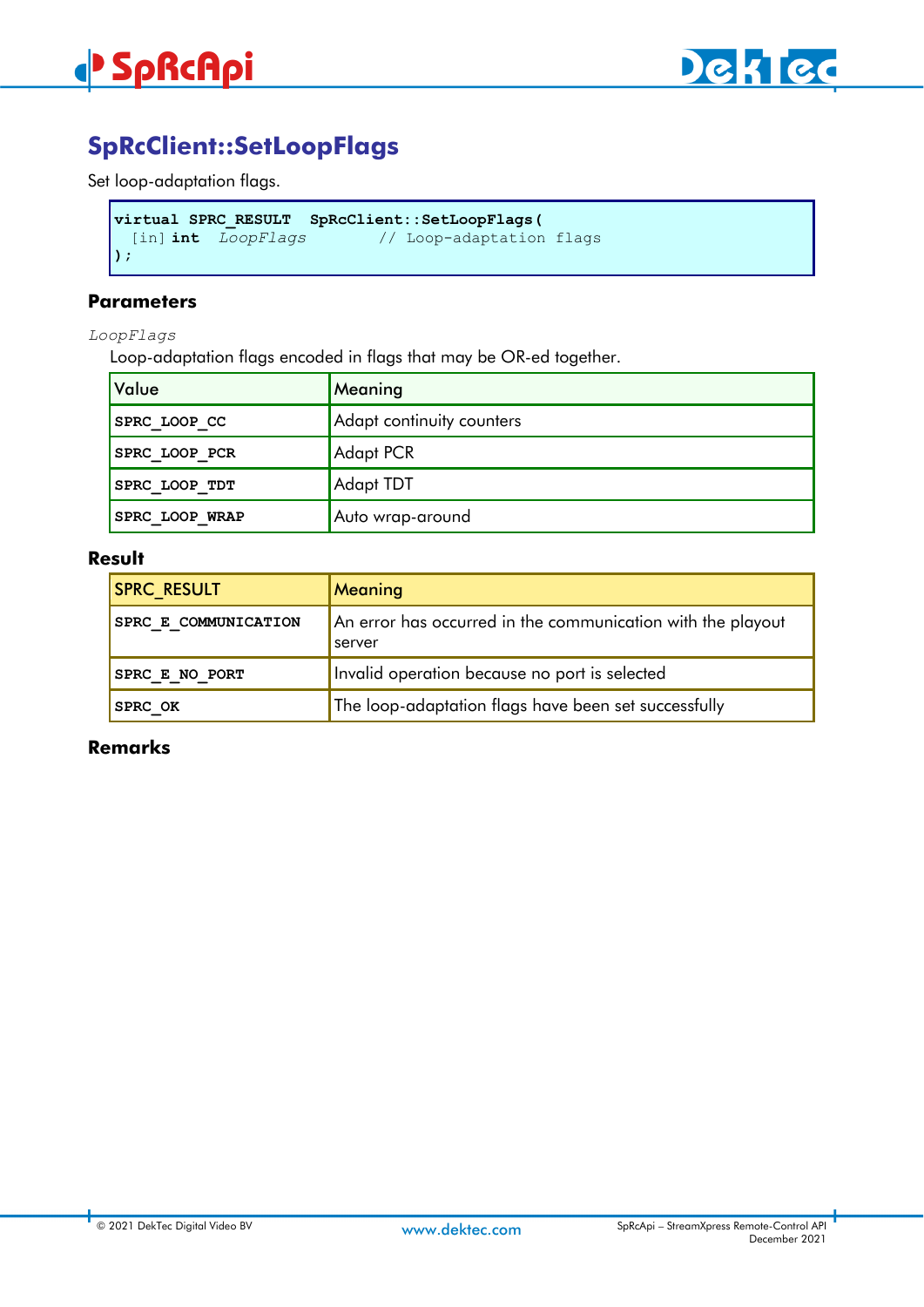

# **SpRcClient::SetModPars**

Set modulation parameters for all modulation standards except ISDB-T and DVB-T2.

```
virtual SPRC_RESULT SpRcClient::SetModPars(
                                     [in] SpRcModPars ModPars // Modulation parameters
);
```
#### **Parameters**

*ModPars*

Modulation parameters, see **Struct SpRcModPars**.

#### **Result**

| <b>SPRC RESULT</b>   | <b>Meaning</b>                                                        |
|----------------------|-----------------------------------------------------------------------|
| SPRC E COMMUNICATION | An error has occurred in the communication with the playout<br>server |
| SPRC E NO PORT       | Invalid operation because no port is selected                         |
| SPRC E NOT MOD       | Invalid operation because the port is not a modulation port           |
| <b>SPRC OK</b>       | The modulation parameters have been set successfully                  |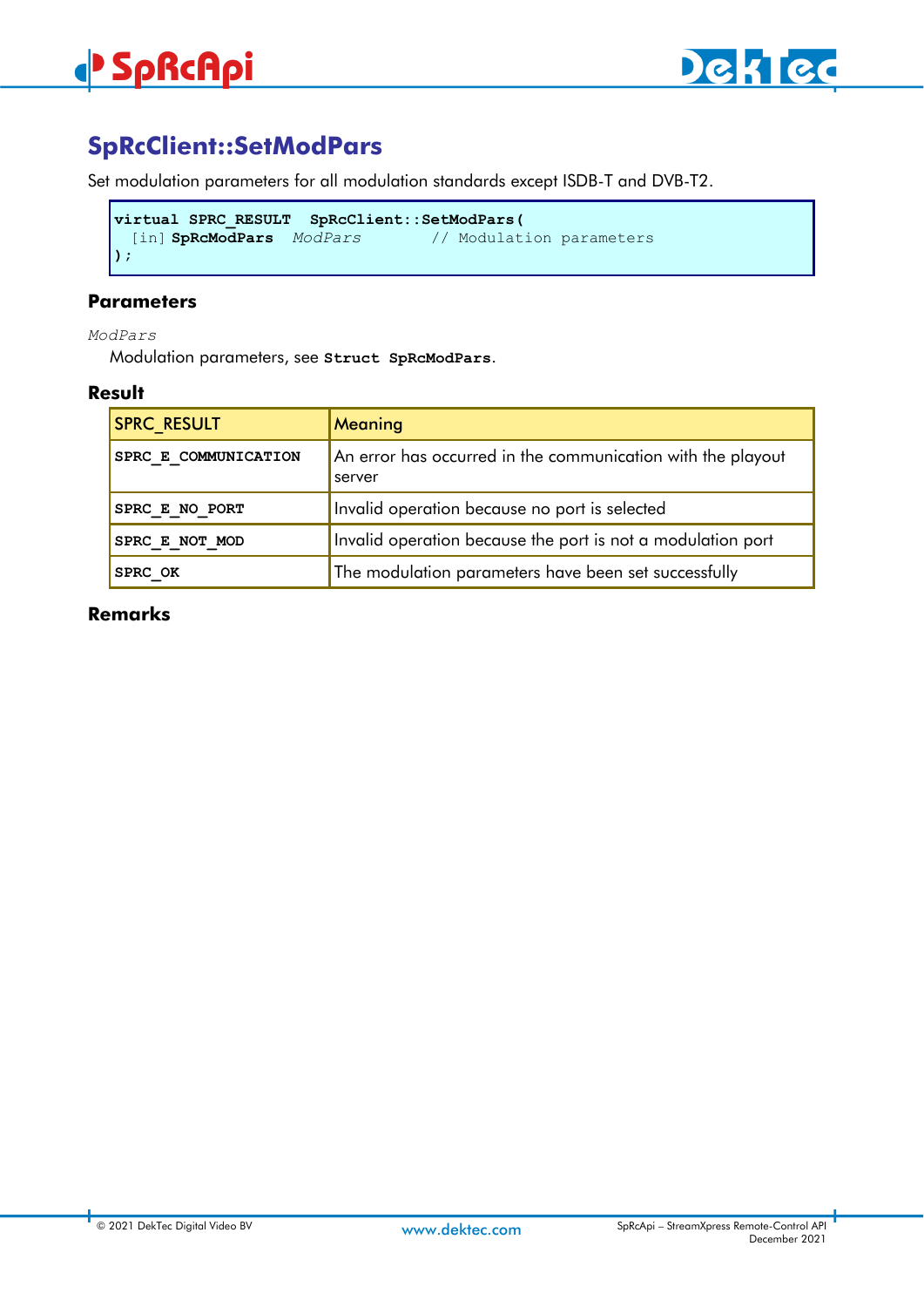

# **SpRcClient::SetPlayoutState**

Set playout state (play/pause/stop).

```
virtual SPRC_RESULT SpRcClient::SetPlayoutState(
 [in] int PlayoutState
);
```
#### **Parameters**

*PlayoutState*

New playout state.

| Value                   | Meaning |
|-------------------------|---------|
| <b>SPRC STATE PAUSE</b> | Pause   |
| <b>SPRC STATE PLAY</b>  | Play    |
| <b>SPRC STATE STOP</b>  | Stop    |

### **Result**

| <b>SPRC RESULT</b>    | Meaning                                                               |
|-----------------------|-----------------------------------------------------------------------|
| SPRC E COMMUNICATION  | An error has occurred in the communication with the playout<br>server |
| SPRC E INV STATE      | Invalid playout state                                                 |
| <b>SPRC E NO PORT</b> | Invalid operation because no port is selected                         |
| <b>SPRC OK</b>        | The playout state has been set successfully                           |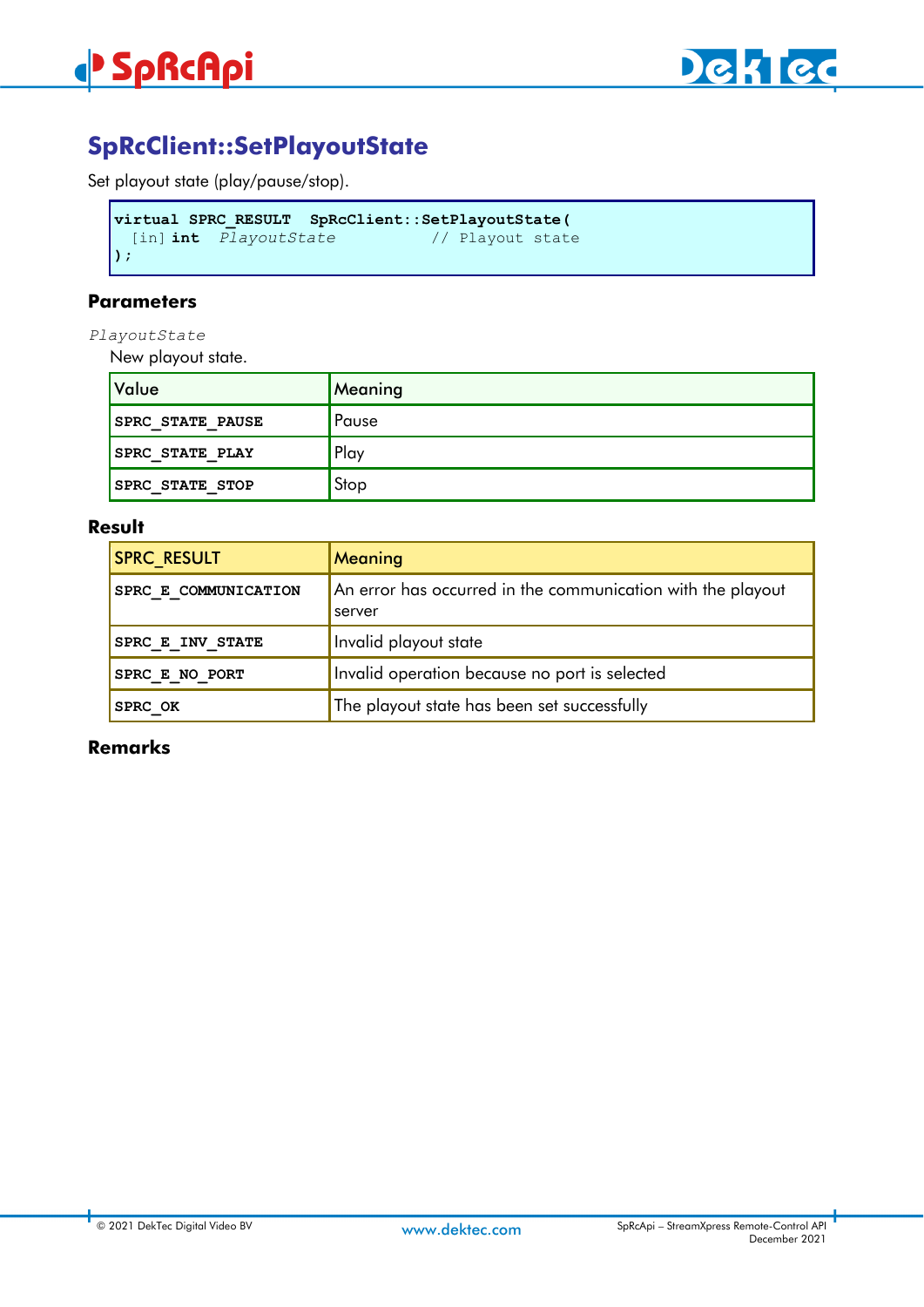

# **SpRcClient::SetRfPars**

Set RF parameters.

```
virtual SPRC_RESULT SpRcClient::SetRfPars(
 [in] SpRcRfPars RfPars
);
```
#### **Parameters**

*RfPars*

RF parameters, see **Struct SpRcPars**.

#### **Result**

| <b>SPRC RESULT</b>   | Meaning                                                                                 |
|----------------------|-----------------------------------------------------------------------------------------|
| SPRC E COMMUNICATION | An error has occurred in the communication with the playout<br>server                   |
| SPRC E INV FREQ      | The centre frequency in REPars is not supported by the<br>upconverter on this modulator |
| SPRC E INV LEVEL     | The level in REPars is not supported by this modulator                                  |
| SPRC E NO PORT       | Invalid operation because no port is selected                                           |
| SPRC E NOT MOD       | Invalid operation because the port is not a modulation port                             |
| SPRC OK              | The RF parameters have been set successfully                                            |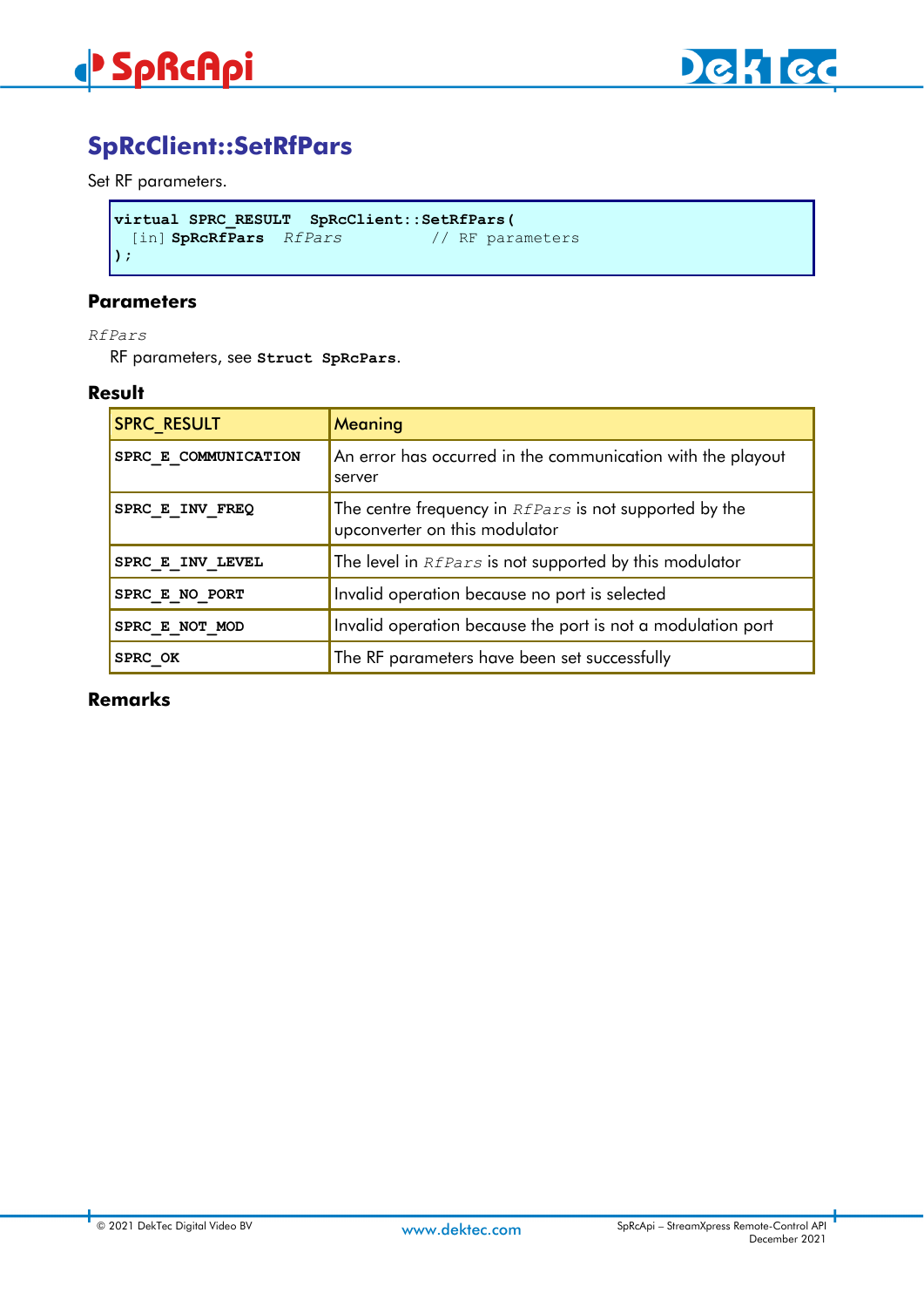

# **SpRcClient::SetSignalSource**

Change signal source (from file / test-generator).

```
virtual SPRC_RESULT SpRcClient::SetSignalSource(
 [in] int SignalSource // Signal source 
);
```
### **Parameters**

*SignalSource*

New signal source.

| Value                      | Meaning                                                        |
|----------------------------|----------------------------------------------------------------|
| <b>SPRC FROM FILE</b>      | Data is read from file                                         |
| <b>SPRC TEST GENERATOR</b> | The test-signal generator is used to generate an output signal |

### **Result**

| <b>SPRC RESULT</b>      | Meaning                                                               |
|-------------------------|-----------------------------------------------------------------------|
| SPRC E COMMUNICATION    | An error has occurred in the communication with the playout<br>server |
| SPRC E OP NOT SUPPORTED | Current modulation type is not supported                              |
| SPRC E NO PORT          | Invalid operation because no port is selected                         |
| SPRC OK                 | The signal source has been changed successfully                       |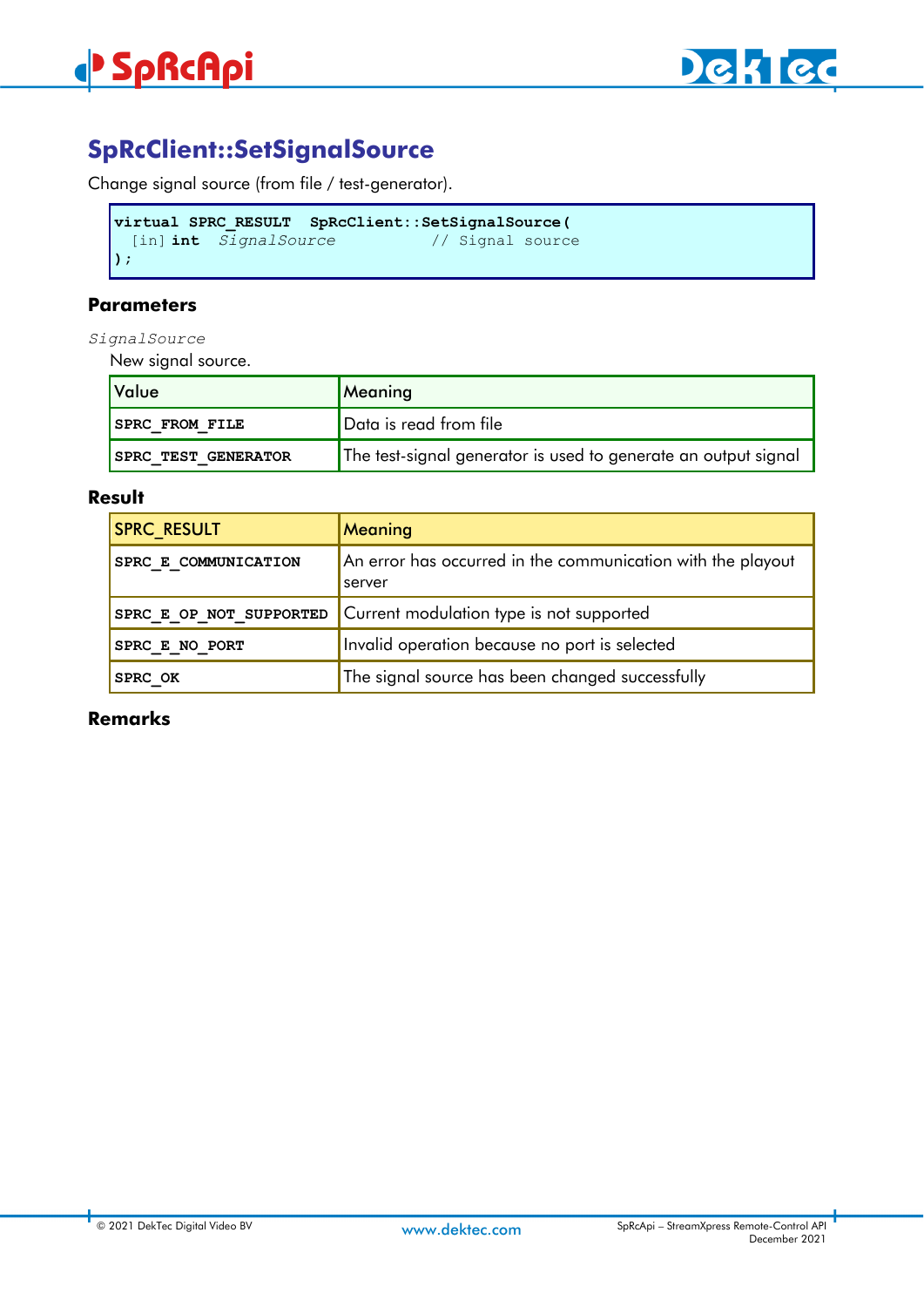

# **SpRcClient::SetSpiPars**

Set DVB-SPI transmission parameters.

```
virtual SPRC_RESULT SpRcClient::SetSpiPars(
                                      [in] SpRcSpiPars SpiPars // DVB-SPI parameters 
);
```
#### **Parameters**

*SpiPars*

DVB-SPI transmission parameters, see **Struct SpRcSpiPars**.

#### **Result**

| <b>SPRC RESULT</b>   | Meaning                                                                                           |
|----------------------|---------------------------------------------------------------------------------------------------|
| SPRC E COMMUNICATION | An error has occurred in the communication with the playout<br>server                             |
| SPRC E NO PORT       | Invalid operation because no port is selected                                                     |
| SPRC E NOT SPI       | Invalid operation because the port is not a DVB-SPI port                                          |
| SPRC E TXMODE        | The transmit mode specified in <i>SpiPars</i> is not compatible with<br>the Transport-Stream file |
| SPRC OK              | The DVB-SPI transmission parameters have been set<br>successfully                                 |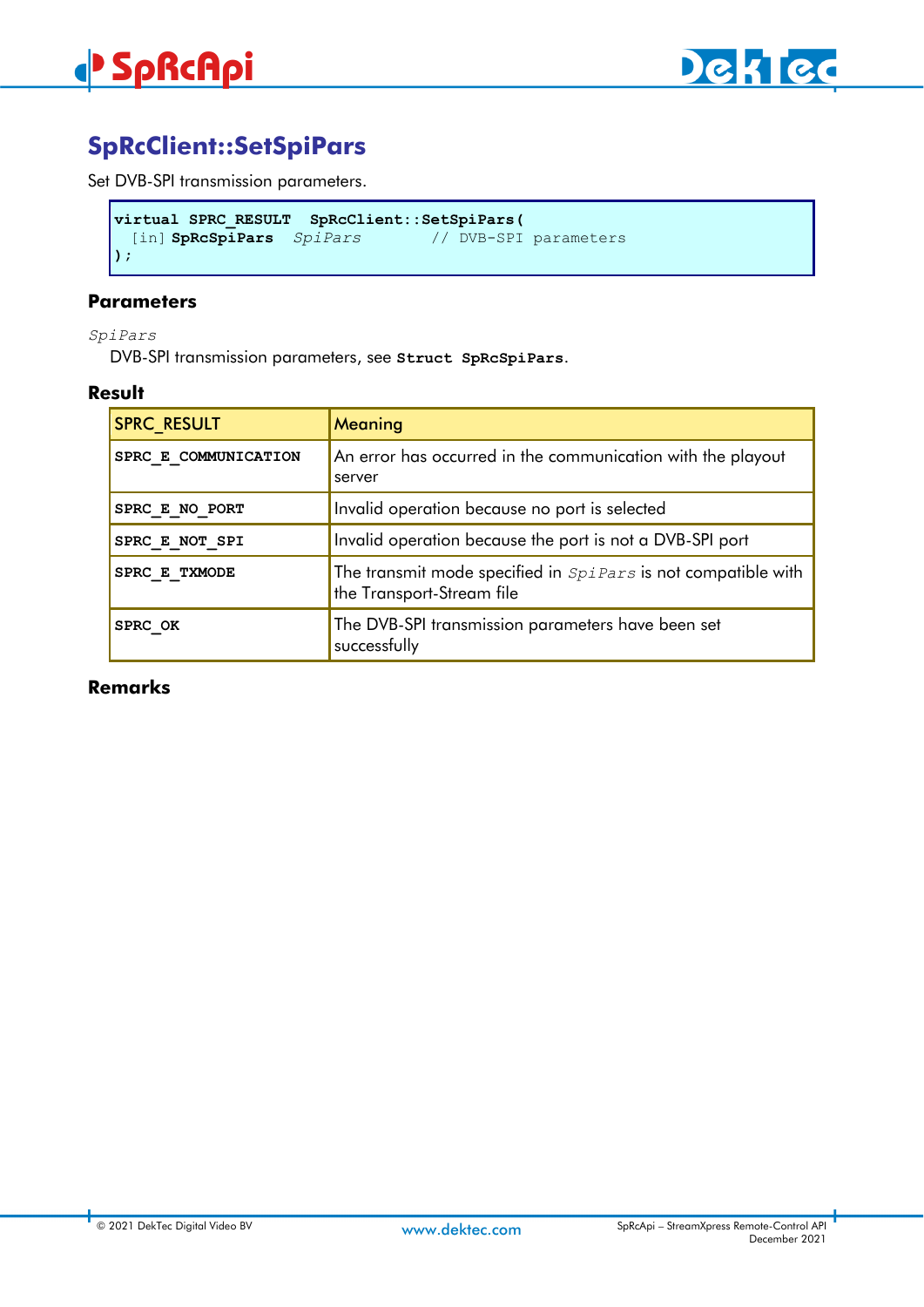

# **SpRcClient::SetSubLoopPars**

Configuring a file sub loop.

```
virtual SPRC_RESULT SpRcClient::SetSubLoopPars(
 [in] SpRcSubLoopPars SubLoopPars // SubLoop parameters 
);
```
### **Parameters**

*SubLoopPars*

SubLoop parameters, see **Struct SpRcSubLoopPars**.

#### **Result**

| <b>SPRC RESULT</b>   | Meaning                                                                      |
|----------------------|------------------------------------------------------------------------------|
| SPRC E COMMUNICATION | An error has occurred in the communication with the playout<br>server        |
| SPRC E NO PORT       | Invalid operation because no port is selected                                |
| SPRC E INV PARS      | SubLoop parameters invalid; make sure that the values are<br>between 0 and 1 |
| SPRC OK              | The SubLoop parameters have been set successfully                            |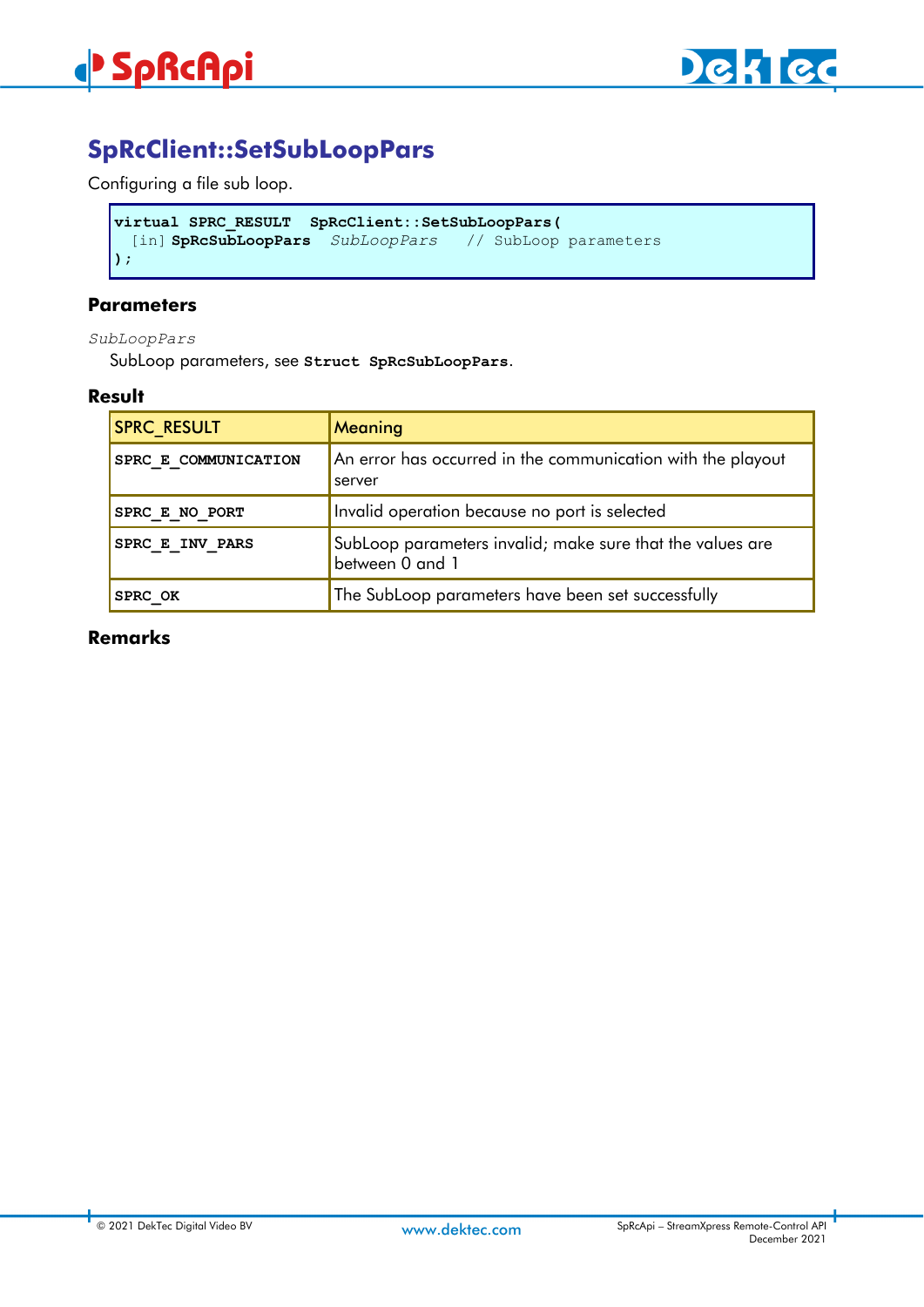

# **SpRcClient::SetTsgPars**

Set test-signal generation parameters.

```
virtual SPRC_RESULT SpRcClient::SetTsoipPars(
 [in] SpRcTsgPars TsgPars // test-signal generation parameters
);
```
#### **Parameters**

*TsgPars*

Test-signal generation parameters, see **Struct SpRcTsgPars**.

#### **Result**

| <b>SPRC RESULT</b>          | Meaning                                                                                          |
|-----------------------------|--------------------------------------------------------------------------------------------------|
| SPRC E COMMUNICATION        | An error has occurred in the communication with the playout<br>server                            |
| SPRC E NO PORT              | Invalid operation because no port is selected                                                    |
| SPRC E OP NOT SUPPORTE<br>D | Invalid operation because StreamXpress is not currently running<br>in test-signal generator mode |
| SPRC OK                     | The parameters have been set successfully                                                        |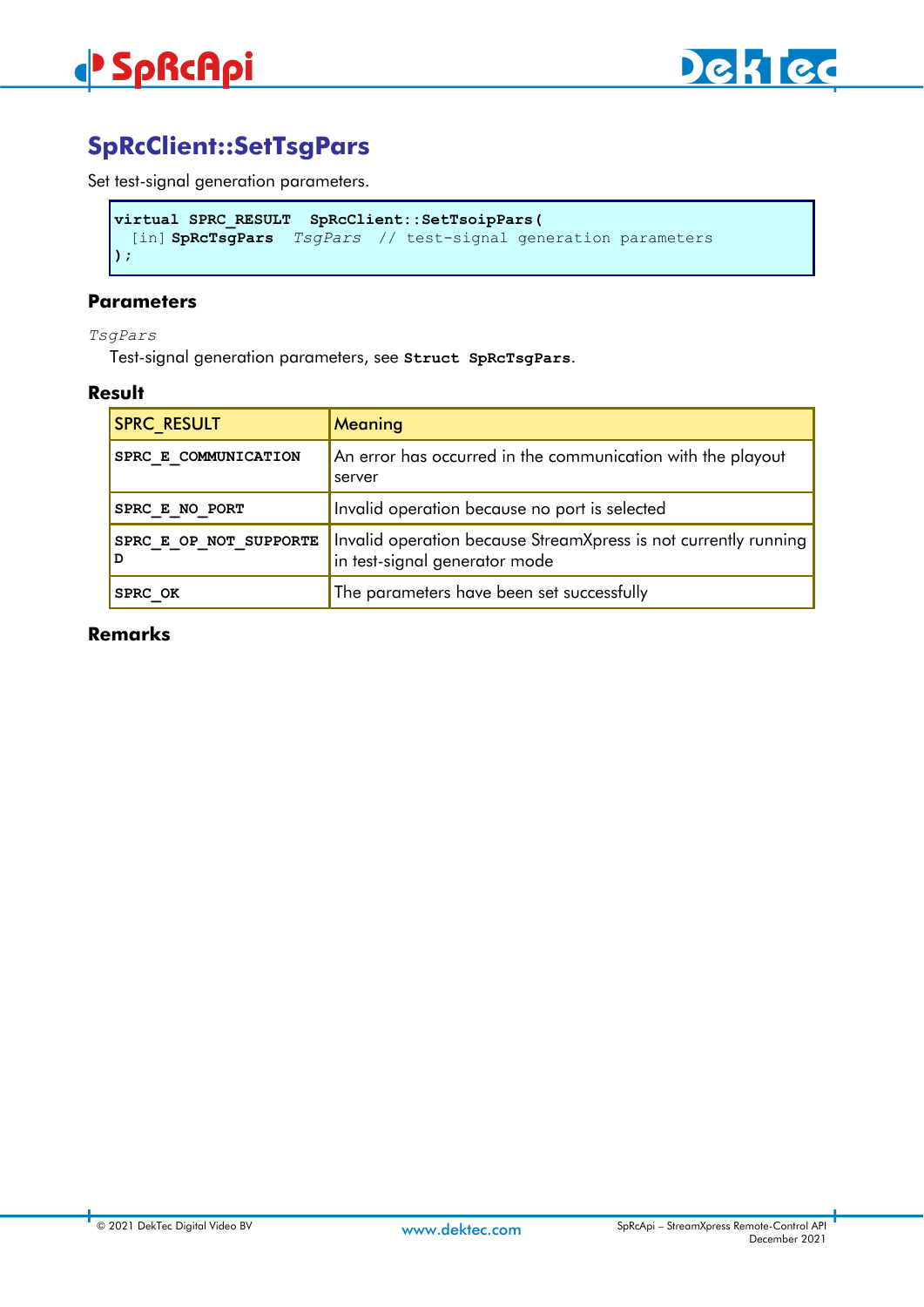

# **SpRcClient::SetTsoipPars**

Set TSoIP transmission parameters.

```
virtual SPRC_RESULT SpRcClient::SetTsoipPars(
  [in] SpRcTsoipPars TsoipPars // TSoIP parameters
);
```
#### **Parameters**

*TsoipPars*

TSoIP transmission parameters, see **Struct SpRcTsoipPars**.

#### **Result**

| <b>SPRC_RESULT</b>   | Meaning                                                               |
|----------------------|-----------------------------------------------------------------------|
| SPRC E COMMUNICATION | An error has occurred in the communication with the playout<br>server |
| SPRC E NO PORT       | Invalid operation because no port is selected                         |
| SPRC E NOT TSOIP     | Invalid operation because the port is not a TSoIP port                |
| SPRC OK              | The TSoIP transmission parameters have been set successfully          |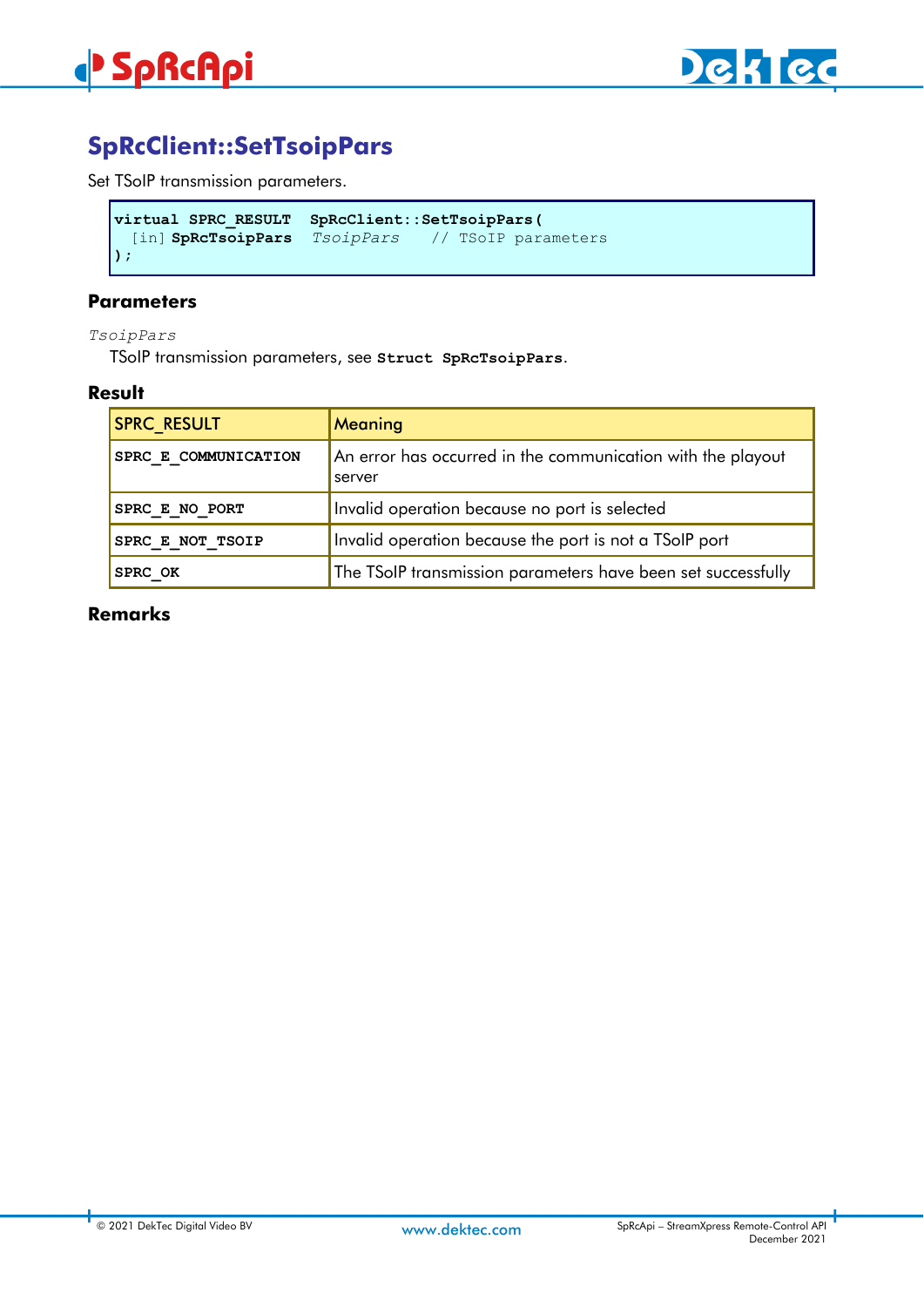

# **SpRcClient::SetTsRate**

Set Transport-Stream rate

```
virtual SPRC_RESULT SpRcClient::SetTsRate(
 [in] Int TsRate // Transport-Stream rate
);
```
### **Parameters**

*TsRate*

Transport-Stream rate in bits per second; 188 bytes per Transport Packets

#### **Result**

| <b>SPRC RESULT</b>          | <b>Meaning</b>                                                        |
|-----------------------------|-----------------------------------------------------------------------|
| <b>SPRC E COMMUNICATION</b> | An error has occurred in the communication with the playout<br>server |
| SPRC E NO PORT              | Invalid operation because no port is selected                         |
| <b>SPRC OK</b>              | The rate has been set successfully                                    |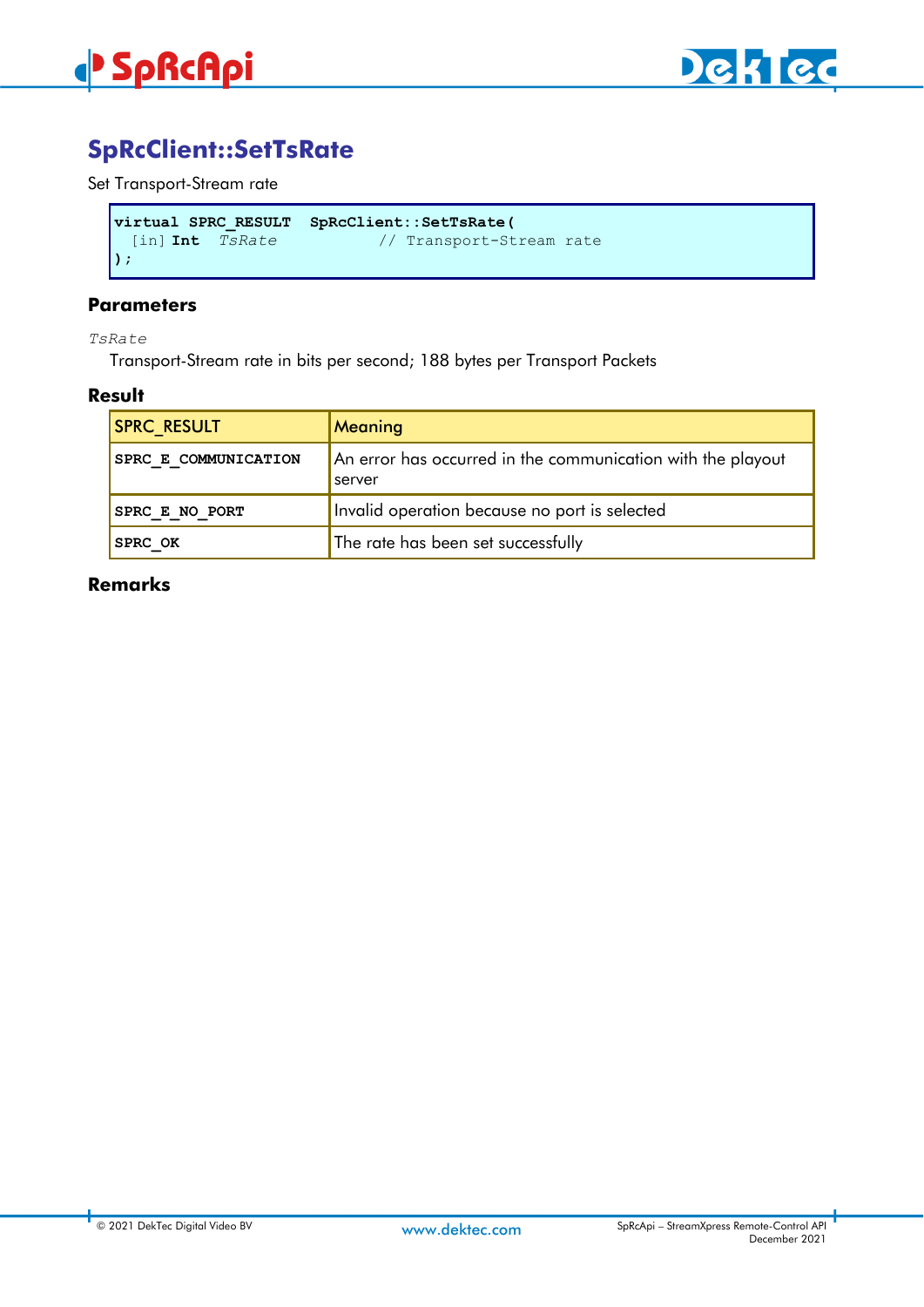# **SpRcClient::SetUseNit**

Enable or disable the use of NIT for deriving modulation parameters

```
virtual SPRC_RESULT SpRcClient::SetUseNit(
 [in] Bool UseNit
);
```
### **Parameters**

*UseNit*

Whether or not NIT should be used.

### **Result**

| <b>SPRC RESULT</b>    | Meaning                                                               |
|-----------------------|-----------------------------------------------------------------------|
| SPRC E COMMUNICATION  | An error has occurred in the communication with the playout<br>server |
| <b>SPRC E NO PORT</b> | Invalid operation because no port is selected                         |
| <b>SPRC OK</b>        | The parameter has been set successfully                               |